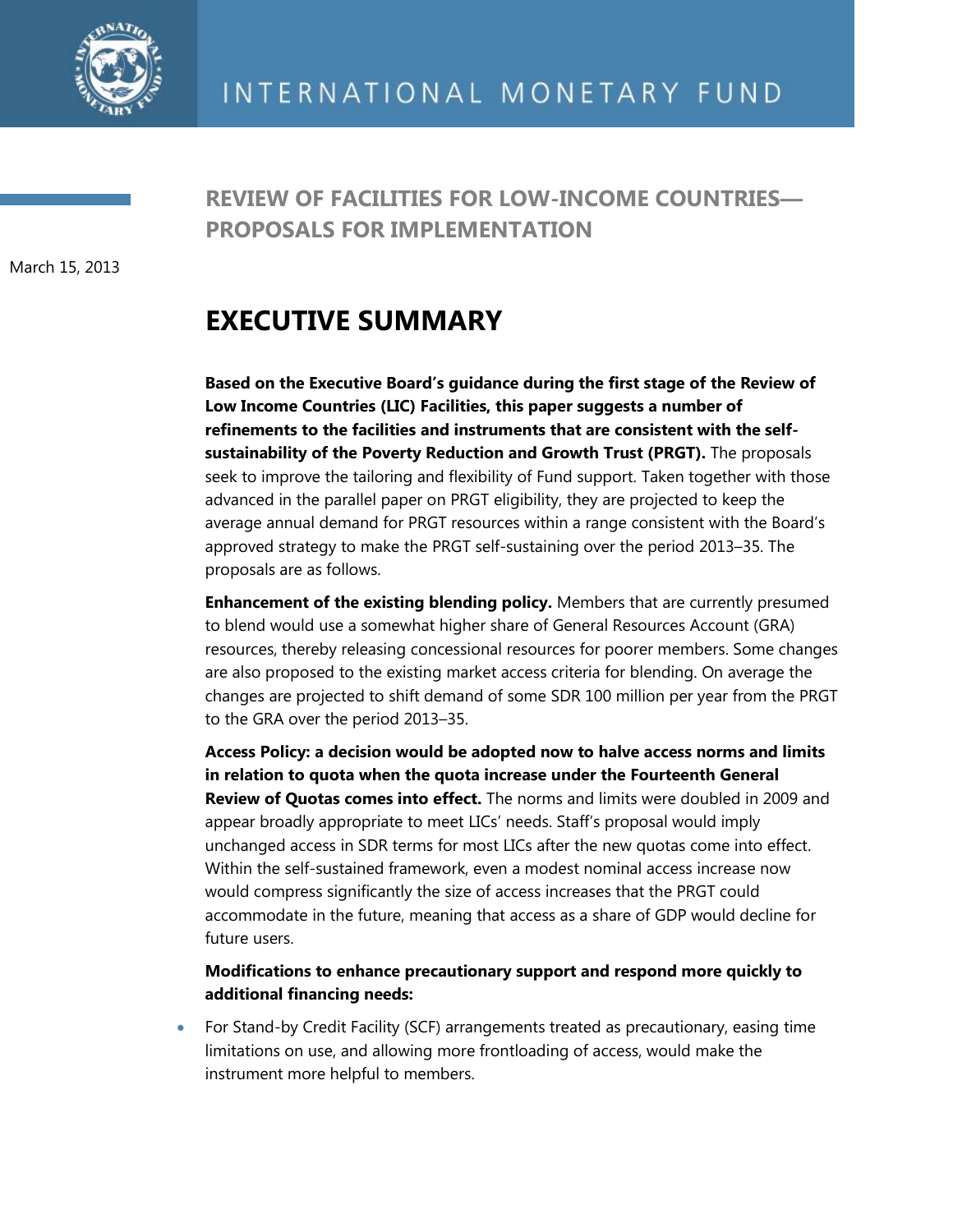Streamlined Board approval of augmentation requests between scheduled reviews would represent a pragmatic approach for the Fund to provide more timely support to members experiencing shocks.

**Proposals for operational streamlining to enhance the flexibility of the LIC toolkit include:**

- Changing modalities for the Policy Support Instrument (PSI), and clarifying qualification standards for the PSI to increase its usefulness;
- Easing procedural requirements related to Poverty Reduction Strategies (PRS), permitting approval of longer initial durations of Extended Credit Facility (ECF) arrangements, and allowing greater flexibility in the timing of reviews; and,
- Requiring the timely termination of defunct ECF arrangements to avoid PRGT resources being locked up longer than necessary, and thus release them for other eligible users.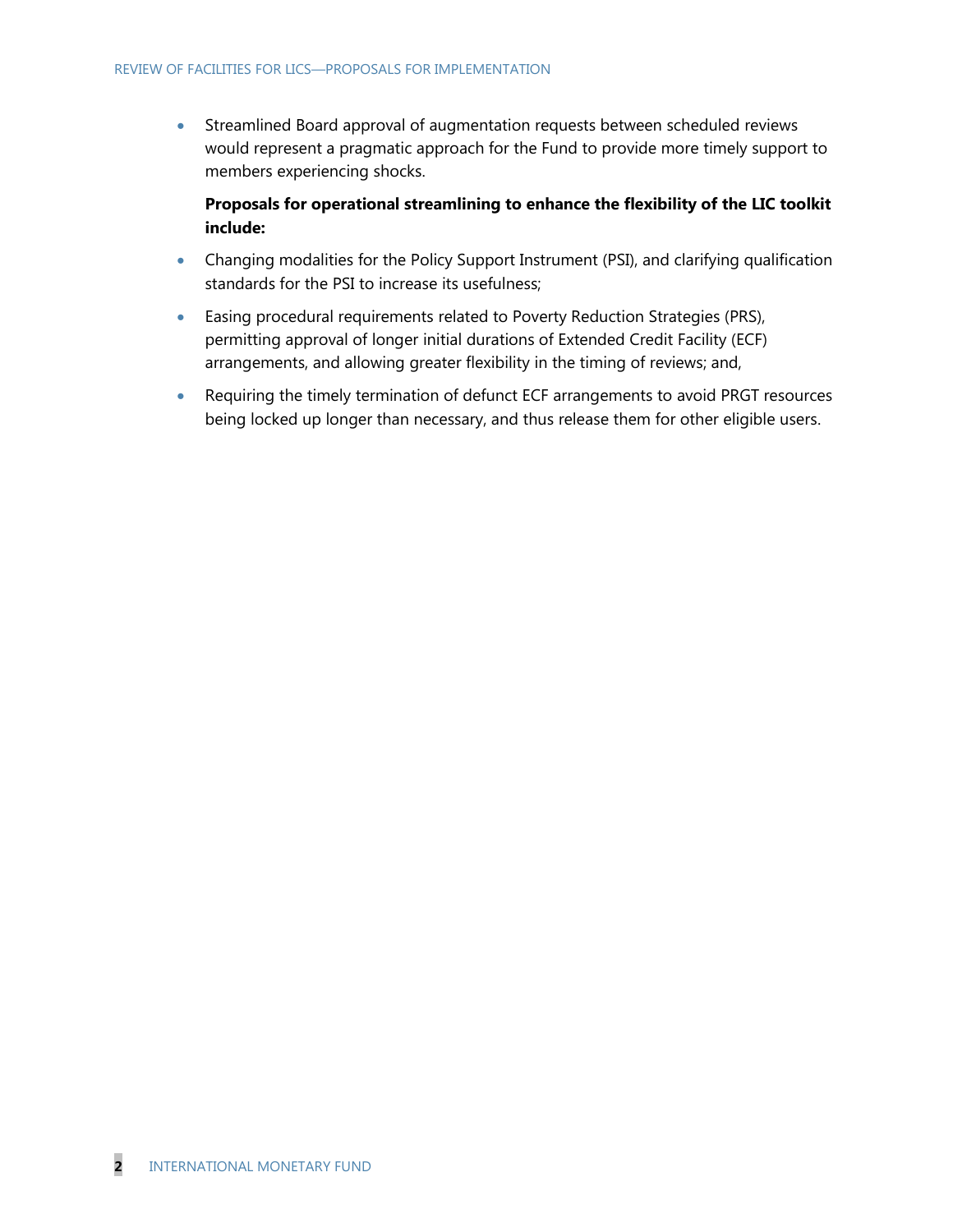| Approved By                |  |  |  |  |
|----------------------------|--|--|--|--|
| <b>Siddharth Tiwari,</b>   |  |  |  |  |
| <b>Andrew Tweedie, and</b> |  |  |  |  |
| <b>Sean Hagan</b>          |  |  |  |  |

Prepared by Strategy, Policy, and Review Department; the Finance Department; and the Legal Department

## **CONTENTS**

| <b>EXPANDING THE USE OF BLENDING AND ENSURING ADEQUATE AND SUSTAINABLE</b>                     |    |
|------------------------------------------------------------------------------------------------|----|
|                                                                                                |    |
|                                                                                                |    |
|                                                                                                |    |
|                                                                                                |    |
| MODIFYING THE POLICY SUPPORT INSTRUMENT FRAMEWORK _______________________________24            |    |
|                                                                                                |    |
| <b>STAFF PROPOSALS: IMPLICATIONS FOR SELF-SUSTAINABILITY AND OPERATIONAL</b>                   |    |
|                                                                                                |    |
|                                                                                                |    |
| <b>BOXES</b>                                                                                   |    |
|                                                                                                |    |
| 26 26 Current PRS Documentation Requirements ___________________________________               |    |
| <b>FIGURE</b>                                                                                  |    |
| 1. LIC Quota Increases Under Fourteenth General Review of Quotas ___________________________18 |    |
| <b>TABLES</b>                                                                                  |    |
|                                                                                                | 12 |
| 2. Projections of Demand for PRGT Resources Under Alternative Blending                         |    |
|                                                                                                | 15 |
| 3. Tradeoffs in Access to PRGT Resources: Scenario Analysis                                    | 17 |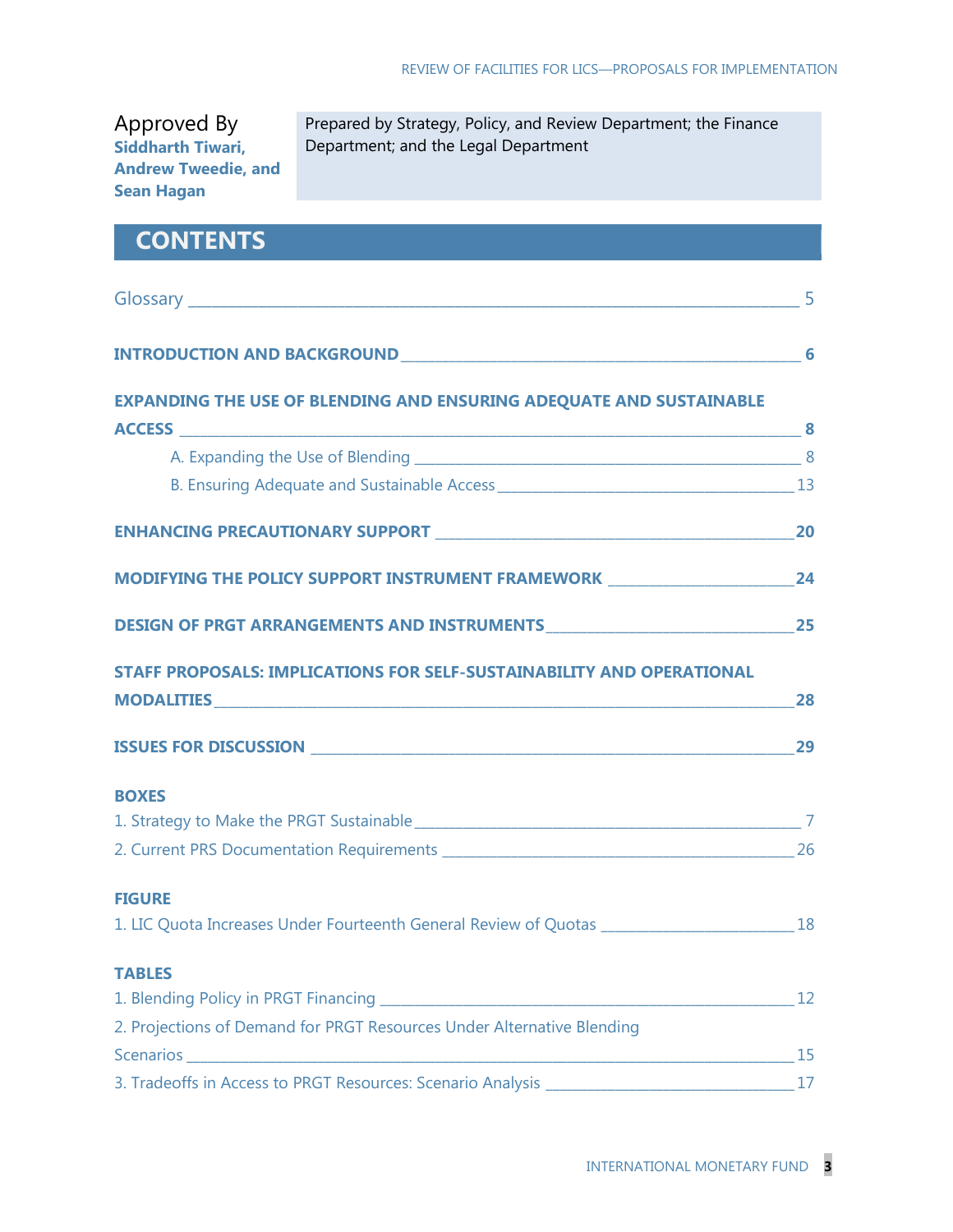|                                                                                                  | - 30 |
|--------------------------------------------------------------------------------------------------|------|
|                                                                                                  |      |
| <b>ANNEXES</b>                                                                                   |      |
| I. Proposals for Enhanced Blending: Staff Proposal and More Ambitious Option 2008. [33]          |      |
|                                                                                                  | 34   |
| III. Quota of PRGT-Eligible Members: Current and Proposed Under the Fourteenth General Review of |      |
|                                                                                                  | 35   |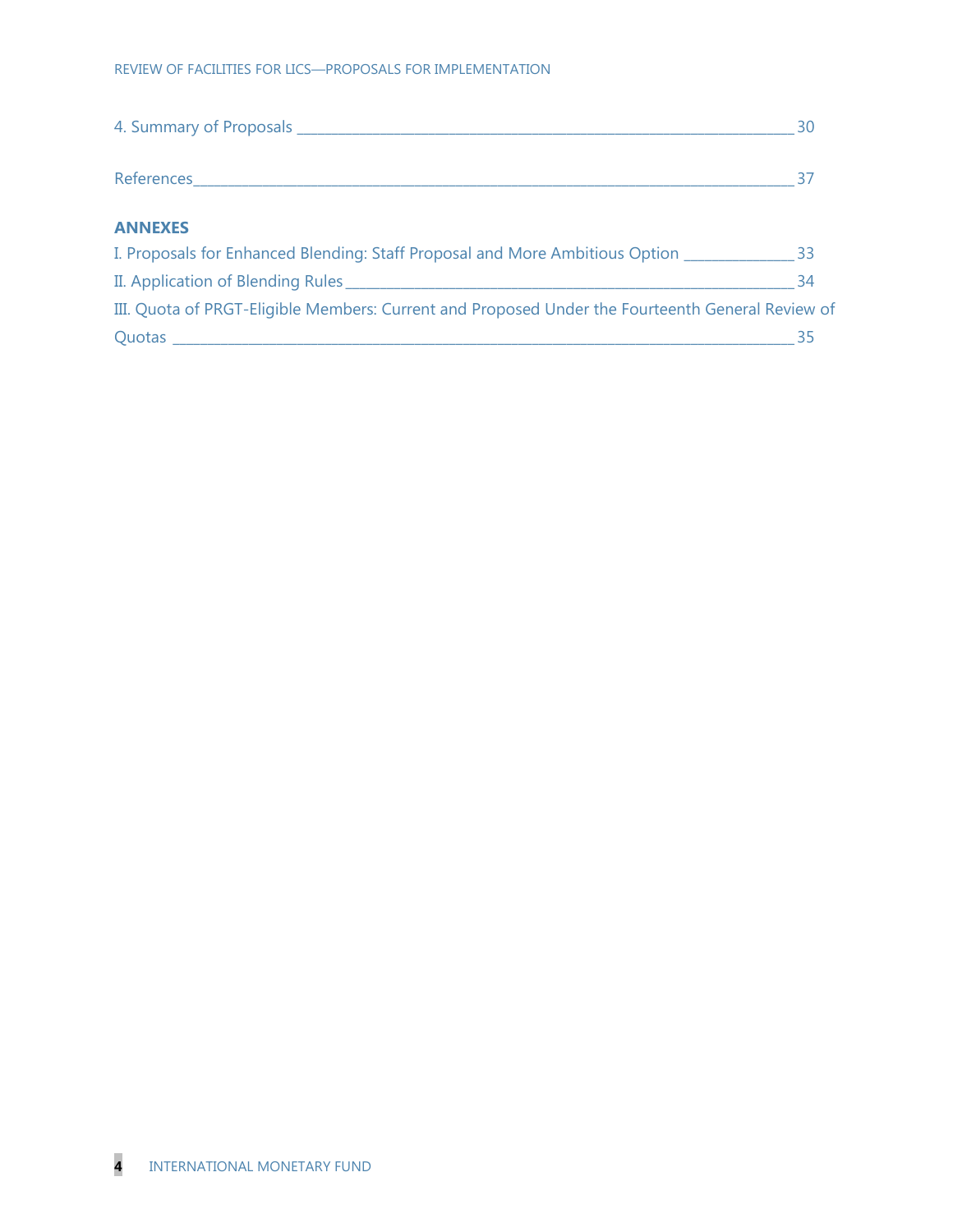## **Glossary**

| <b>APR</b>  | Annual Progress Report                        |
|-------------|-----------------------------------------------|
| <b>BoP</b>  | <b>Balance of Payments</b>                    |
| <b>DSA</b>  | Debt Sustainability Analysis                  |
| <b>ECF</b>  | <b>Extended Credit Facility</b>               |
| EFF         | <b>Extended Fund Facility</b>                 |
| <b>EPCA</b> | <b>Emergency Post-Conflict Assistance</b>     |
| <b>ESF</b>  | <b>Exogenous Shocks Facility</b>              |
| <b>GDF</b>  | <b>Global Development Finance</b>             |
| <b>GNI</b>  | <b>Gross National Income</b>                  |
| <b>GRA</b>  | <b>General Resources Account</b>              |
| <b>HIPC</b> | Heavily Indebted Poor Countries               |
| <b>IDA</b>  | <b>International Development Association</b>  |
| <b>JSAN</b> | Joint Staff Advisory Note                     |
| <b>LICs</b> | Low-Income Countries                          |
| LOI         | Letter of Intent                              |
| <b>LOT</b>  | Lapse-of-Time                                 |
| <b>MEFP</b> | Memorandum of Economic and Financial Policies |
| <b>PPG</b>  | Public and Publicly-Guaranteed                |
| <b>PRGT</b> | Poverty Reduction and Growth Trust            |
| <b>PRS</b>  | <b>Poverty Reduction Strategy</b>             |
| <b>PRSP</b> | Poverty Reduction Strategy Paper              |
| PSI         | <b>Policy Support Instrument</b>              |
| <b>RCF</b>  | Rapid Credit Facility                         |
| <b>SCF</b>  | <b>Stand-by Credit Facility</b>               |
| <b>TIM</b>  | <b>Trade Integration Mechanism</b>            |
| UCT         | <b>Upper-Credit Tranche</b>                   |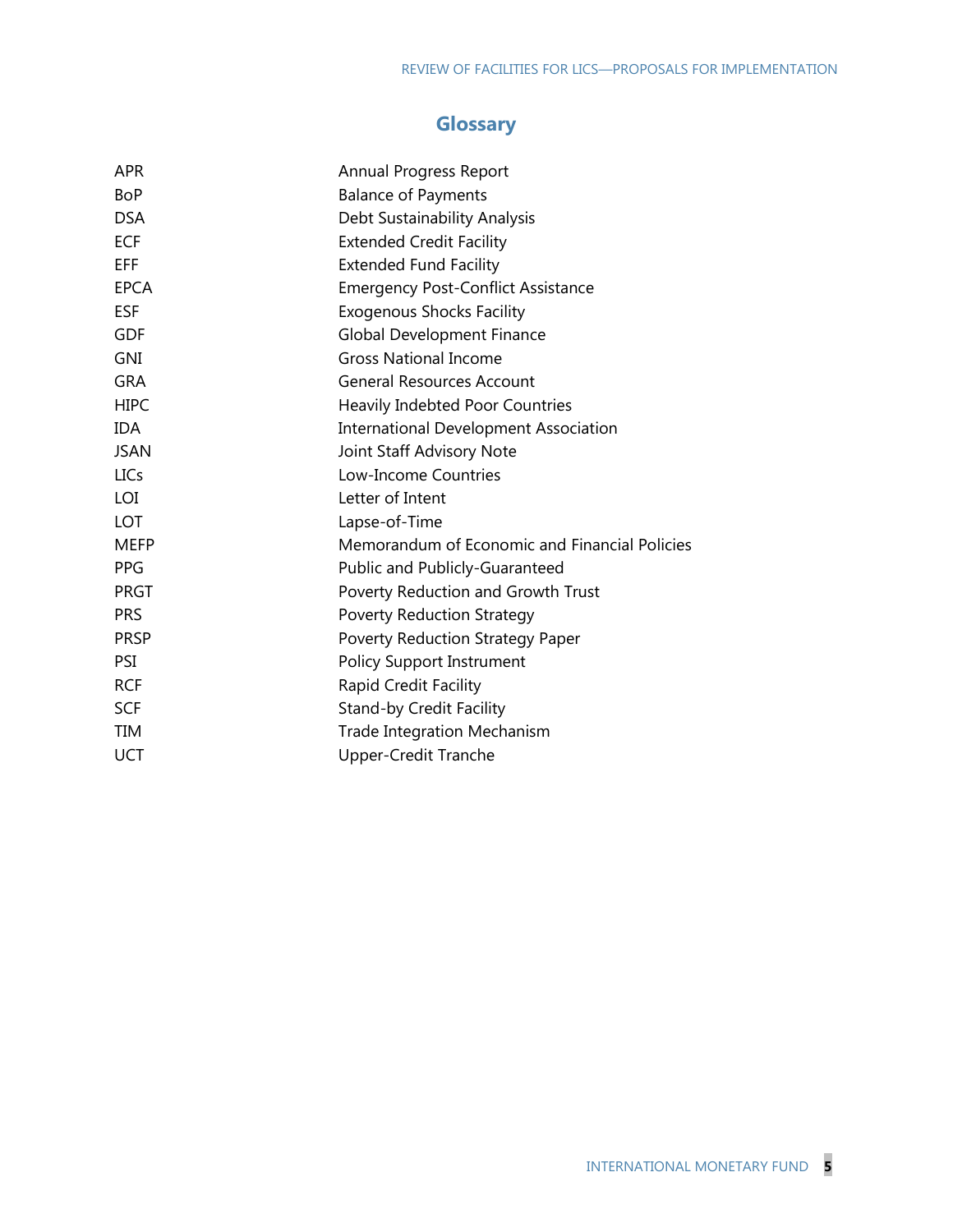# **INTRODUCTION AND BACKGROUND<sup>1</sup>**

1. **This paper advances a set of concrete proposals to conclude the Review of Low-Income Countries (LICs) Facilities (henceforth "the Review").<sup>2</sup> The overarching objective of** the Review is to improve the tailoring and flexibility of Fund facilities and instruments for LICs while avoiding undue operational complexity, and in the aggregate, keeping the PRGT sustainable under a wide range of demand scenarios over the short, medium, and longer terms.

## 2. **The Board's discussion at the first stage of the Review and the subsequent discussion on the proposal to distribute the remaining windfall gold sales profits provide the context for the proposals set forth in this paper.**<sup>3</sup>

- Directors considered that the 2009 reforms had been broadly successful in closing gaps and creating a streamlined architecture of facilities that was better tailored to the needs of LICs. As such, there was no need for another radical overhaul and reform proposals made by staff were mainly incremental. Directors broadly supported staff proposals to consider options to (i) make more efficient use of PRGT resources through better tailoring of access and financing terms to country-specific circumstances; (ii) enhance policy support and precautionary financial assistance to LICs; and (iii) increase operational flexibility in the design of facilities and instruments.
- Directors, in supporting the distribution of SDR 1.75 billion of the general reserve attributed to the remaining windfall gold sales profits as part of a strategy to generate subsidy resources for the PRGT, did so with the objective of establishing a self-sustainable PRGT. To this end, they emphasized that any modifications to the LIC facilities, or to PRGT-eligibility, should be consistent with maintaining self-sustainability (Box 1).

<sup>&</sup>lt;sup>1</sup> Prepared under the overall guidance of Hugh Bredenkamp (SPR), David Andrews (FIN), and Ross Leckow (LEG) by a staff team comprising Bénédicte Baduel, Julia Bersch, Giuseppe Cipollone, Barbara Dabrowska, Chris Geiregat, Linda Kaltani, Chris Lane, Jules Leichter and Bhaswar Mukhopadhyay from the Strategy, Policy, and Review Department (SPR); Ivetta Hakobyan, Futoshi Narita, Patrick Njoroge, Robert Powell and Fang Yang from the Finance Department (FIN); and Katherine Christopherson, Isabelle Mouysset and Gabriela Rosenberg from the Legal Department (LEG).

 $^2$  The set of "LICs" referred to in this paper includes all countries eligible for concessional financing from the IMF under the Poverty Reduction and Growth Trust (PRGT), and therefore may differ from classifications for LICs used in other organizations or institutions. For the applicable list of PRGT-eligible countries, see Decision No. 8240 [\(86/56\) SAF,](http://www.imf.org/external/pubs/ft/sd/index.asp?decision=8240-(86/56)) as amended. The criteria for entry and graduation from PRGT-eligibility is set forth in Decision No. [14521-\(10/3\)](http://www.imf.org/external/pubs/ft/sd/index.asp?decision=14521-(10/3)) as amended.

<sup>&</sup>lt;sup>3</sup> See IMF (2012a) and associated *[Public Information Notice \(PIN\) No. 12/108;](http://www.imf.org/external/np/sec/pn/2012/pn12108.htm)* and IMF (2012b) and associated [PIN No. 12/118.](http://www.imf.org/external/np/sec/pn/2012/pn12118.htm)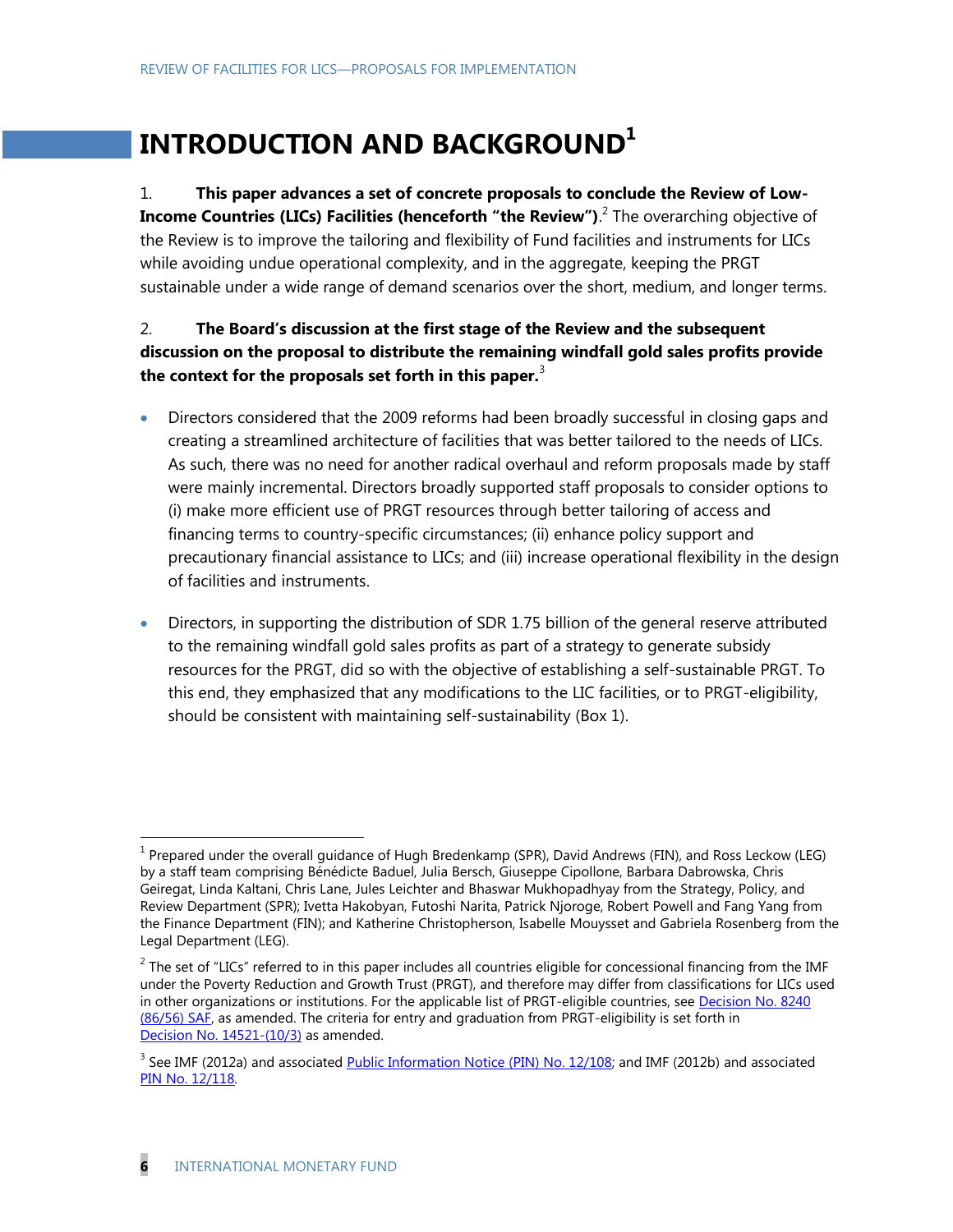#### **Box 1. Strategy to Make the PRGT Sustainable**

The three-pillar strategy to ensure the PRGT has the resources to meet projected demand for IMF concessional lending over 2013–35 set out in IMF (2012b) is as follows:

- 1. *A base envelope* of about SDR 1¼ billion in annual lending capacity, which is expected to cover concessional lending needs over normal periods. While financing commitments can vary substantially from year-to-year, the self-sustaining PRGT can build up capacity in years with low levels of new lending commitments and draw down capacity in years with higher demand. This implies that the base envelope could cover periods where demand in individual years could be much higher as long as fluctuations average out over a number of years.
- 2. *Contingent measures* that can be put in place when average financing needs exceed the base envelope by a substantial margin for an extended period. If the Board considers that the self-sustaining capacity would decline substantially below SDR 1¼ billion, it could decide to activate a range of contingent measures including (i) reaching additional understandings on bilateral fundraising efforts to be supported by a broad range of the membership; (ii) the suspension for a limited period of the reimbursement of the GRA for PRGT administrative expenses; and (iii) modifications of access, blending, and interest rate and eligibility policies to reduce the need for subsidy resources.
- 3. *A principle of self-sustainability* under which future modifications to LIC facilities would be expected to ensure that the demand for IMF concessional lending can be met with the resources available under the first and second pillars under a plausible range of scenarios. It was noted, in particular, that the upcoming review of PRGT eligibility and the second stage of the review of facilities should ensure that all modifications, taken together, would, over the longer term, keep demand consistent with available resources.

## 3. **A number of ideas that did not get broad support in the first stage of the Review have not been pursued further.** These include:

- A new insurance-type instrument with ex ante qualification criteria along the lines of the Flexible Credit Line and Precautionary and Liquidity Line;
- **Differentiated interest rates across users, as a way to target concessional resources to the** neediest (greater use of blending was preferred by most Directors for this purpose); and
- Initiatives that would imply further debt or debt service relief, for example by broadening the scope for eligibility to relief from the Post-Catastrophe Debt Relief Trust Fund.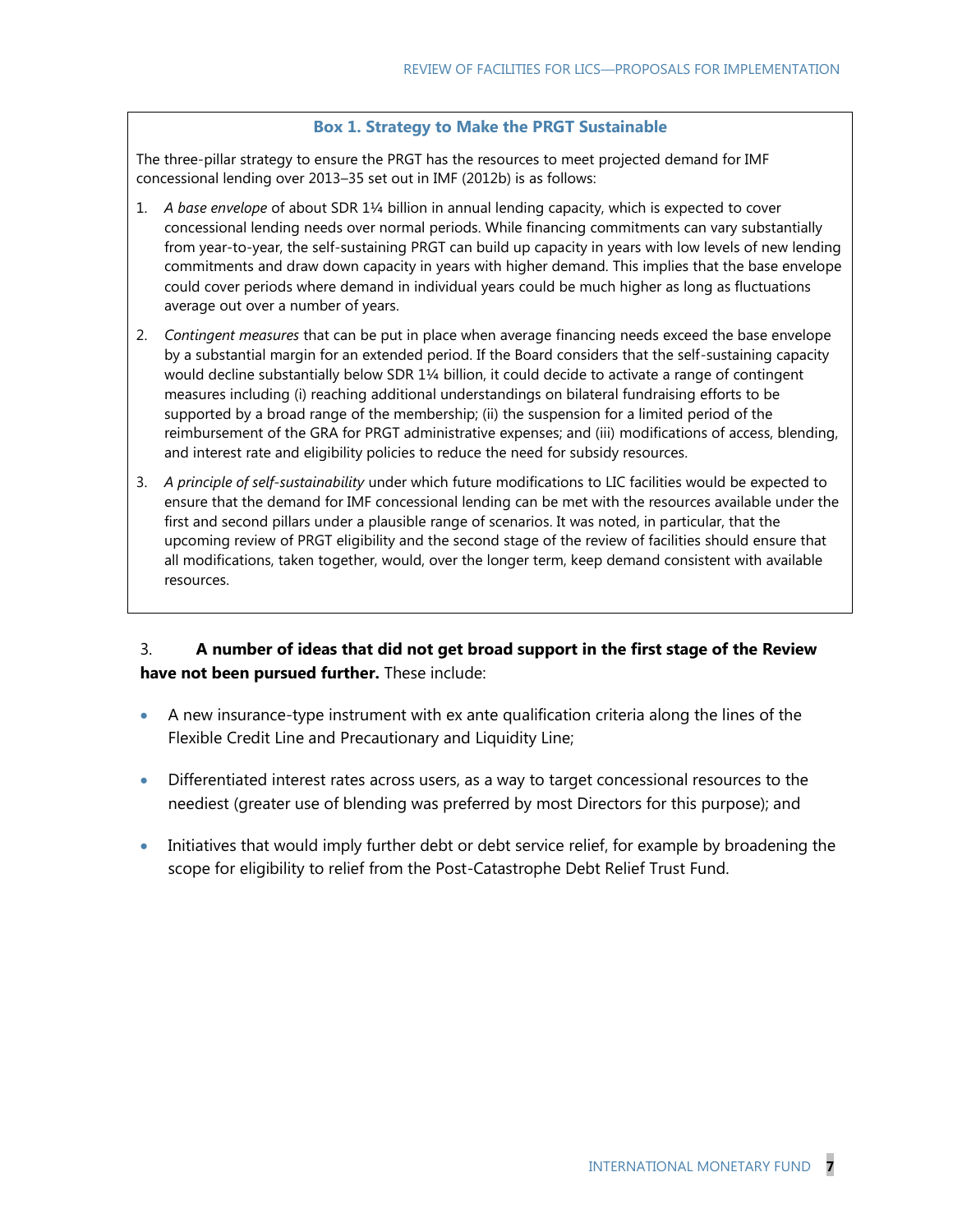4. **The second stage of the Review has proceeded in parallel, and is consistent with, the proposals advanced in the 2013 Review of Eligibility to Use the Fund's Facilities for Concessional Financing (hereafter the "2013 PRGT Eligibility Review").** <sup>4</sup> Specifically, the projections and scenarios discussed in the Review incorporate the proposals for: (i) graduation from PRGT eligibility of Armenia and Georgia; (ii) entry into PRGT eligibility of Marshall Islands, Micronesia, and Tuvalu; and (iii) higher GNI per capita entry and graduation thresholds for microstates.

## 5. **The paper is organized as follows**.

- *The next section presents an integrated discussion of access and blending, since these two issues have potentially the most significant implications for the PRGT's sustainability.* The section outlines possible modifications to the blending policy and their implications for the projected demand for PRGT resources. It also considers what the appropriate level of access norms and limits should be before and after the quota increase under the Fourteenth General Review of Quotas becomes effective, in order for the Fund to best meet LICs' financing needs over the medium term, while remaining within the resource constraints.
- *The remaining sections contain proposals that are intended to enable more efficient use of PRGT resources and to enhance the flexibility of the LIC facilities and instruments*. The first of these elaborates on the proposals to better tailor access to financing need and enhance precautionary support for members with potential BOP needs. The next discusses refinements to the Policy Support Instrument (PSI); and the section after that proposes reforms to increase the flexibility of PRGT-supported programs and the PSI. Finally, the last section takes stock of the potential financial impact of the proposed changes to ensure that these are consistent with the self-sustaining financing framework for the PRGT endorsed by the Board, and also summarizes the necessary changes to the rules and operational modalities of the LIC facilities architecture.
- *The draft decisions to implement staff's proposals are contained in the supplement to the paper.*

# **EXPANDING THE USE OF BLENDING AND ENSURING ADEQUATE AND SUSTAINABLE ACCESS**

## **A. Expanding the Use of Blending**

6. **At the Board discussion on September 6, 2012, Directors saw merit in greater use of blending.** This would help to ensure that the PRGT's subsidy resources are conserved for the poorest members. In addition, greater blending of PRGT and GRA resources would yield greater

<sup>4</sup> See IMF (2013).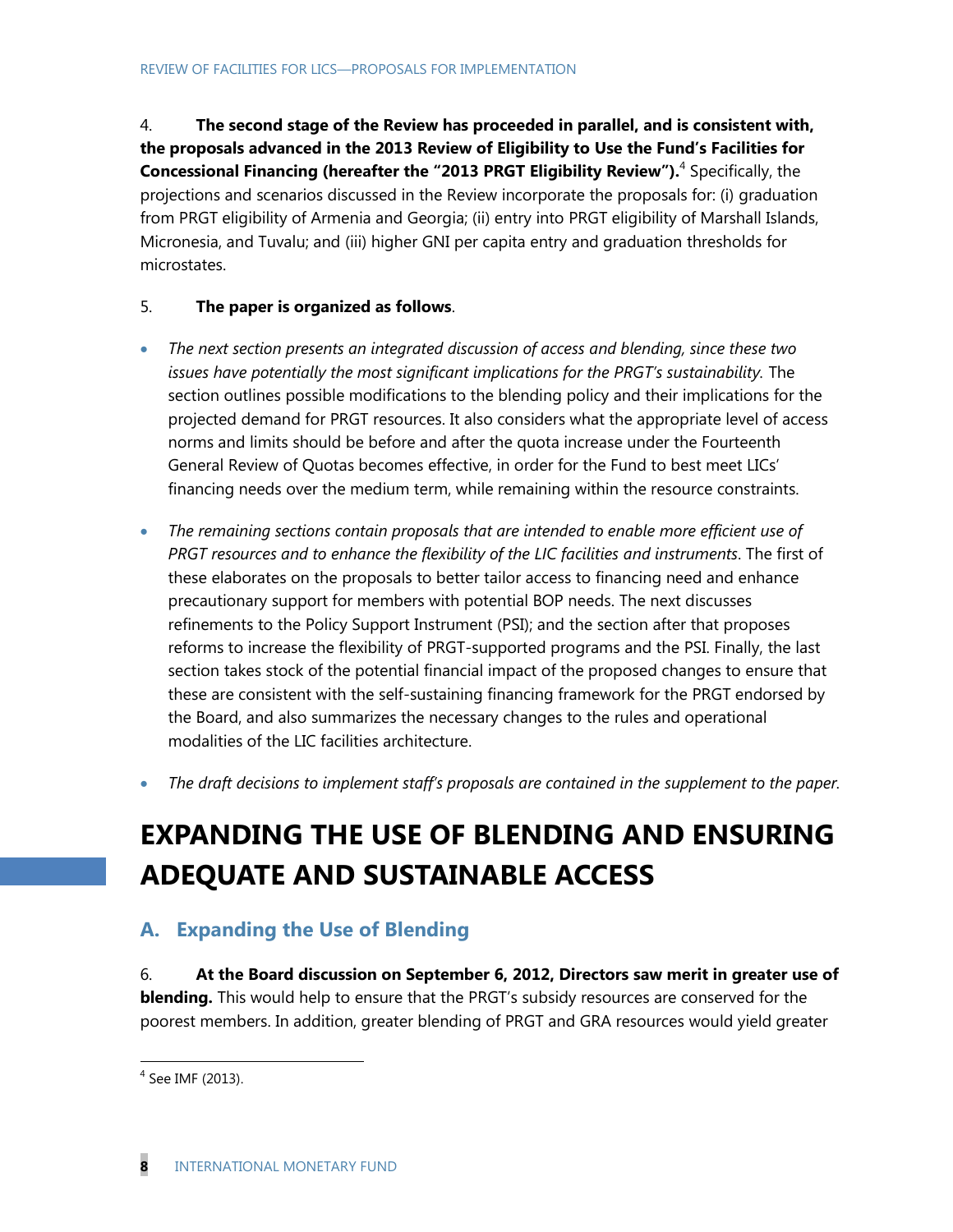differentiation in financing terms. While most Directors saw merit in such increased differentiation, and some were willing to consider the use of interest surcharges, others were firmly opposed to such surcharges. Consequently, staff has pursued differentiation of financing terms only through broadening the scope of the blending option.<sup>5</sup>

7. **The current blending policy seeks to provide the poorest and most vulnerable members access entirely from the PRGT, while others are presumed to blend access with the GRA (Table 1).**<sup>6</sup> Specifically, the current policy is as follows:

- PRGT-eligible members are presumed to blend if (i) their per capita GNI exceeds 100 percent of the IDA operational cutoff; or if (ii) their per capita GNI exceeds 80 percent of the IDA operational cutoff and they also have market access as defined below; and (iii) they are not at high risk of debt distress or in debt distress.
- A member is deemed to have market access for blending purposes if it has sustained past and prospective access to non-concessional lending from capital markets and official lenders. While there are no specific thresholds to define "sustained past access" from capital markets, in practice this has been understood to mean the market access thresholds that apply in the PRGT-eligibility framework, i.e.: (i) access to international financial markets in at least three of the last five years; and (ii) total access over the last five years amounting to at least 100 percent of quota. $7$
- <span id="page-8-0"></span> The current blending rules require total access to be equally divided between the PRGT and the GRA, subject to a floor of 25 percent of quota and a ceiling of 50 percent of quota on average annual concessional access.
- When financing is blended under a PRGT arrangement and an arrangement under the GRA, total access is determined based on the standard criteria, implying that total access should be comparable across country cases with similar balance of payments needs, program strengths, and outstanding Fund credit, irrespective of whether the Fund's financial assistance comes in the form of blended or PRGT-only resources.<sup>8</sup>

 $<sup>5</sup>$  The paper for the first stage of the Review noted that blending was preferable to interest surcharges since it</sup> (i) helped conserve PRGT loan resources; (ii) provided more flexibility to meet the financing needs of higher capacity countries when they were constrained by the PRGT access limits; and (iii) promoted differentiation of access to the PRGT based on members' capacities and income levels.

<sup>&</sup>lt;sup>6</sup> The existing blending policy is covered in IMF (2009d) and associate[d PIN No. 09/94](http://www.imf.org/external/np/sec/pn/2009/pn0994.htm) and modified in IMF (2010), as reported in associated [PIN No. 10/16.](http://www.imf.org/external/np/sec/pn/2010/pn1016.htm)

 $^7$  Accessing international financial markets refers to the issuance or guarantee by a public debtor of external bonds in international markets, or disbursements under external commercial loans contracted or guaranteed by a public debtor in such markets.

 $^8$  The standard access criteria are: (i) the member's balance of payments need; (ii) the strength of its program and capacity to repay the Fund; and (iii) the amount of outstanding Fund credit and the member's record of past use (see for instance IMF (2009d)).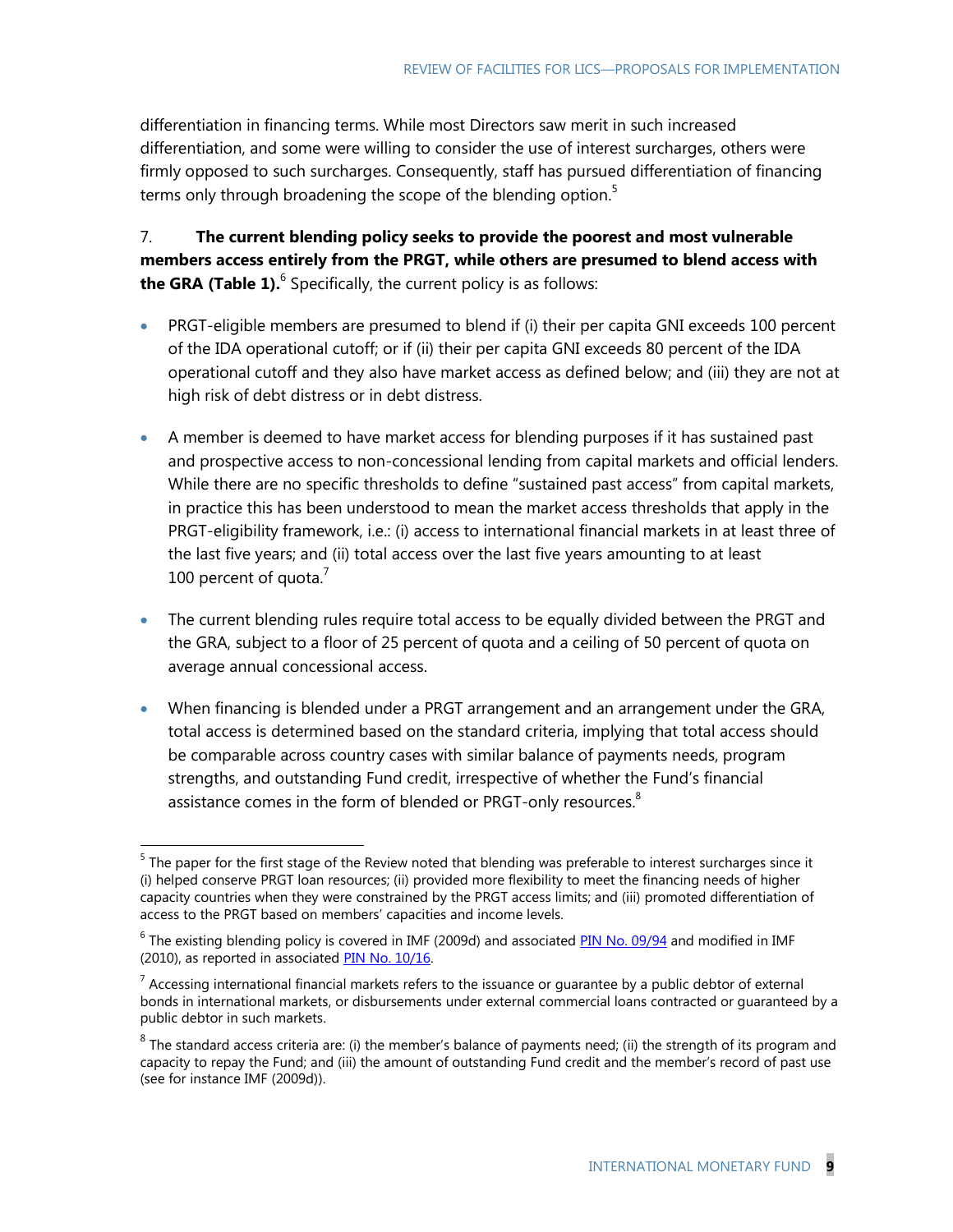• In exceptional circumstances, when financing needs exceed the applicable access limits, blending can be used even when the blending criteria are not satisfied in order to meet the member's financing needs.<sup>9</sup>

8. **The staff considered two approaches to enhance the use of blending.** The first approach would enhance blending incrementally while maintaining broadly the current rules for determining which countries are presumed to blend. The second approach would, in addition to the features of the first approach, also lower the income and market-access thresholds in order to broaden the pool of presumed blenders. Both approaches are discussed below and a summary of their features is set out in Table 1.

## 9. **Under the first approach, presumed blenders would have somewhat lower access to concessional resources and the blending presumption would be slightly expanded.** Specifically, the policy would change as follows:

- Staff would propose adding specific criteria to define past market access that would be somewhat relaxed relative to current practice. In particular, a member would be presumed to have market access if it had tapped international financial markets during at least two of the last five years, and with the total access over the five years amounting to a minimum of 50 percent of quota. $^{10}$  This would more closely align the definition of market access for blending, with that for entry into PRGT-eligibility as proposed by staff in the 2013 PRGT Eligibility Review.<sup>11</sup> The immediate impact of the expanded blending presumption, relative to current practice, would be limited—it would affect only one additional member (Senegal) but its impact could increase over time (see Annex I for details on the classification of members based on the blending criteria).
- Staff would also propose to eliminate both the floor of 25 percent of quota and the ceiling of 50 percent of quota on the average annual use of concessional resources in blended financing that applies under the current policy. It would stipulate instead a 50:50 mix of PRGT and GRA resources, with the access to concessional resources capped at the norm applicable to unblended arrangements.<sup>12</sup> All access above the norm would need to be met from the

 $9$  Notably, this could apply in the case of clearance of protracted arrears to the IMF. In such cases, blending may be used even when the blending criteria are not satisfied, and the 50 percent of quota annual ceiling on the concessional part of the blended arrangement may be exceeded.

 $10$  Access to international financial markets is defined in line with footnote [7](#page-8-0) above.

 $11$  For the purpose of PRGT eligibility, members are also deemed to have market access if there were convincing evidence that the sovereign could have tapped international markets on a durable and substantial basis, even though actual public sector borrowing fell short of the specified thresholds. Operationally, an investment grade credit rating has been used to support an assessment that a member has market access on this basis. Since, no PRGT-eligible members are even close to achieving such a rating, this criteria is not proposed to be added to the market access criteria for blending.

 $12$  For RCFs, which have no norm, the cap on the access to concessional resources would be the annual limit, while for the SCF treated as precautionary this cap would be at the average annual access limit.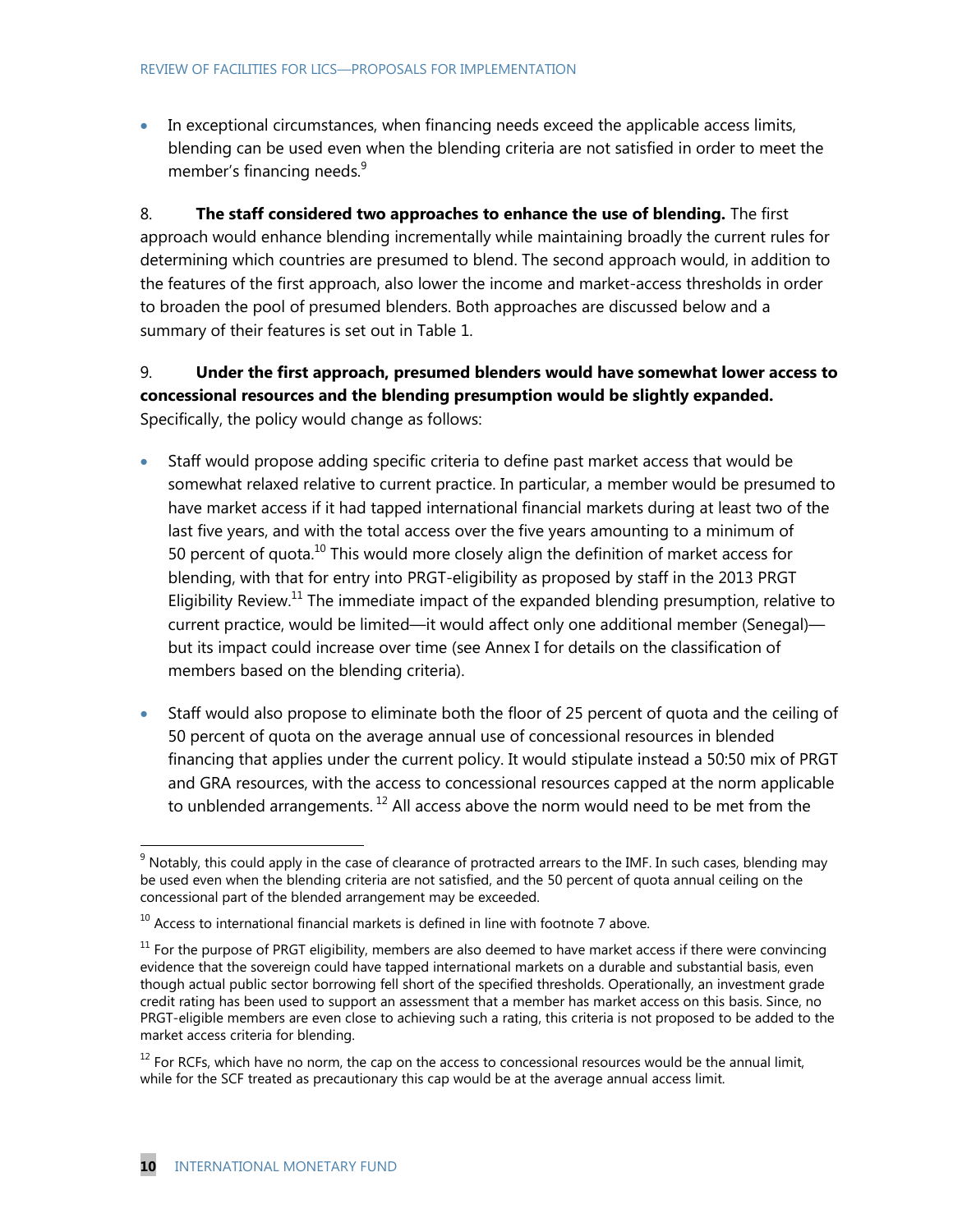GRA. As illustrated in Annex II, while the implications of this proposal for the blending policy would depend on the scale of access and the amounts already outstanding, in most cases there would be some savings of PRGT resources.

 For members who have resources in their first credit tranche available, implementing a blend of credit tranche and PRGT resources would entail the following modalities. The 50:50 blend of PRGT and credit tranche resources would still apply, but for the GRA resources phasing and performance criteria would only apply to purchases above the first credit tranche.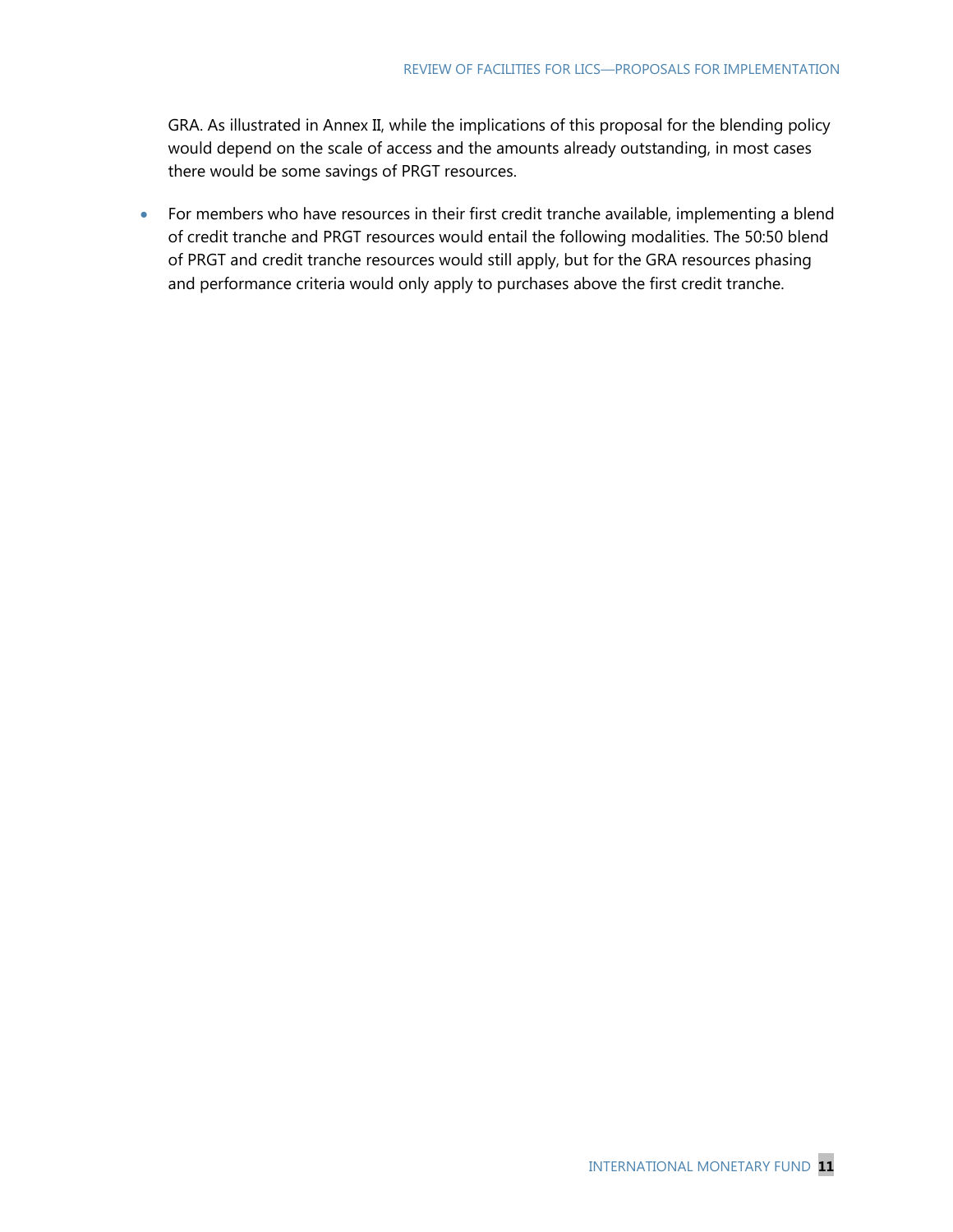|                                                   | <b>Current Policy</b>                                                                                                                                                      | Reform Proposals                                                                                                                  |                                                                                                                                                                                        |
|---------------------------------------------------|----------------------------------------------------------------------------------------------------------------------------------------------------------------------------|-----------------------------------------------------------------------------------------------------------------------------------|----------------------------------------------------------------------------------------------------------------------------------------------------------------------------------------|
|                                                   |                                                                                                                                                                            | First Approach                                                                                                                    | Second Approach                                                                                                                                                                        |
| Poorest and most vulnerable LICs                  |                                                                                                                                                                            | <b>PRGT Only</b>                                                                                                                  |                                                                                                                                                                                        |
| II. All other LICs                                | 50:50 PRGT-GRA blend. A floor<br>and ceiling of 25 percent and 50<br>percent of quota, respectively,<br>on average annual access to<br>concessional resources apply. 2/    | 50:50 PRGT-GRA blend up to the norm for concessional<br>resources in unblended arrangements. All GRA after that. 2/ 3/            |                                                                                                                                                                                        |
| III. Exceptional circumstances                    |                                                                                                                                                                            | Blending may be used by all PRGT-eligible members                                                                                 |                                                                                                                                                                                        |
| IV. Memorandum items                              |                                                                                                                                                                            |                                                                                                                                   |                                                                                                                                                                                        |
| 1. Definition of poorest and most vulnerable LICs | 1. High risk of debt distress or in debt distress<br>2. GNI $\leq$ 80 percent of IDA cutoff<br>3. No market access:<br>80 percent of IDA < GNI < 100 percent of IDA cutoff |                                                                                                                                   | High risk of debt distress or<br>1<br>in debt distress<br>2. GNI $\leq$ 60 percent of IDA<br>cutoff<br>No market access:<br>3.<br>60 percent IDA < $GNI < 80$<br>percent of IDA cutoff |
|                                                   |                                                                                                                                                                            |                                                                                                                                   |                                                                                                                                                                                        |
| 2. Definition of market access                    | 1. Sustained past and prospective<br>access to non-concessional<br>lending from capital markets<br>and official lenders                                                    | 1. Markets accessed in at least two out of the last five years; and<br>2. Minimum cumulative market access of 50 percent of quota |                                                                                                                                                                                        |

## **Table 1. Blending Policy in PRGT Financing 1/**

1/ Green shaded areas indicate no change in policy; orange shaded areas indicate areas where proposals would change existing policy.

2/ For outstanding concessional credit above 200 percent of quota, the norms do not apply, and access will be guided by consideration of the access limit of 300 percent of quota, expectation of future need for Fund support, and the repayment schedule.

3/ The 50:50 blend of PRGT and GRA resources applies to the annual limits for the RCF, and to the average annual access limit under a SCF arrangement treated as precautionary.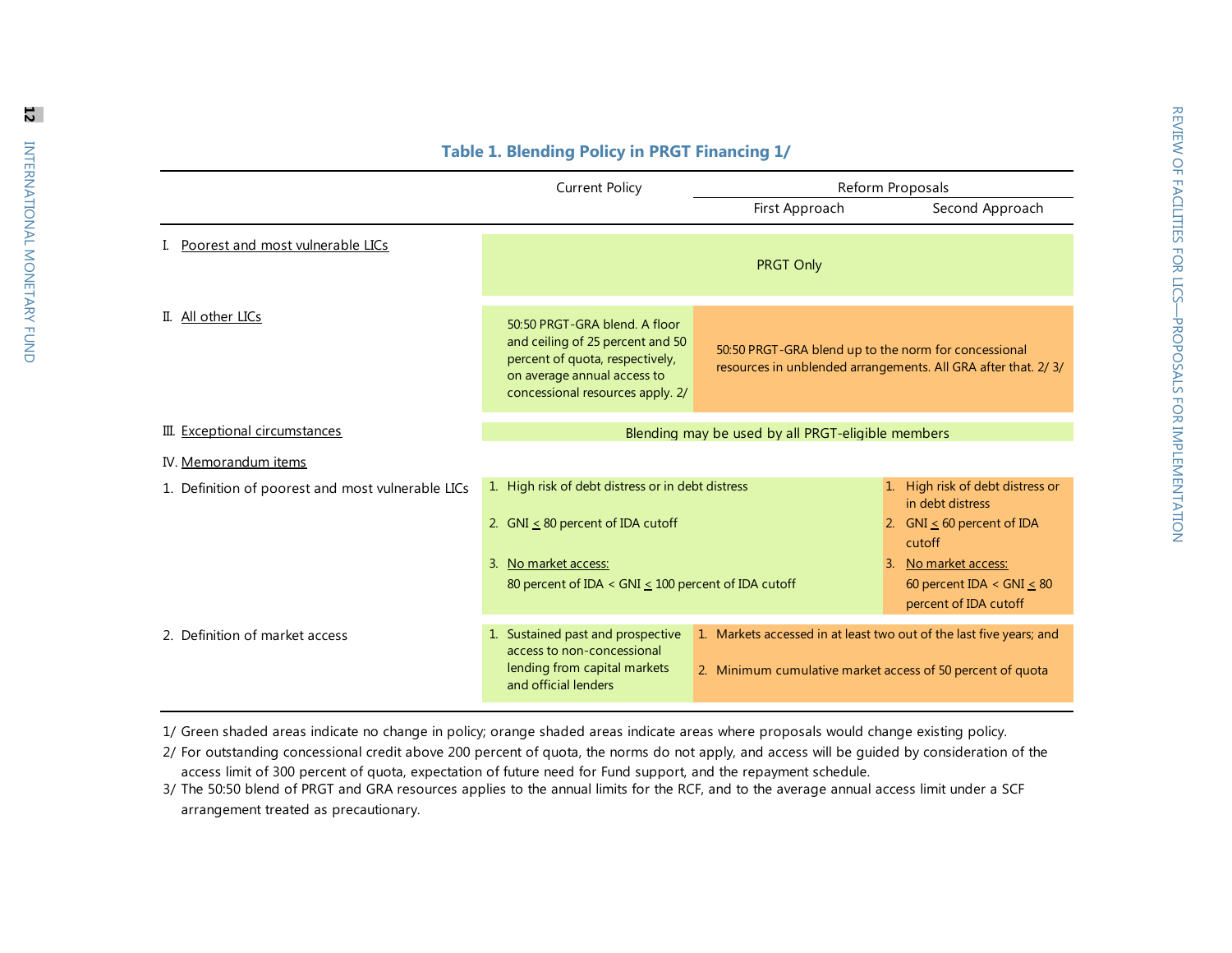10. **The second approach, which is somewhat more ambitious, also lowers the income thresholds for blending.** In addition to the modalities of the first approach (that already envisage lower market access thresholds relative to current practice), under the ambitious option the income threshold for blending would be lowered from 80 percent to 60 percent of the IDA operational cutoff for members with market access, while for all other LICs it would be lowered from 100 percent to 80 percent of the IDA operational cutoff. This change could bring some seven additional members into the group of presumed blenders.<sup>13</sup>

## 11. **On balance, staff would recommend that the first blending approach be adopted.**

- The first blending approach would be expected to lower the annual demand for PRGT resources by an average of about SDR 0.1 billion annually in the near term. The second approach would be expected to lower demand by up to a further SDR 0.1 billion on average (the detailed exposition of the calculations follows in the next section).
- However, the first approach would keep broadly unchanged the existing set of blenders, while expanding the presumption of blending to lower levels of access than presently applies.<sup>14</sup> There is a high likelihood that these members could manage smoothly the levels of GRA access that such enhanced blending would entail.
- By contrast, the second approach would result in some countries being covered under the blending presumption that are still far removed from PRGT-graduation and whose creditworthiness is compromised by their fragile macroeconomic position or low capacity to manage debt (see Annex I). Such a change would not be consistent with the intent of the original blending policy, which was to complement the PRGT graduation framework and provide a consistent approach for progressive graduation from Fund concessional financing.

## **B. Ensuring Adequate and Sustainable Access**

 $\overline{a}$ 

12. **In the first stage of the Review, Directors concluded that current nominal access levels appear broadly appropriate.** Most Directors saw merit in keeping access unchanged in SDR terms when the quota increase under the Fourteenth General Review of Quotas becomes effective, while recognizing that access will need to be raised over time as financing needs

<sup>&</sup>lt;sup>13</sup> For all seven members (Côte d'Ivoire, Lao, PDR, Mauritania, Nicaragua, Solomon Islands, South Sudan, and Zambia) the presumption to blend would result from the proposed reduction in the threshold for the income criterion from 100 percent to 80 percent of the IDA operational cutoff. There are no members at present with GNI between 60–80 percent of the IDA cutoff that have market access (even based on the more relaxed criteria being proposed).

 $14$  For instance, a presumed blender with a three-year ECF arrangement with a norm of 75 percent of quota (applicable when a member has outstanding access from the PRGT at, or in excess of 100 percent of quota) would receive all concessional access under the current blending rules. Under the proposed new rules, such access would be split 50:50 between the GRA and the PRGT. As noted above, the full implications of the proposal are described in Annex II.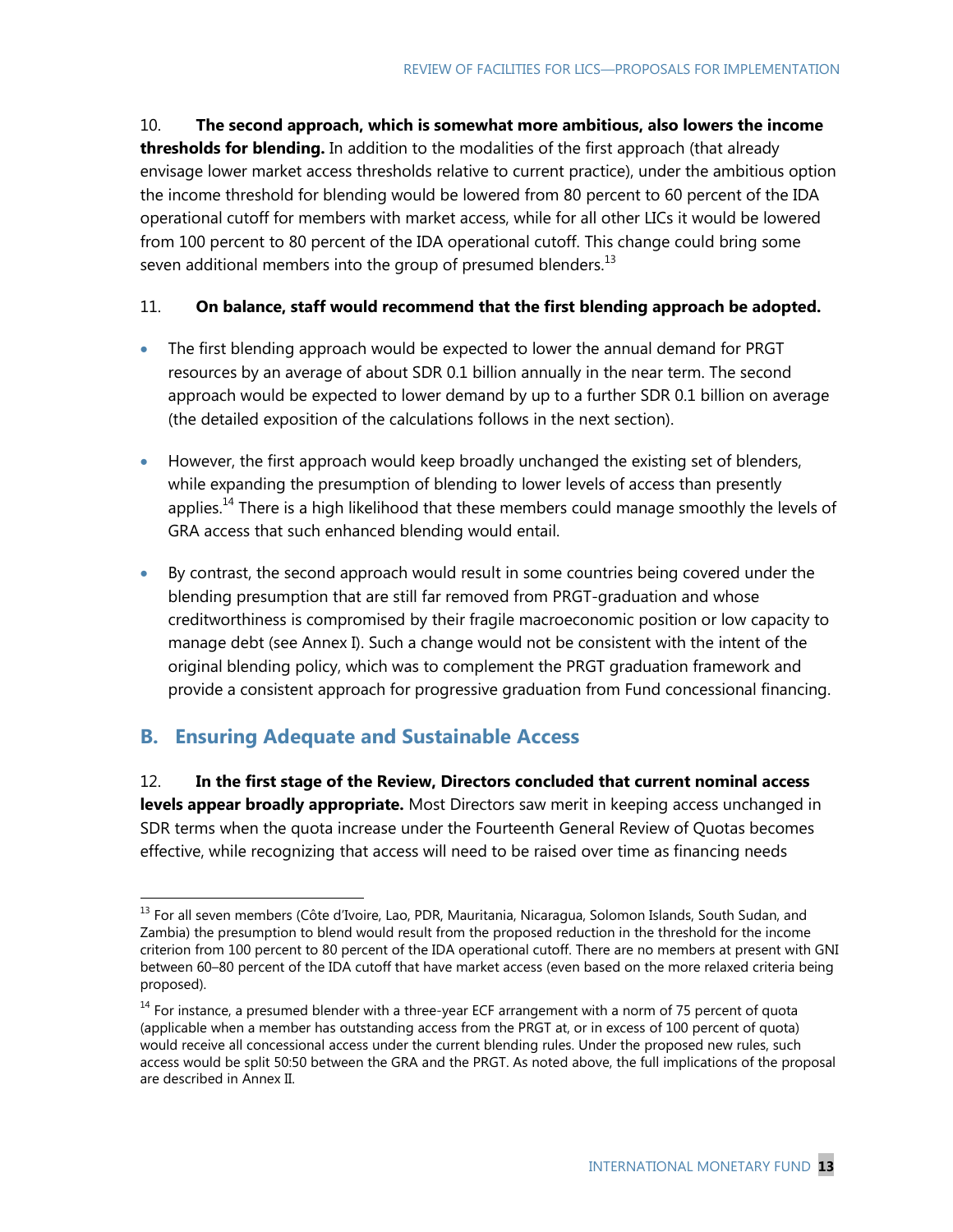increase, based on a careful assessment of projected financing needs and available resources. A number of Directors were not in favor of reducing access norms and limits (in percent of quota) when quotas are doubled, or could support only a less than commensurate reduction, while urging greater efforts to address the long-term resource gap. To facilitate Directors' further deliberations on this issue, the discussion below updates the baseline projections of the demand for PRGT resources, computes the resource implications from proposed reforms in blending rules, and illustrates the implications, in terms of the potential for future increases in nominal access, if access were to be increased now.

#### **Updated Baseline Projections for Access to PRGT Resources**

## 13. **The main underlying assumptions for the baseline projections of access to PRGT resources are as follows:**

- Access norms and limits in terms of quota are reduced by half when the quota increase under the Fourteenth General Review of Quotas becomes effective, which is assumed to happen in 2013.
- In 2013, Armenia and Georgia graduate from PRGT eligibility, while Marshall Islands, Micronesia, and Tuvalu become PRGT-eligible. Thereafter, members are assumed to graduate from PRGT-eligibility at two-year intervals, based on their reaching the required income threshold for graduation.<sup>15</sup>
- <span id="page-13-0"></span>• PRGT demand projections have been estimated using a "bottom-up" approach for 2013–14, which indicates that demand has eased but remains somewhat elevated as LIC members begin to exit from the crisis.<sup>16</sup> For 2015–35, the projections are based on the framework presented in the first stage of the Review (IMF, 2012a). These projections assume access in SDR terms to increase broadly in line with PRGT-eligible countries' GDP after 2015.<sup>17</sup>

14. **Staff's updated projections suggest baseline average annual demand for PRGT resources to be in the range of SDR 1.2–2.1 billion for 2013–35**. <sup>18</sup> The updated demand projections are slightly higher than those presented in IMF (2012b), which had a range of SDR

 $^{15}$  To be conservative, it is assumed that PRGT-eligible countries that are currently deemed to have short-term vulnerabilities would continue to be vulnerable through 2015, and hence would not graduate from PRGTeligibility during the 2015 eligibility review. It is also assumed that PRGT-eligible members at high risk of debt distress, or in debt distress, could not be presumed blenders until at least 2021, even if they qualified for blending before then based on the income criterion alone.

 $16$  PRGT commitments in 2013 and 2014 are expected to be about SDR 1 billion.

 $17$  The access increases indicated are assumptions to construct the baseline scenario. The decision to grant any actual access increases in the future would have to be taken by the Board at that time taking into account indicators of the demand for Fund resources and the availability of resources in the PRGT.

<sup>&</sup>lt;sup>18</sup> The high case assumes 50 percent of LICs having some form of Fund financial support in place in any given year. The low case assumes that about 30 percent of PRGT-eligible countries would resort to Fund financing.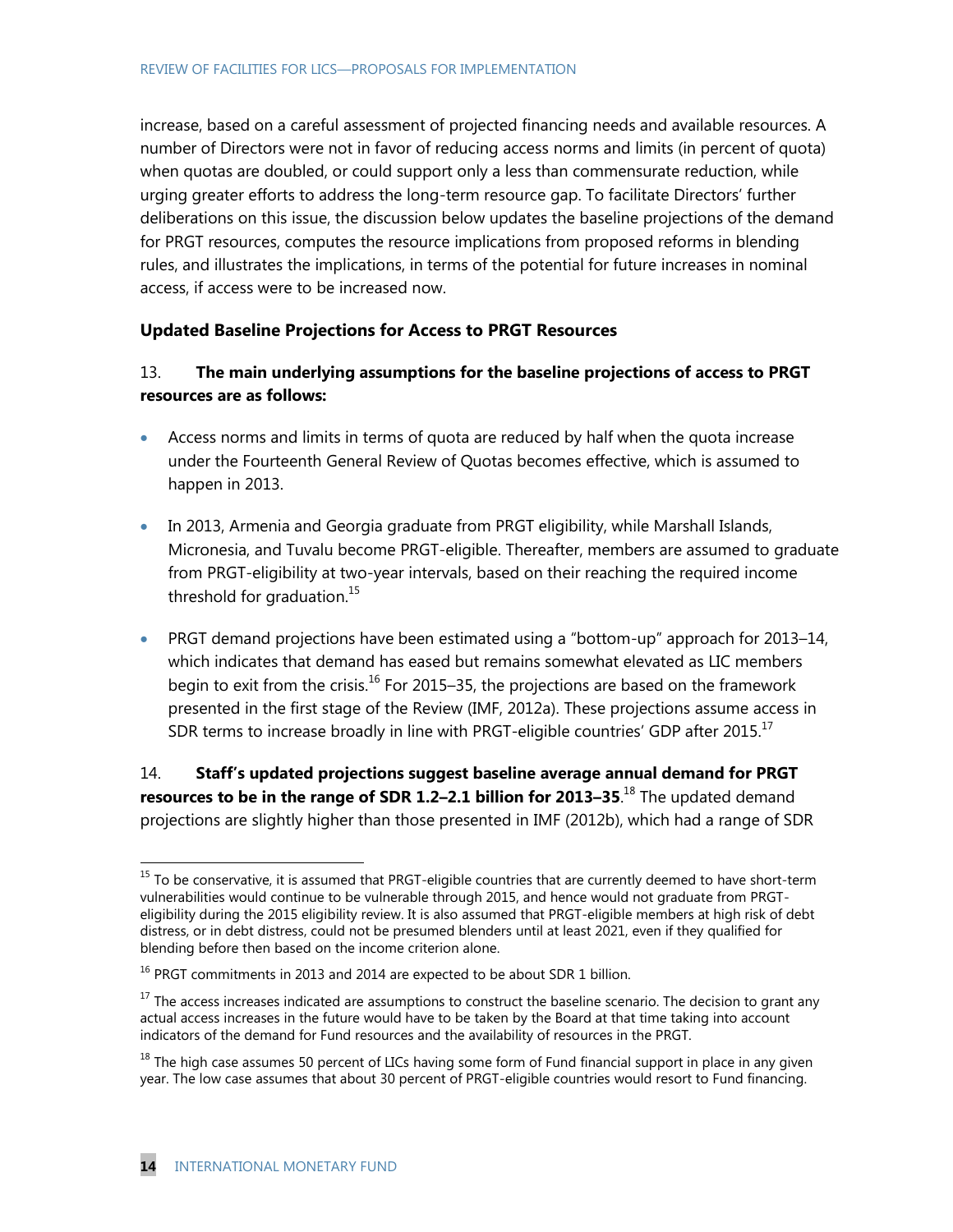1.1–1.9 billion. This compares with the estimated self-sustained average annual lending capacity of about SDR 1¼ billion.<sup>19</sup>

15. **Enhanced blending would help to contain the use of subsidy resources and thus make self-sustainability of Fund concessional financing more robust.** Estimates suggest that the blending proposal staff recommends (the first option) could bring projected average demand for PRGT resources to the range of SDR 1.1–1.7 billion for 2013–35 and to SDR 1.0–1.5 billion for the period through 2023 (see table below). $20$ 

### **Table 2. Projections of Demand for PRGT Resources Under Alternative Blending Scenarios (In billions of SDRs)**

|                                                                                   | 2013-23              |                       | 2013-35              |                       |
|-----------------------------------------------------------------------------------|----------------------|-----------------------|----------------------|-----------------------|
|                                                                                   | Low-case<br>scenario | High-case<br>scenario | Low-case<br>scenario | High-case<br>scenario |
| Average annual demand for access to PRGT resources 1/                             |                      |                       |                      |                       |
| Baseline at time of gold windfall distribution decision 2/<br>Updated baseline 3/ | 1.1                  | 1.8                   | 1.1                  | 1.9                   |
| Without entry of new PRGT-eligible members 4/                                     | 1.1                  | 1.7                   | 1.2                  | 2.1                   |
| With entry of new PRGT-eligible members 4/5/                                      | 1.1                  | 1.7                   | 1.2                  | 2.1                   |
| Moderate expansion of blending rules 6/                                           | 1.0                  | 1.5                   | 1.1                  | 1.7                   |
| More aggressive expansion of blending rules 7/                                    | 0.9                  | 1.4                   | 1.0                  | 1.6                   |
| Average annual savings (+) or dissavings (-)                                      |                      |                       |                      |                       |
| <b>Updated baseline</b>                                                           |                      |                       |                      |                       |
| Without entry of new PRGT-eligible members                                        | 0.0                  | 0.0                   | 0.0                  | $-0.2$                |
| With entry of new PRGT-eligible members                                           | 0.0                  | 0.0                   | 0.0                  | $-0.2$                |
| Moderate expansion of blending rules                                              | 0.1                  | 0.3                   | 0.1                  | 0.2                   |
| More aggressive expansion of blending rules                                       | 0.1                  | 0.3                   | 0.1                  | 0.3                   |

1/ The low-case scenario assumes that about 30 percent of PRGT-eligible countries would resort to Fund financing in any given year, while the highcase scenario assumes that some 50 percent of LICs request some form of Fund financial support in any given year.

2/ See IMF (2012b); detailed calculations are reported in IMF (2012a).

3/ All the demand projections assume that Armenia and Georgia graduate from PRGT eligibility.

4/ Based on 50 percent reduction in access norms and limits (in percent of quota) when the quota increase under the Fourteenth General Review of Quotas goes into effect in 2013, followed by increases in access in nominal SDR terms of 24.2 percent at three-year intervals, starting in 2016. The update to the baseline also reflects other methodological refinements, such as (i) applying the vulnerability criterion to the graduation and blending assumptions; and (ii) aligning the graduation assumptions with the two-year PRGT-eligibility review cycle.

5/ Includes entry into PRGT-eligibility of Marshall Islands, Micronesia, and Tuvalu.

6/ Assumes that, for PRGT-eligible countries that are presumed to blend, half of access to Fund resources is from the PRGT.

7/ Assumes that PRGT-eligible countries are presumed to blend when their GNI per capita exceeds 80 percent of the prevailing IDA operational threshold and that, for those countries, half of access to Fund resources is from the PRGT.

16. **Given the resource constraints, an upfront increase in nominal access now will necessarily be at the cost of potential future access increases for PRGT-eligible members.** Baseline projections allow for nominal access (i.e., in SDR terms) to rise over time, as some countries graduate and eligible countries' economies grow. An increase in access now would raise projected average lending levels above the baseline, and to remain consistent with the PRGT's self-sustained lending capacity, lending in the future would have to fall below the baseline for a period of time. This, in turn, implies that current users of Fund concessional resources would benefit at the expense of future users. The costs of this intertemporal tradeoff

 $19$  The differences in the demand projections relative to those of IMF (2012b) reflect mainly methodological refinements, including: (i) applying more conservatively the vulnerability and debt vulnerability criteria to the graduation and blending assumptions respectively (see footnote [15\)](#page-13-0); and (ii) aligning the graduation assumptions with the two-year PRGT-eligibility review cycle.

 $20$  See paragraph 36 and Appendix VI IMF (2012a).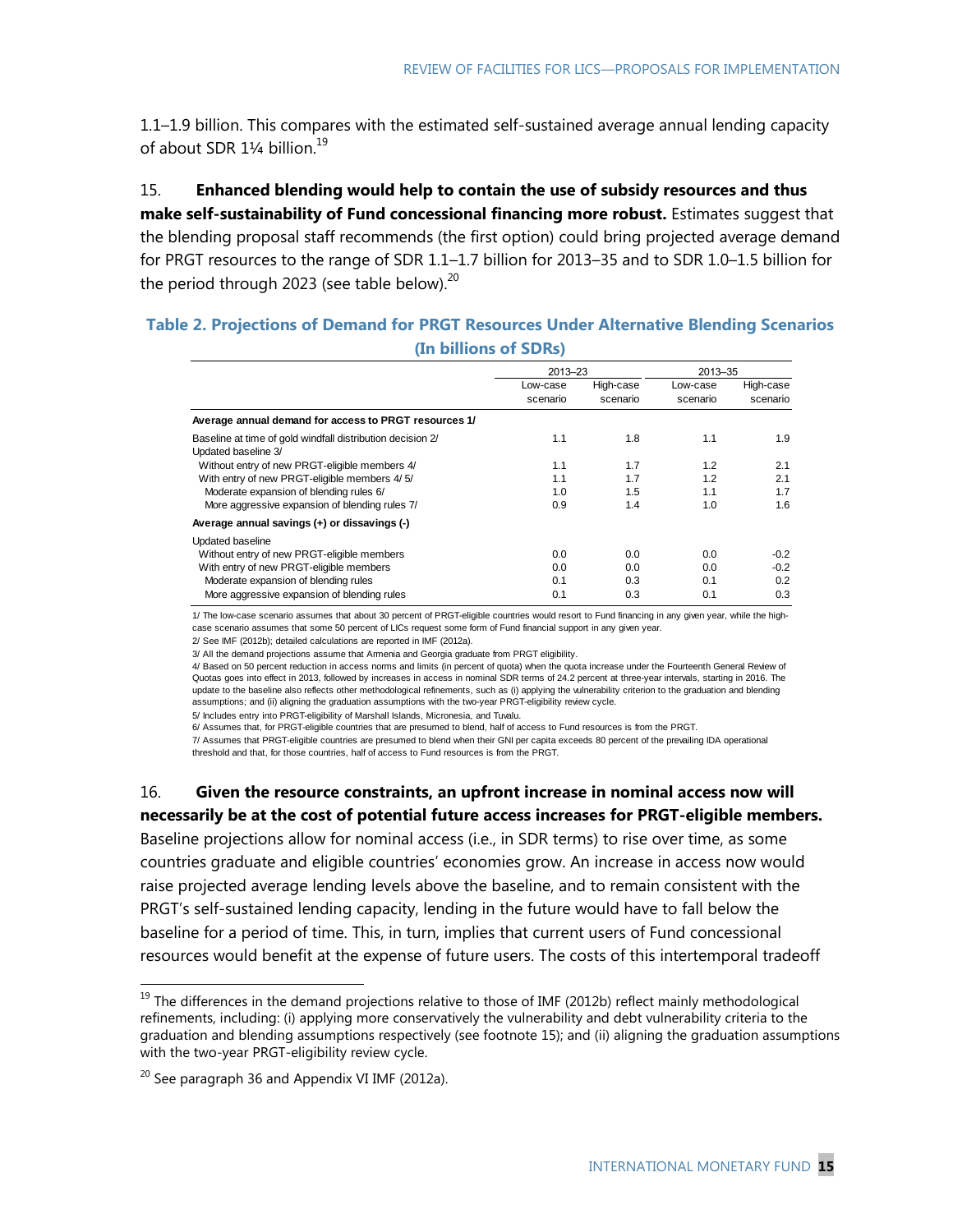would disproportionately fall on relatively poorer and more vulnerable PRGT-eligible members because they are less likely to graduate soon.

17. **The analysis of a number of illustrative scenarios suggests that even a modest upfront increase in average nominal access would compress significantly the scope for future increases in access.** The scenarios incorporate the enhanced blending rules and assume that future access increases are considered at three-year intervals (starting in 2016). Table 3 below summarizes the scenarios and compares the magnitudes of the associated tradeoffs. In particular, for alternative levels of upfront access increases, the table identifies the earliest year in which a further nominal increase in access could realistically be considered.

- If an average increase of 15 percent, relative to the baseline, were to be granted, cumulative lending (i.e., lending from 2013 onwards) would not return to the levels projected under the baseline scenario before 2020 at the earliest. Thus, a further increase in nominal access could not realistically be considered before 2022*.* 21 22
- With an average increase of 38 percent—needed to ensure that no member faced a decline in SDR terms—a further nominal access increase may only be expected by 2026.
- If the increase under the Fourteenth General Review of Quotas were passed on in full to higher access, with no further increases in future years, cumulative lending would still exceed the level projected in the baseline by 2035*.*

 $21$  An increase of 15 percent—comparable to adjustments provided in the context of past quota increases would still leave 14 countries with lowered nominal access at the new norms.

<sup>&</sup>lt;sup>22</sup> If LIC facilities, and hence access, were reviewed on a three-year cycle, 2022 would be the earliest date after 2020 at which access levels would be reconsidered.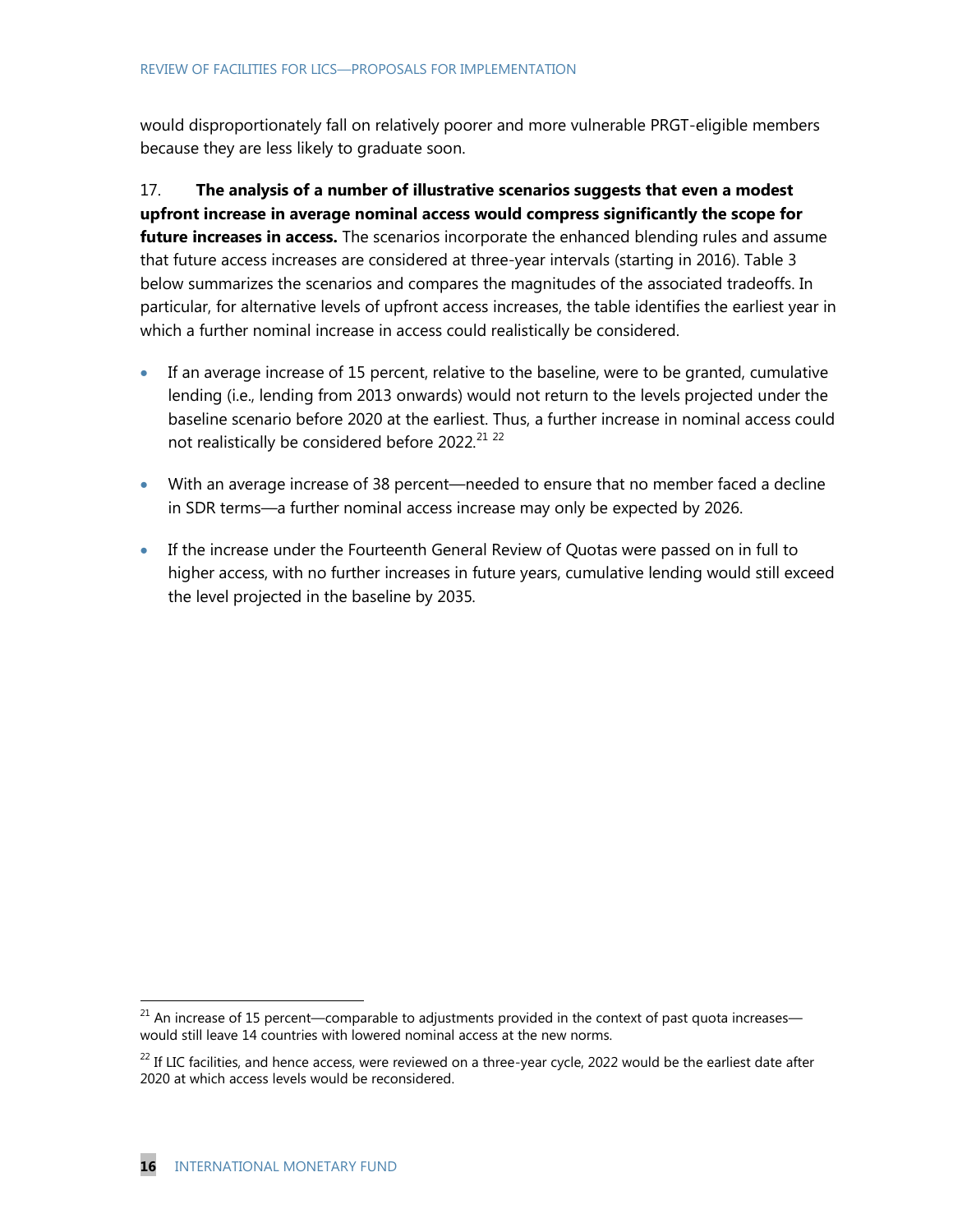| Scenarios: changes to access norms and limits (in<br>percent of quota) when the quota increase under the<br>Fourteenth General Review of Quotas goes into effect annual PRGT access<br>in 2013 | Earliest date when<br>lower-end of average<br>returns to baseline 1/ | Number of times that future increases in nominal<br>access need to be forgone to return lower-end of<br>average annual PRGT access to baseline<br>(assuming nominal access increases are<br>considered at three-year intervals, starting in 2016) |
|------------------------------------------------------------------------------------------------------------------------------------------------------------------------------------------------|----------------------------------------------------------------------|---------------------------------------------------------------------------------------------------------------------------------------------------------------------------------------------------------------------------------------------------|
| Baseline: reduce access norms and limits (in percent<br>of quota) by 50 percent 2/                                                                                                             |                                                                      |                                                                                                                                                                                                                                                   |
| Reduce access norms and limits (in percent of quota)<br>by 40 percent—increasing average access in 2013 by<br>15 percent 3/                                                                    | 2020                                                                 | Two (2016 and 2019)                                                                                                                                                                                                                               |
| Reduce access norms and limits (in percent of quota)<br>by 28 percent—just enough to leave no PRGT-eligible<br>member worse off in terms of nominal SDR access                                 | 2026                                                                 | Four (2016, 2019, 2022, and 2025)                                                                                                                                                                                                                 |
| Keep access norms and limits (in percent of quota)<br>unchanged 5/                                                                                                                             | Not until after 2035                                                 | All                                                                                                                                                                                                                                               |

#### **Table 3. Tradeoffs in Access to PRGT Resources: Scenario Analysis**

Source: IMF staff projections and calculations.

 $\overline{\phantom{a}}$ 

1/ The baseline incorporates staff's proposal for a moderate expansion in blending, resulting in a projected range for average annual access to PRGT resources of SDR 1.1–1.7 billion over 2013–35.

2/ The baseline assumes that the quota increase under the Fourteenth General Review of Quotas goes into effect in 2013 and that access norms and limits (in percent of quota) are reduced by 50 percent, which leaves access norms and limits unchanged in nominal SDR for most PRGTeligible members. Thereafter, the baseline assumes that access in nominal SDR terms increases by 24.2 percent at three-year intervals, starting in 2016.

3/ A reduction in access norms and limits (in percent of quota) by 40 percent results in an increase in nominal access of 15 percent, on average, in 2013. It is equivalent to first halving access norms and limits (in percent of quota) to account for the impact of the quota increase under the Fourteenth General Review of Quotas and then increasing those new norms and limits by 20 percent.

4/ A reduction in access norms and limits (in percent of quota) by 28 percent results in an increase in nominal access of 38 percent, on average, in 2013. It is equivalent to first halving access norms and limits (in percent of quota) to account for the impact of the quota increase under the Fourteenth General Review of Quotas and then increasing those new norms and limits by 44 percent.

5/ For the median PRGT-eligble member, this scenario implies a doubling of access norms and limits in nominal SDRs.

18. **In light of these observations, staff proposes that access norms and limits be kept unchanged now, and that a decision be adopted by the Board at this time to reduce the norms and limits by half at the time that the quota increase under the Fourteenth General**  Review of Quotas becomes effective (see Figure 1 and Annex III).<sup>23</sup> To summarize, a number of considerations support this recommendation.

 Access norms and limits were doubled in 2009 and, as noted by most Directors at the first stage of the Review, access levels in nominal terms are broadly appropriate on average. The higher projected demand for PRGT resources in the new baseline implies weaker assurances that the Trust's finances will remain self-sustaining (the self-sustained lending capacity would

 $^{23}$  Specifically, the new access limits and norms would become effective upon completion of the general effectiveness conditions for any quota increase under the Fourteenth General Review of Quotas. These general effectiveness conditions are set out in paragraph 3 of the [Board of Governors Resolution No. 66-2](http://www.imf.org/external/pubs/ft/sd/index.asp?decision=66-2) on the Fourteenth General Review of Quotas and Reform of the Executive Board, which provides that: "No increase in quotas proposed by this Resolution shall become effective until: (i) the Executive Board has determined that members having not less than 70 percent of the total of quotas on November 5, 2010 have consented in writing to the increases in their quotas; (ii) the proposed amendment of the Articles of Agreement set out in Attachment II of this Resolution has entered into force; and (iii) the proposed amendment of the Articles of Agreement approved under **Board of Governors Resolution No. 63-2** has entered into force."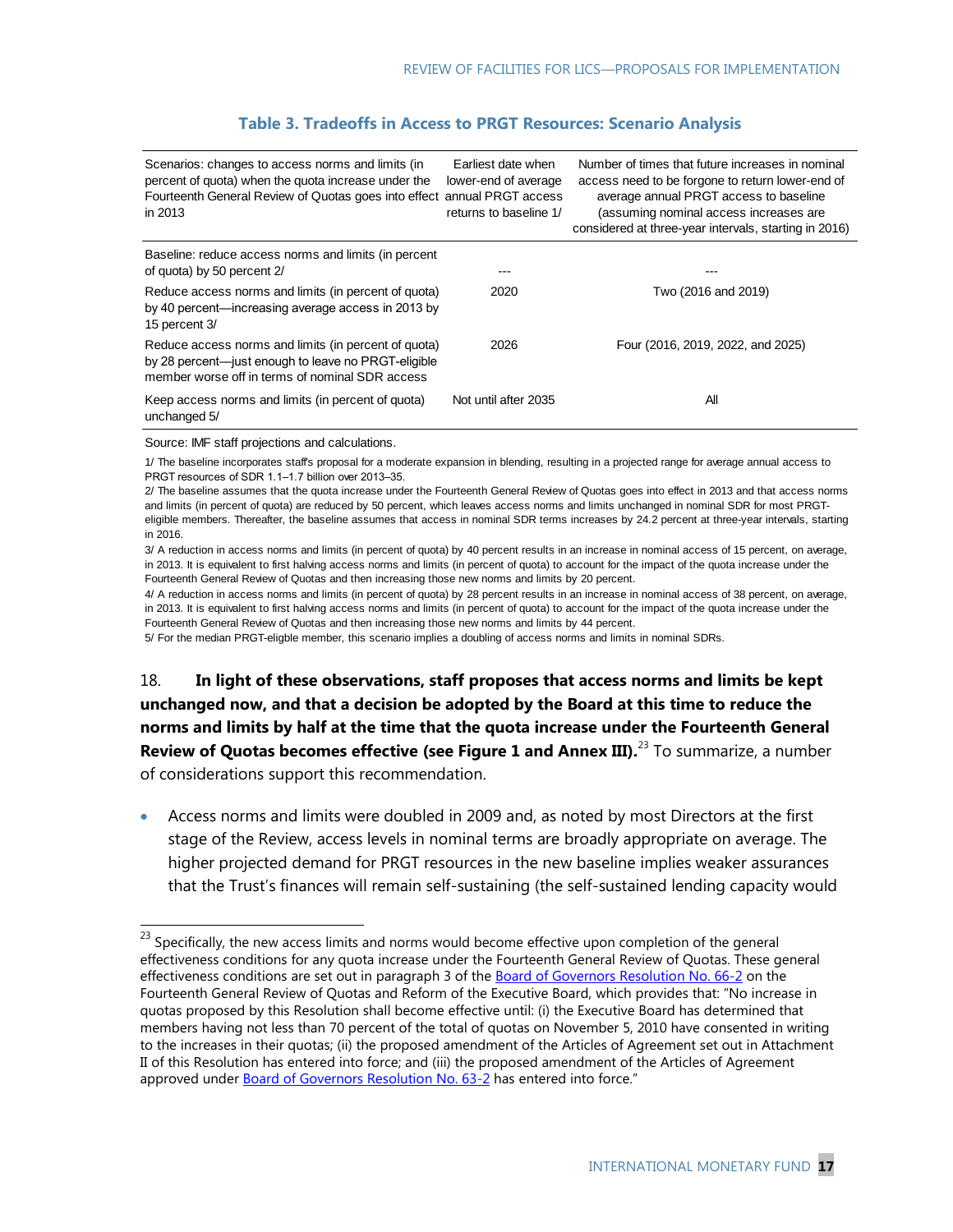be close to the bottom of the new range of projected demand). In line with Directors' guidance at the meeting on the strategy to make the PRGT sustainable, prudence would therefore require that the savings from blending be used to re-establish a cushion relative to the self-sustaining PRGT resource envelope and thus safeguard against the inherent uncertainties associated with the projected demand.

- Keeping access unchanged in SDR terms now would also help safeguard the availability of PRGT resources for the relatively poorer PRGT-eligible members whose share in total demand for such resources would increase over time as the wealthier members graduate from eligibility.
- The decision by the Board to reduce by half the access norms and limits applicable to financial assistance from the PRGT would be taken now, but would become effective immediately upon completion of the general effectiveness conditions for the quota increase under the Fourteenth General Review of Quotas. The decision would not affect commitments under PRGT arrangements approved prior to its effectiveness.
- While under this proposal some 16 PRGT-eligible members would face reduced access to the PRGT in SDR terms at the new norms and limits once the quota increase under the Fourteenth General Review of Quotas becomes effective, most of these countries are presumed blenders with access to GRA resources to supplement their financing needs.<sup>24</sup> For the remaining members, consistent with existing guidelines, access could exceed the norm if, inter alia, warranted by members' balance of payments need.



## **Figure 1. LIC Quota Increases Under Fourteenth General Review of Quotas (Number of countries and percentage quota increase) 1/**

Source: IMF staff calculations.

 $\overline{a}$ 

1/ Initial quota based on post second-round, agreed as part of the 2008 quota and voice reform. Excludes Armenia and Georgia, which are proposed for graduation from PRGT-eligibility; and includes Marshall Islands, Micronesia, and Tuvalu, which are proposed for entry into PRGT-eligibility.

 $^{24}$  Quotas would double for 49 out of 73 PRGT-eligible members, and for the other members the increase would vary from 40 percent to some 150 percent. See Figure 1 and Annex III for details.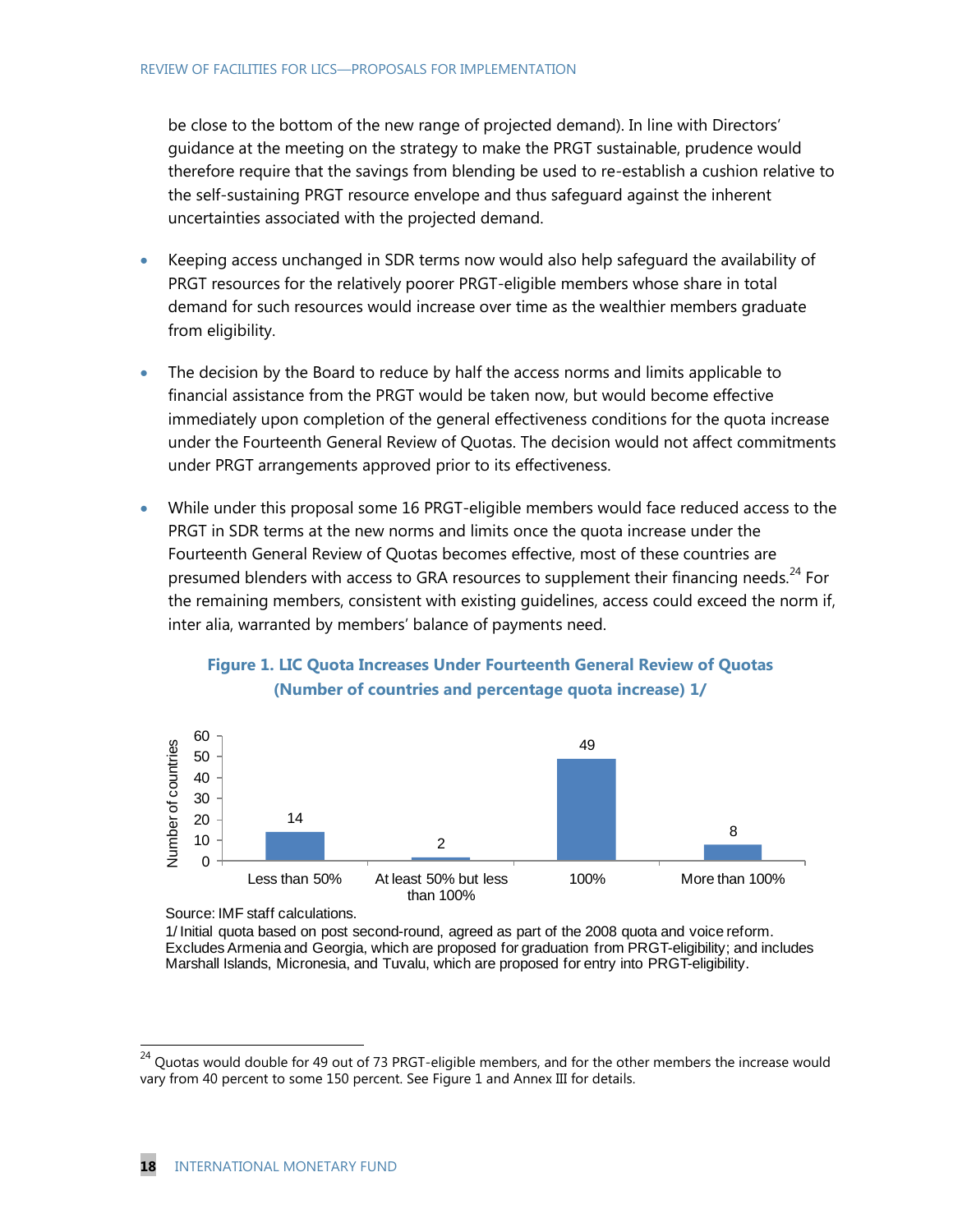### 19. **Staff also proposes that the cumulative access limit under the RCF be raised.**

Specifically, the proposal would increase the cumulative limit (net of scheduled repayments) from 75 percent to 100 percent of quota and, when the facility is used to address an urgent balance of payments need resulting primarily from a sudden and exogenous shock, from 100 to 125 percent of quota.<sup>25</sup> There was broad support at the Board discussion of operational issues in fragile states for such an increase and, as indicated in the first stage of the Review, the primary beneficiaries would likely be members in fragile situations and natural disaster-prone small economies.<sup>26</sup> Staff believes that the net additional demands on PRGT resources and risks to the Fund resulting from these changes would be minimal:

- The risk of moral hazard would be contained by keeping the annual limits unchanged.<sup>27</sup>
- For members in fragile situations facing urgent balance of payments need, the intent is to allow a more extended period of support under the RCF, where appropriate, as a substitute for early recourse to ECF support.<sup>28</sup> <sup>29</sup> Hence, for any given period of Fund support, it is likely that there would be no net additional demand on the PRGT.
- The higher cumulative limit would allow somewhat greater use of the RCF, in particular by natural disaster-prone small states, and this would not necessarily be offset fully by reduced recourse to other facilities. However, a number of these countries are among those members that will face reduced nominal access at the new norms if, as proposed by staff, the norms were to be reduced by half after the quota increase under the Fourteenth General Quota Reviews becomes effective. Hence, higher cumulative RCF access could be viewed as partial compensation for this.

 $^{25}$  All access norms and limits in this paper, including in the new proposals, are expressed in terms of existing quotas.

<sup>&</sup>lt;sup>26</sup> See IMF (2011a) and associated Chairman's Summary (IMF, 2011b).

 $27$  The annual limits are set at 25 percent of quota and, when the facility is used to meet an urgent balance of payments need arising primarily from a sudden and exogenous shock, at 50 percent of quota.

<sup>&</sup>lt;sup>28</sup> Consistent with the existing policy on the use of the RCF, LICs in fragile situations would be permitted to use the RCF only in the absence of capacity to implement an UCT-standard arrangement (or when such an arrangement is not necessary). However, in practice, there is significant uncertainty surrounding the determination that a member has (or lacks) such capacity. In this regard, IMF (2011a) makes the point that over the period 2000–08 implementation of upper credit tranche standard programs by LICs in fragile situations was considerably weaker than implementation by other LICs.

<sup>&</sup>lt;sup>29</sup> While in principle some LICs in fragile situations may experience short-term balance of payments needs, as discussed in IMF (2011a), in the overwhelming majority of such cases financing needs are likely to be protracted, and that the ECF would remain the workhorse of Fund engagement in fragile LICs.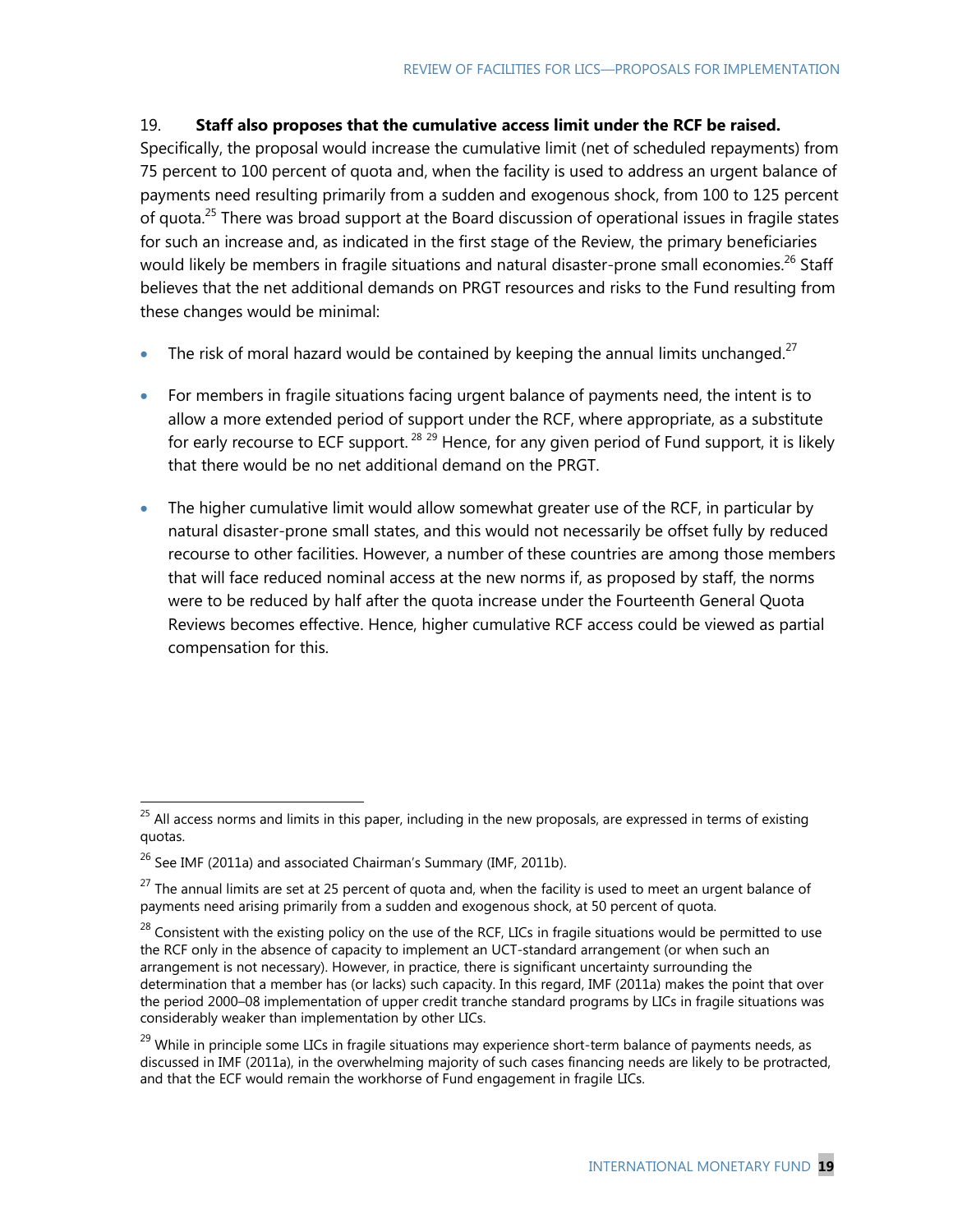# **ENHANCING PRECAUTIONARY SUPPORT**

#### **Contingent tranches and augmentation of access**

20. **There was broad support from Directors for further consideration of cost-neutral approaches to contingent tranches.** The main challenge staff faced in designing such a contingent tranche was striking a balance between the automaticity of access and the associated resource implications. While more automatic access to the contingent tranche increases members' precautionary support, it also increases the risk that the contingent tranche would be activated more frequently.<sup>30</sup> To balance these considerations staff considered a design for the contingent tranche to meet balance of payments needs that would otherwise be covered through augmentations. In this form, the contingent tranche would become available at the time the arrangement was approved, and could be drawn by the member upon the representation of an urgent balance of payments need caused by a sudden and exogenous shock.

21. **There would, however, be significant risks associated with the contingent tranche that would be difficult to manage.** Under the envisaged activation mechanism the member would be required to exercise its own judgment that the source of the balance of payments need it is experiencing meets the "sudden and exogenous shock" criterion, and also to evaluate the size of the financing gap created by the shock.<sup>31</sup> This creates a risk that the contingent tranche would be used in circumstances where a conventional arrangement may not have been augmented, or where the augmentation may have been smaller than the resources used from the contingent tranche. Any consultations with staff prior to such use of the contingent tranche could pose additional problems if the authorities' assertion of the existence and size of a qualifying balance of payments need was challenged by the Board after the disbursement was made.

22. **An alternative approach to meet unexpected balance of payments needs would be to consider augmentation requests between scheduled program reviews for on-track ECF/SCF arrangements.**<sup>32</sup> Augmentations in access (and associated disbursements) would be considered by the Board in ad hoc reviews in the period between scheduled reviews and could serve as a mechanism to provide timely and tailored financial support to members experiencing an increase in their balance of payments problems, and where the problems are so acute that the



 $\overline{\phantom{a}}$ 

 $30$  Its use would not require Board approval, in contrast to an augmentation of access, and the negative signal of drawing may not be very strong.

 $31$  The possibility of remedial action to challenge ex-post a member's representation of a qualifying balance of payments need would also have to be extended to ECFs under this approach. At present this is not envisaged for ECF arrangements (which are intended to meet members' protracted balance of payments problems) since there is no requirement of an actual need for members to draw.

 $32$  The PRGT Instrument, in Section II, paragraph 2(g), currently states that, "The amount of resources committed to a qualifying member under an ECF, SCF or ESF arrangement may be increased at the time of any review contemplated under the arrangement".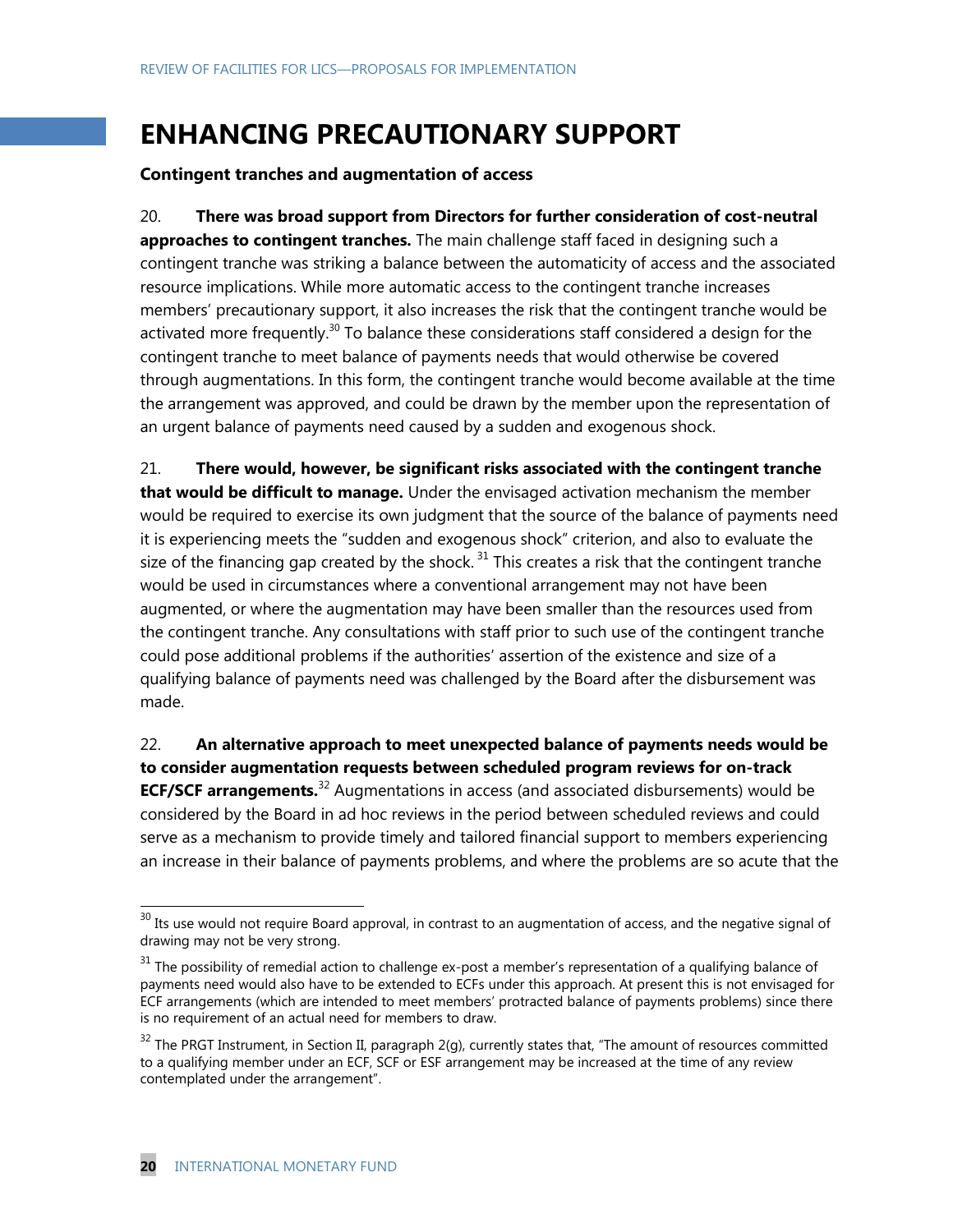augmentation cannot await the next scheduled review under the arrangement.<sup>33</sup> While access to Fund resources would be less automatic than with contingent tranches—requests would have to be approved by the Board—the adoption of streamlined approval procedures could allow Fund support to be delivered over a similar timeframe.

#### 23. **Augmentations between reviews present a number of significant advantages.**

- Such augmentations would be available to address an increase in the underlying balance of payments problems of the member arising from a wide range of sources, including those that do not arise from sudden and exogenous shocks, though streamlined approval procedures would likely be most appropriate in the case of exogenous shocks. The requirement of Board approval would provide more effective safeguards with respect to the appropriate use of Trust resources.<sup>34</sup> It would also address concerns arising from countries' incentives to draw on a precautionary or contingent financing facility with subsidized credit, irrespective of financing need.
- Such augmentations would not have the drawbacks and risks associated with contingent tranches discussed above, while also meeting the test of simplicity.<sup>35</sup> Finally, of paramount importance in the current environment, this proposal (unlike the contingent tranche) would not tie up concessional resources unnecessarily.

24. **The approval of augmentations at an ad hoc review would require an assessment by the Board that the program was on track at the time of the augmentation.**<sup>36</sup> In making this finding the Board would assess the member's observance of the continuous performance criteria and assess that the member's policies are suitable to address its balance of payments problems and, more generally, are consistent with program objectives. The Board would also take into account any other relevant considerations, including exogenous developments and data on periodic performance criteria linked to future disbursements.

25. **The information in program documents would need to establish the basis for the augmentation and support the assessment that the program is on-track.** Requests for augmentation of access between scheduled program reviews would typically be supported by a

 $33$  Such augmentations of ECFs would be to meet protracted balance of payments problems that are assessed to be larger than at the time the arrangement was approved. Similar augmentations of the SCF would be to meet an actual short-term balance of payments need that is expected to be resolved within two years and in any event not later than three years.

 $34$  This is in contrast to the contingent tranche where, as noted above, the more tightly specified circumstances clause was needed to prevent liberal use of the tranche.

 $35$  Arrangements in the GRA may be augmented outside of reviews.

<sup>&</sup>lt;sup>36</sup> If the scheduled review associated with the most recent availability date preceding the augmentation request has not been completed, an augmentation could only take place in the context of completing the scheduled review. If this review is unlikely to be completed, or more generally the program is considered to be off-track, the member could receive access under the RCF to meet urgent balance of payments needs.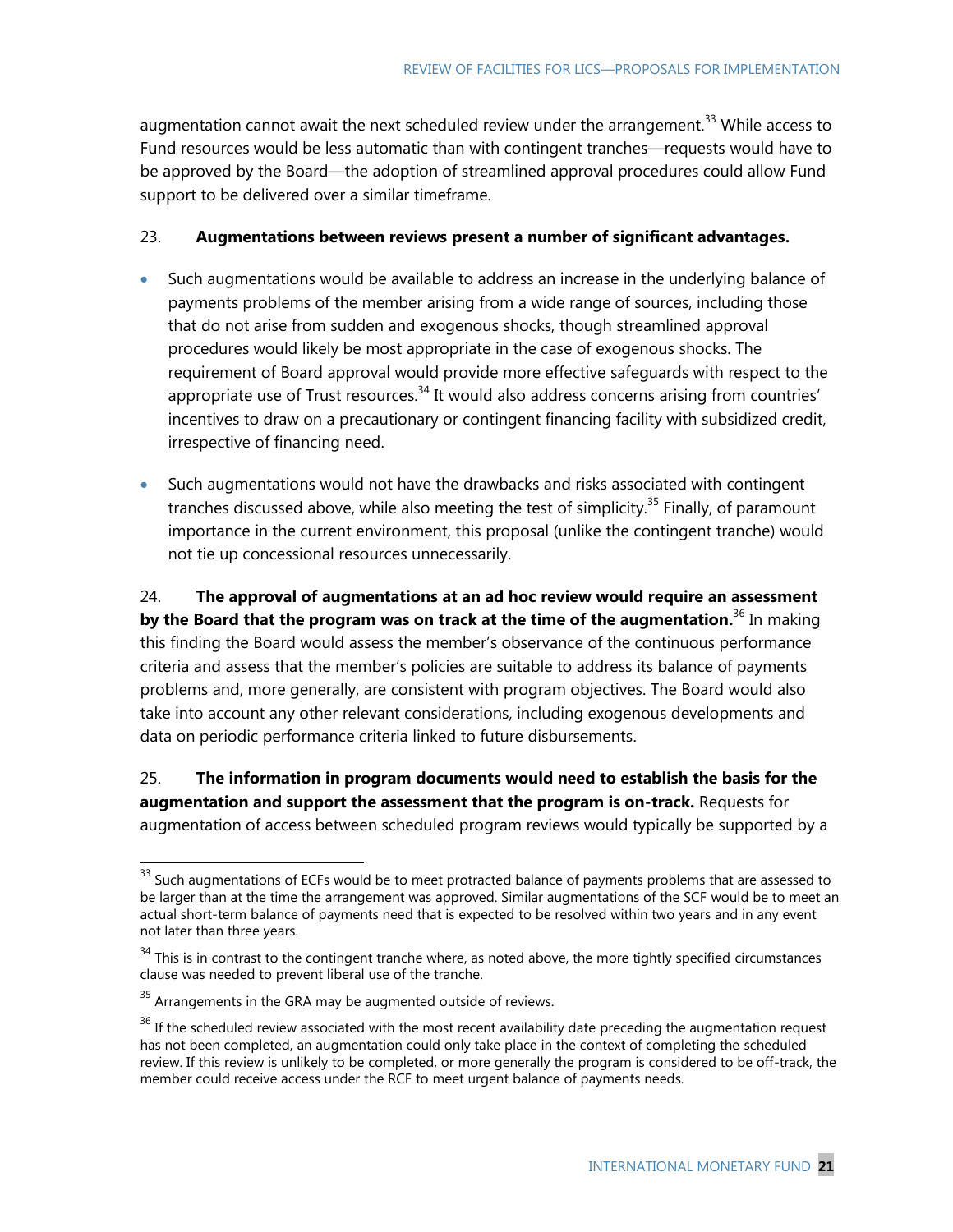short staff report and a member's letter of intent (LOI) that describes the nature and size of the problem, policies being undertaken by the authorities to address its balance of payments difficulties and any relevant information on program implementation. As requests for augmentation between reviews would typically follow soon after a completed review, updating developments and policies along the lines described above could suffice, with a more comprehensive assessment of policies undertaken at the time of the following scheduled review.

### 26. **The following modalities would apply to augmentations at ad hoc reviews.**

- Augmentations of access would only be available to the member in a single disbursement following approval by the Board. There would be no limit on the amount of such a disbursement subject to the access limits and norms that apply under the PRGT. Moreover, the augmentation would be subject to the rules on blending and may be supplemented by a corresponding augmentation of the arrangement under the GRA. In any event, the amount of the disbursement would be limited to what would be immediately needed by the member in light of its balance of payments difficulties; to the extent that additional amounts may be necessary at later stages of the member's program, requests for such amounts would be considered in the context of a regular program review.
- The new disbursement approved at the ad hoc review will be subject to observance of the continuous PCs under the arrangement, including the accuracy of information on the implementation of such PCs and of any prior actions established for that disbursement, as well as any other conditions as determined by the Executive Board. It would not be subject to periodic performance criteria and other conditions linked to the remaining disbursements under the arrangement. $37$
- A member may request an undrawn disbursement made available upon the Board's approval of the requested augmentation until the availability date of the next scheduled disbursement under the arrangement.
- Augmentation requests at ad hoc reviews that do not exceed 25 percent of quota would be eligible for approval on a lapse-of-time (LOT) basis.<sup>38</sup> A scheduled review following an ad hoc review to consider an augmentation request would be expected to undertake a comprehensive review of policies under the program. In order to allow the Board to undertake such a comprehensive assessment of the member's policies, this review could not be completed on a LOT basis.

 $\overline{\phantom{a}}$ 

 $37$  The PRGT misreporting framework would apply with respect to the accuracy of information on the observance of continuous performance criteria and on the implementation of prior actions.

<sup>&</sup>lt;sup>38</sup> The Trade Integration Mechanism (TIM) provides a precedent for the Board's approval of streamlined procedures for augmenting Fund arrangements. However, this proposal would require a modification of current procedures, which do not presume the use of LOT procedures for the completion of reviews that include the approval of augmentation requests. See IMF (2011c).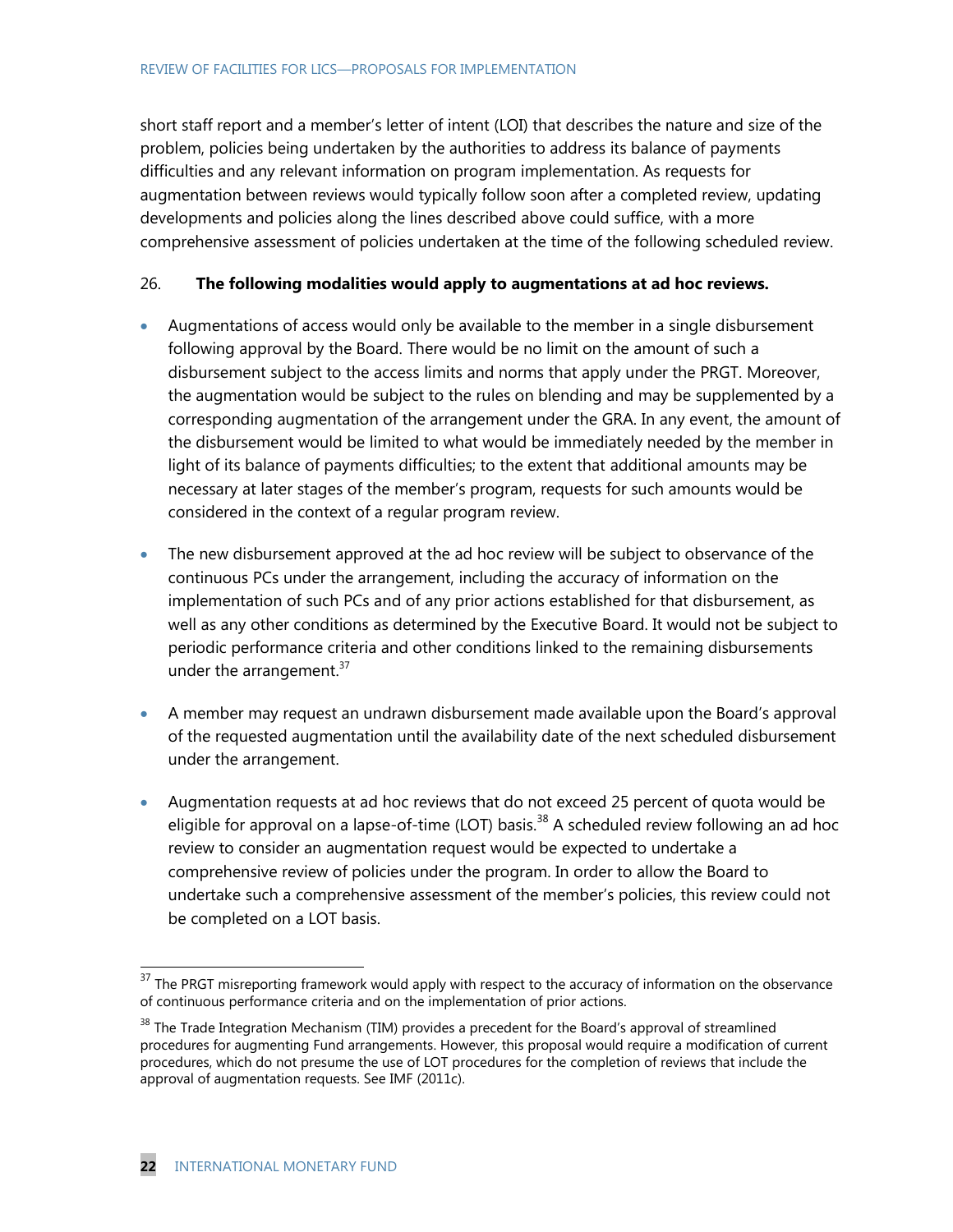## **Easing SCF rules**

## 27. **Three proposed modifications could facilitate greater use of SCF arrangements treated as precautionary.**

- Staff proposes that the period of past SCF arrangements that were treated in their entirety as precautionary by the authorities, and prospective SCF arrangements for which the Fund assesses the member does not have an actual balance of payments need, not be counted towards the two and a half out of five year limit that normally applies on the use of SCFs.<sup>39</sup> This proposal would close a gap in the architecture as currently the usual recourse for members who have treated SCF arrangements as precautionary for two and a half out of five years is to move to a low-access ECF arrangement.
- Repeated requests for SCF arrangements by a member could signal the existence of a protracted balance of payments problem, and hence the need for a medium-term agenda of structural reforms for which an ECF arrangement is better suited. Accordingly, for requests to use the SCF for more than two and a half out of five years, where permitted by past use on a precautionary basis or an assessment that the member does not have an actual balance of payments need, staff reports and Letters of Intent would be required to make an explicit case that the member does not have a protracted balance of payments problem. $40$
- Staff also proposes establishing an annual access limit at approval of 75 percent of quota for SCF arrangements that are approved in the absence of an actual balance of payments need. At the same time staff would propose that at approval a member's average annual access under such SCF arrangements be subject to a limit of 50 percent of quota.<sup>41 42</sup> Guidance to staff would more explicitly recognize the possibility to frontload access. The possibility to frontload more access in SCFs that at approval a member intends to treat as precautionary, without raising overall access, would better meet the needs of LICs which are more

 $39$  See Section II, paragraph 1(c)(1) of the PRGT Instrument.

 $^{40}$  The absence of a protracted balance of payments problem is a standard qualifying condition for use of the SCF at any time, and repeated requests to use the SCF (even on a precautionary basis) warrant greater scrutiny that this requirement is met. The requirement to explicitly make this case in the authorities' documents and the staff report (which will be spelled out in the *[Handbook of IMF Facilities for Low-Income Countries](http://www.imf.org/external/np/pp/eng/2012/032112.pdf)*) would provide the Board a better basis to assess staff's judgment on the issue. Since the staff is required to assess the absence of a protracted balance of payments problem for all SCF requests, documenting explicitly the basis for such an assessment should be feasible, and not create a new burden.

 $41$  Under the current framework, access in SCF arrangements approved in the absence of an actual balance of payments need is subject to a limit of 50 percent of quota on an annualized basis. As under the current framework, access could be augmented at a later stage if a larger actual balance of payments need arises (see IMF (2009d)).

 $42$  For instance, for a two-year SCF arrangement approved in the absence of an actual balance of payments need, total access could not exceed 100 percent of quota. Thus, if access in the first year of the arrangement was 75 percent of quota, in the second year access could not exceed 25 percent of quota.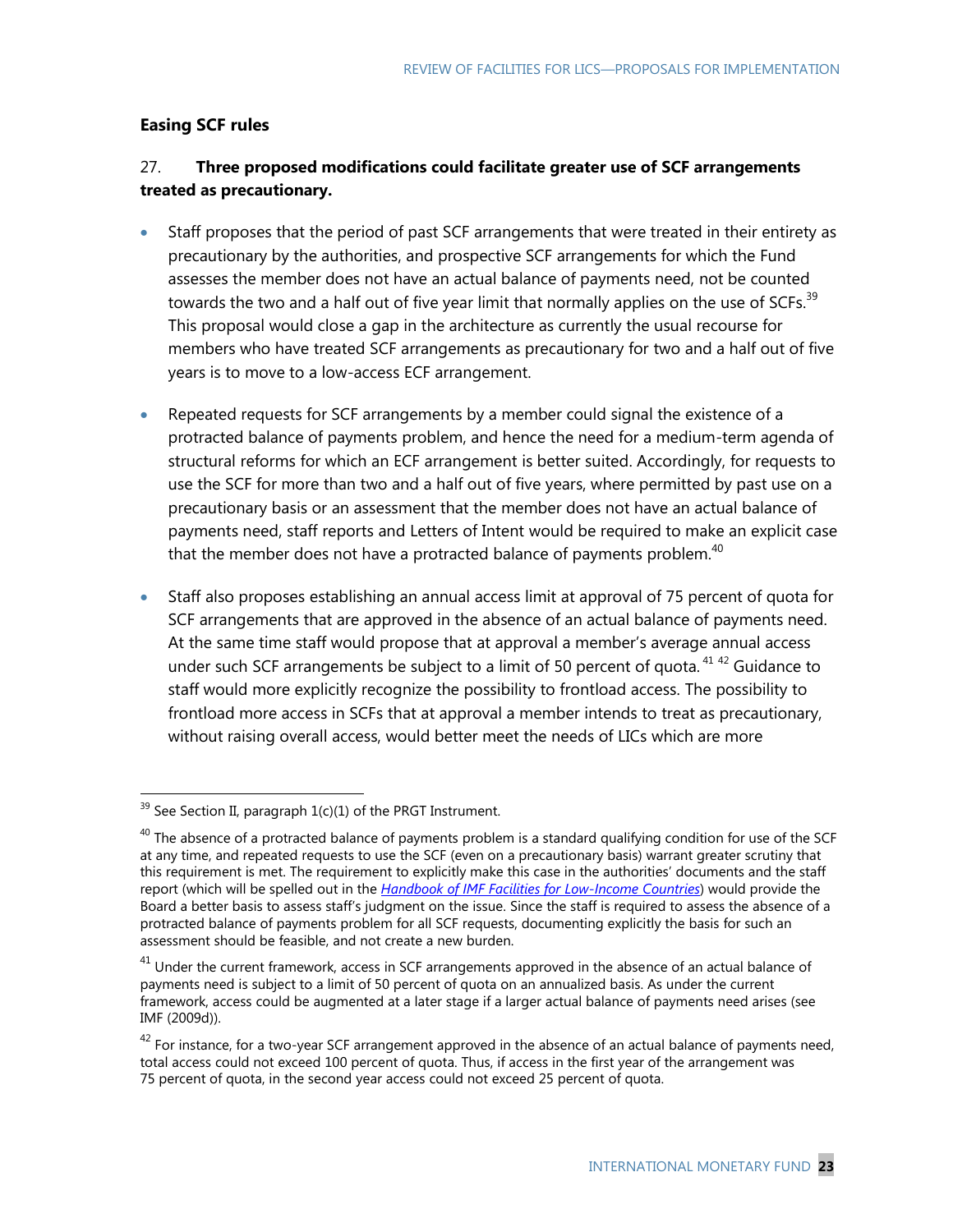integrated with the world economy and could face significant potential short-term balance of payment needs.

# **MODIFYING THE POLICY SUPPORT INSTRUMENT FRAMEWORK**

28. **Directors saw merit in exploring refinements to make the PSI more flexible while preserving its signaling function**. In this regard the first paper of the Review proposed modifying PSI modalities, and broadening marginally the pool of users by linking qualification standards of the PSI more to the sustainability of macroeconomic policies, and less to broader measures of institutional capacity and development.

## 29. **Some changes to PSI modalities could increase the attractiveness of the instrument**. These include:

- Making PRS documentation requirements more flexible, thus focusing PRS implementation more on substance than process (see the next section on more broadly applicable PRSrelated requirements).
- Allowing more flexibility in setting review dates, so that users can align them better with their political and budget cycles, and allowing the initial duration of a PSI to extend up to four years and its overall duration up to five years (also see the next section).
- Permitting a one-month extension of the deadline for issuance of the staff report for a review.<sup>43</sup> This could be helpful, for instance, when additional time is needed to finalize understandings with the authorities, or when there are clear indications that essential structural reforms required to complete the review are expected to be implemented within the one-month extension. Nonetheless, the LOI and Memorandum of Economic and Financial Policies (MEFP) would normally have to be signed and circulated to the Board before the test date of the periodic assessment criteria linked to the next scheduled review.<sup>44</sup>

30. **Staff also proposes to clarify the guidance on the standards for members to qualify for use of the PSI**. The PSI qualification criteria require members to have a policy framework focused on consolidating macroeconomic stability and debt sustainability, while deepening structural reforms in key areas in which growth and poverty reduction are constrained.<sup>45</sup> While

<sup>&</sup>lt;sup>43</sup> Current rules require that the documentation supporting Board discussion of a review should be issued no later than the test date for the periodic assessment criteria relevant for the next review. The proposed modification would allow issuance for up to one month after that test date. The idea of abolishing fixed deadlines for PSI reviews altogether did not attract broad support from the Board; the fixed schedule was considered by most to have important signaling benefits.

<sup>&</sup>lt;sup>44</sup> This is needed to fulfill the standard requirement that conditionality should normally be set (or modified) by the Board before the test date of the assessment criteria for the next scheduled review.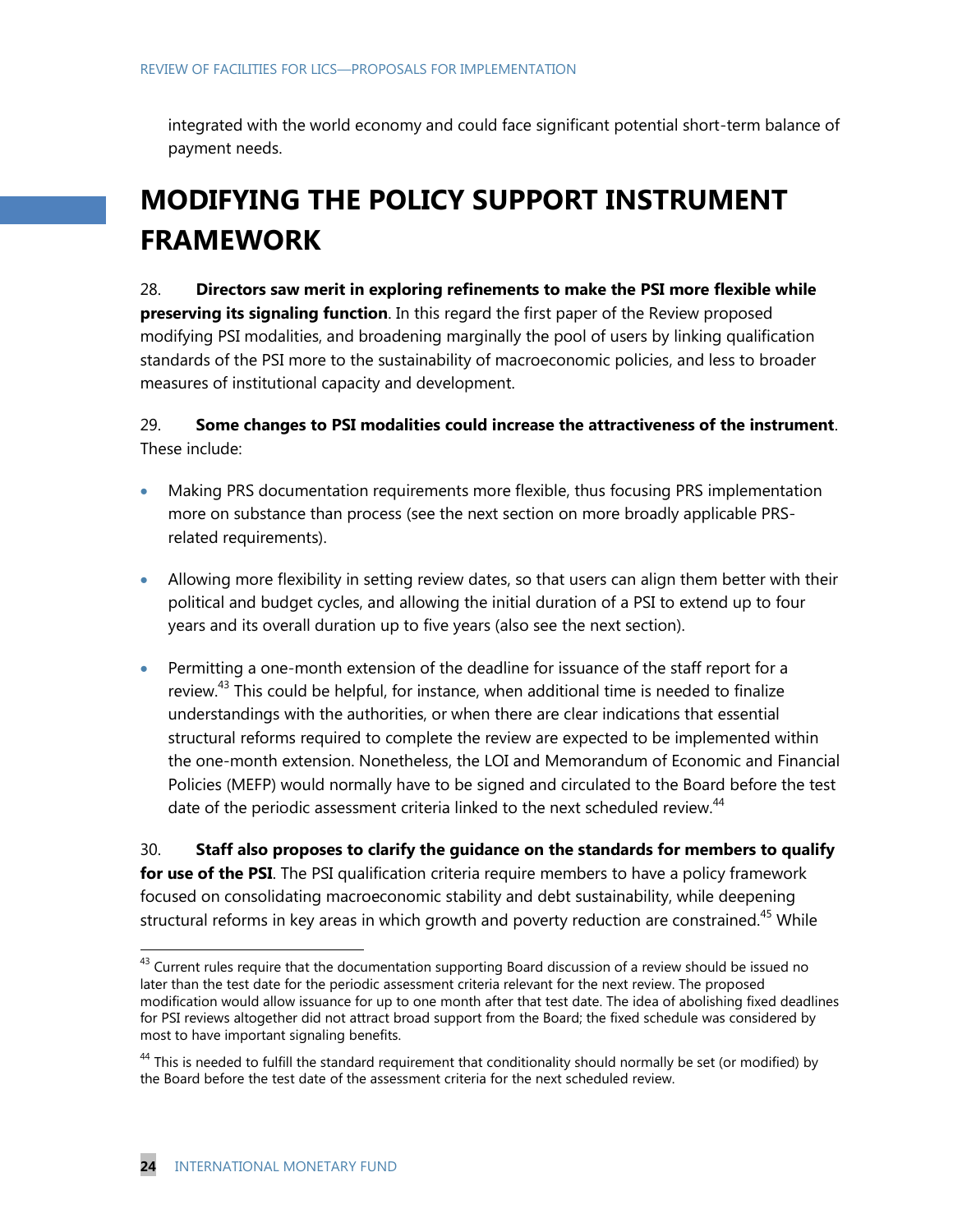these criteria are broadly defined, by design, the PSI has been targeted for "mature stabilizers" which, under current practice, has been interpreted as meeting a standard that restricts PSIqualification to countries that have both strong economic performance and a *high* quality of institutions.<sup>46</sup> Instead, staff proposes to make it clear through operational guidance that a PSI is available to any member that meets the criteria set out in the policy, including those that have established a good track record of macroeconomic management and where institutions are of *sufficient* quality to support continued good performance, including in responding to shocks.

31. **The proposed clarification to PSI guidance would expressly allow some members with somewhat lower institutional capacity than the typical PSI user thus far to have a non-financial engagement with the Fund**. Such a change would allow countries with good institutions (i.e., of sufficient quality to support continued good performance in responding to shocks) to qualify. It would be important to ensure that the quality of the PSI signal not be adversely affected by marginally broadening the pool of users, as this could lead donors and existing users to perceive the instrument to be less useful. Thus, to preserve the quality of the signal the standards for qualification and completing a review would remain high, consistent with the PSI decision, including having a UCT-quality program and being able to keep up with a fixed reviews schedule. Furthermore, if the occurrence of non-completion of a review became more likely, then this additional differentiation would serve to *increase* the strength of an "on" signal. To the extent that such a change in practice allowed some PRGT-eligible members to shift from the ECF to the PSI, it would also lower somewhat the demand for PRGT resources.

# **DESIGN OF PRGT ARRANGEMENTS AND INSTRUMENTS**

**Linkages to Poverty Reduction Strategy documents**

 $\overline{a}$ 

32. **Directors favored easing PRS-related procedural requirements for completing a review under an ECF arrangement or a PSI, and issuing JSANs, while focusing more on the substance of PRS linkages with program implementation**. Current PRS documentation requirements are described in Box 2, and staff proposes to modify these as follows<sup>47</sup>:

 First, it would be permissible for members to meet the PRS documentation requirement for the second or any subsequent review under an ECF arrangement or a PSI by describing in the LOI/MEFP how the current fiscal budget, the upcoming fiscal budget (if available), and

<sup>&</sup>lt;sup>45</sup> See paragraph 1(a) of the Policy Support Instrument- Framework, <u>Decision No. 13561-(05/85).</u>

 $^{46}$  While the mature stabilizer standard consisted initially only of macroeconomic criteria, as noted in IMF (2009c), "the PSI policy paper's emphasis on "second-generation" structural reforms suggests some threshold of policy and institutional development for mature stabilizers".

 $47$  These proposals are not intended to modify PRS requirements under the Enhanced HIPC Initiative.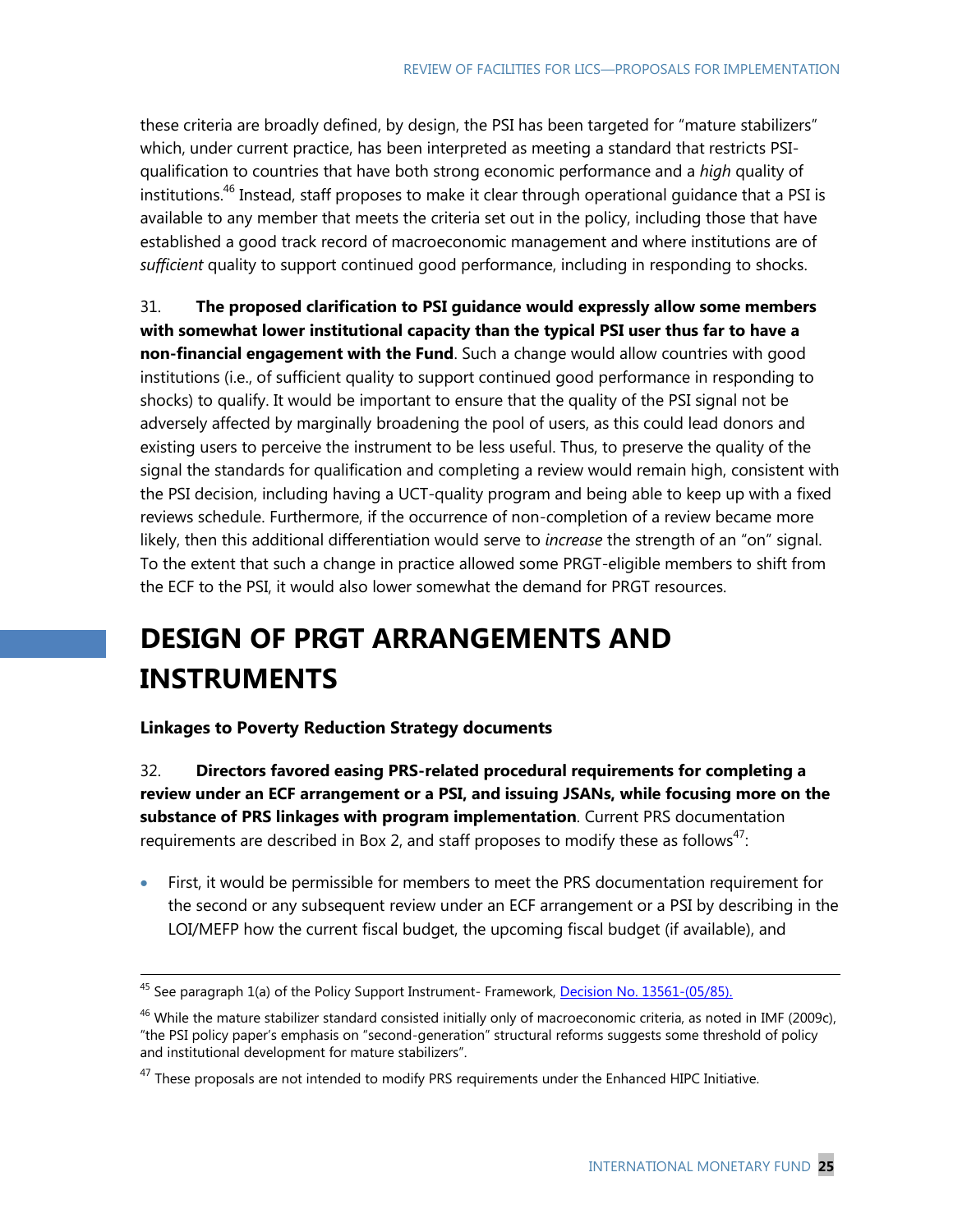planned structural reforms advance PRS implementation.<sup>48</sup> This would extend the existing requirement that, in each review, the LOI/MEFP describes in concrete terms how the program advances the goals of the PRSP. The staff report would also need to provide staff's views on how the fiscal budgets and planned structural reforms help advance PRS implementation. This flexibility would only be available to members that, at the time of the Board meeting considering the review, have in place a Poverty Reduction Strategy Paper (PRSP) which has been issued to the Board, and which covers a period of twelve months from the date of the review.

 Second, the rules would be changed to permit submission of JSANs to the Board for information rather than for discussion.<sup>49</sup> This would eliminate the need to have a standalone Board meeting to discuss a JSAN when the other related country papers would have been considered on a LOT basis, or when a country does not have a Fund-supported program and no Board papers are scheduled to be discussed in the near future. This would also align the Fund's modalities with those of the World Bank; since November 2012, the World Bank has adopted the practice of sending JSANs to their Board only for information.

#### **Box 2. Current PRS Documentation Requirements**

At each program request and review, the member will present a detailed statement how the ECF, SCF, RCF, or PSI advances the country's poverty reduction and growth objectives.

The second and subsequent reviews under an ECF/PSI can be completed only if the Executive Board is satisfied that the member has a poverty reduction strategy evidenced by a PRS document that has been issued to the Executive Board normally within the previous 18 months and the PRS document has been the subject of a staff analysis, including in the staff report on a request for an ECF/PSI or a review under an ECF/PSI.<sup>1</sup>Following a member's transmission to the Fund of a PRSP or an Interim PRSP (I-PRSP) outside of the enhanced HIPC Initiative context, a Joint Staff Advisory Note (JSAN) shall be prepared and circulated for discussion to the Executive Board generally within four months of the transmission.

 $1$  A PRS document is defined as: (i) a PRSP prepared by the member concerned in a participatory process involving a broad range of stakeholders and setting out a comprehensive three-year poverty reduction strategy; (ii) an Interim PRSP (I-PRSP); (iii) a PRSP preparation status report; or (iv) an Annual Progress Report (APR). See Annex to [Decision No. 11436-](http://www.imf.org/external/pubs/ft/sd/index.asp?decision=11436-(97/10)) [\(97/10\),](http://www.imf.org/external/pubs/ft/sd/index.asp?decision=11436-(97/10)) adopted February 4, 1997.

 $\overline{\phantom{a}}$ 

 $^{48}$  The existing PRS documentation requirement states that a member must have issued a PRS document to the Board in the 18 months preceding the Board consideration of the second or any subsequent review under an ECF arrangement or PSI.

<sup>49</sup> See *[Decision No. 14253-\(09/8\),](http://www.imf.org/external/pubs/ft/sd/index.asp?decision=14253-(09/8))* January 27, 2009 on the requirement to submit JSANs to the Board for discussion. The four month requirement for submission of JSANs set forth in this decision would be retained but the decision would be revised to allow the submission for information purposes only.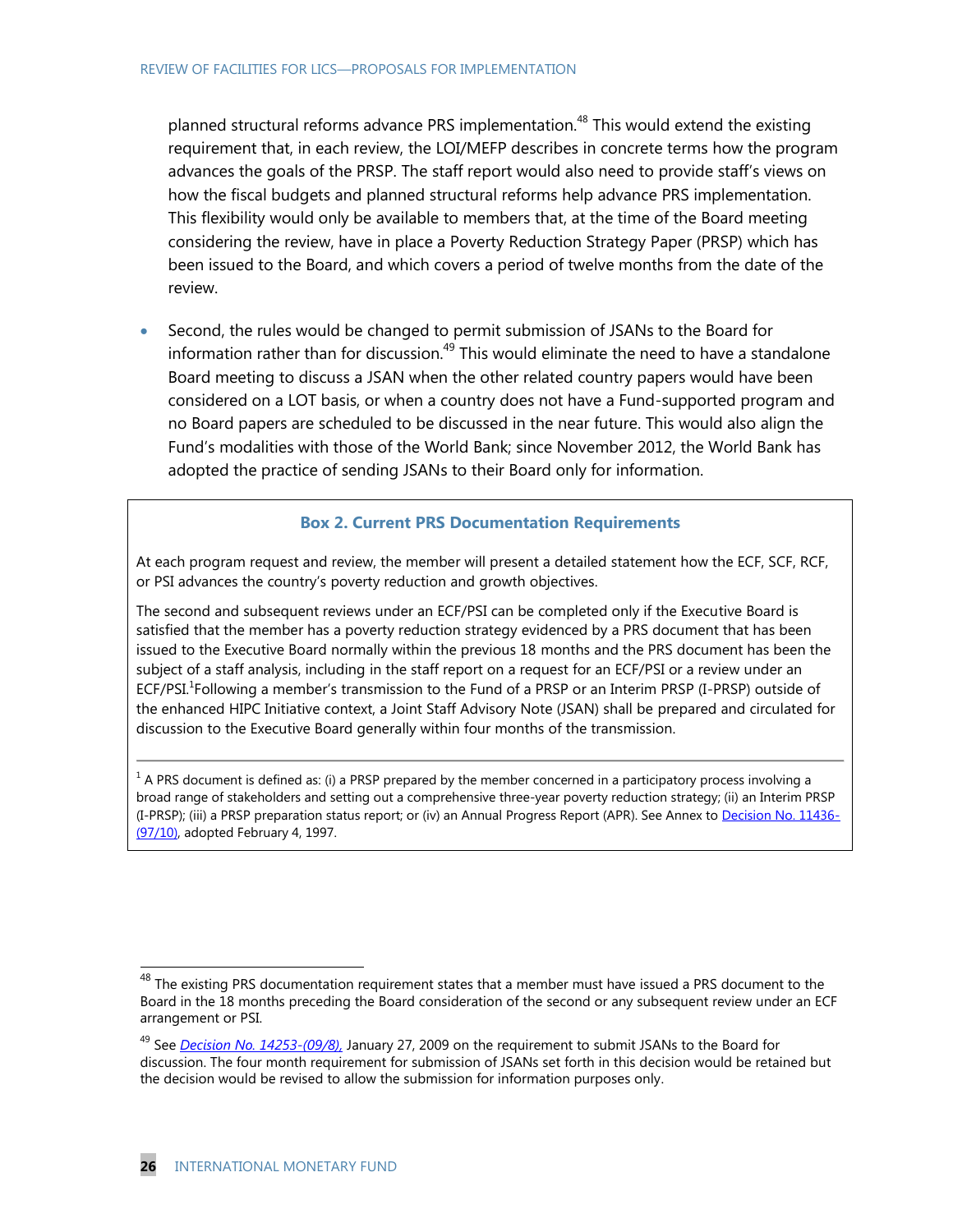## **Defunct ECF arrangements**

 $\overline{a}$ 

33. **The termination of defunct ECF arrangements would allow more efficient use of limited PRGT resources by unlocking funds that would otherwise remain committed until the expiration date of the arrangement or the early termination of the arrangement at the request of the member.<sup>50</sup>** To this end, staff proposes to amend the PRGT Instrument to indicate that ECF arrangements approved after the amendment will automatically terminate when a period of eighteen months has elapsed since the most recent completion date of a program review under the arrangement. The new framework would permit the Executive Board, at the authorities' request, to extend the eighteen month period for three additional months—provided that this extension does not fall outside the existing period of the arrangement—if an understanding between the authorities and staff on targets and measures to put the ECFsupported program back on track appears imminent. However, the arrangement would automatically expire at the end of that period unless a program review is completed. $51$ 

### **Initial duration of ECF arrangements and PSIs**

34. **Staff proposes that ECF arrangements be permitted with initial durations ranging from three to up to four years**. The extension of the initial duration of the ECF arrangement and PSI could allow countries to align program periods more closely to their PRSP cycles, and would also align the maximum duration of the ECF arrangement at approval with the EFF. Members would have the option to request further extensions, with an overall maximum duration of the ECF arrangement of five years. Staff proposes that access for the fourth year of an ECF be set in line with the average annual access corresponding to the norm that would otherwise have applied to the successor of a three-year ECF arrangement.<sup>52</sup> Staff also proposes that PSI's too be permitted for an initial duration of one to four years, with an overall maximum period of five years.<sup>53</sup> Some possible drawbacks of this proposal are that concessional resources could possibly be tied up for a longer time and that programs with longer durations may be at increased risk of creating "tunnel vision" in implementation. For these reasons, staff expects that three years will remain the default option for the length of ECF arrangements and medium-term PSIs at approval. However, the flexibility afforded by the possibility of ECF arrangements and PSIs with longer durations could be helpful on occasions where it is needed to align more closely with members' PRSP cycles, or when blending with EFF arrangements.

 $^{50}$  An analogous change for the GRA could be taken up in the context of a consideration of GRA instruments.

 $51$  ECF arrangements approved after the effectiveness of the amendments to the PRGT Instrument would include a clause referring to the automatic termination of the arrangement.

 $52$  In line with current practice for three-year ECF arrangements, access should normally be phased smoothly over the four-year period, but could be front-loaded (or back-loaded), if warranted, based on the strength of the program and/or time profile of balance of payments needs.

<sup>&</sup>lt;sup>53</sup> At present, a PSI may be approved for a period of one to three years, and may be extended up to an overall maximum period of four years.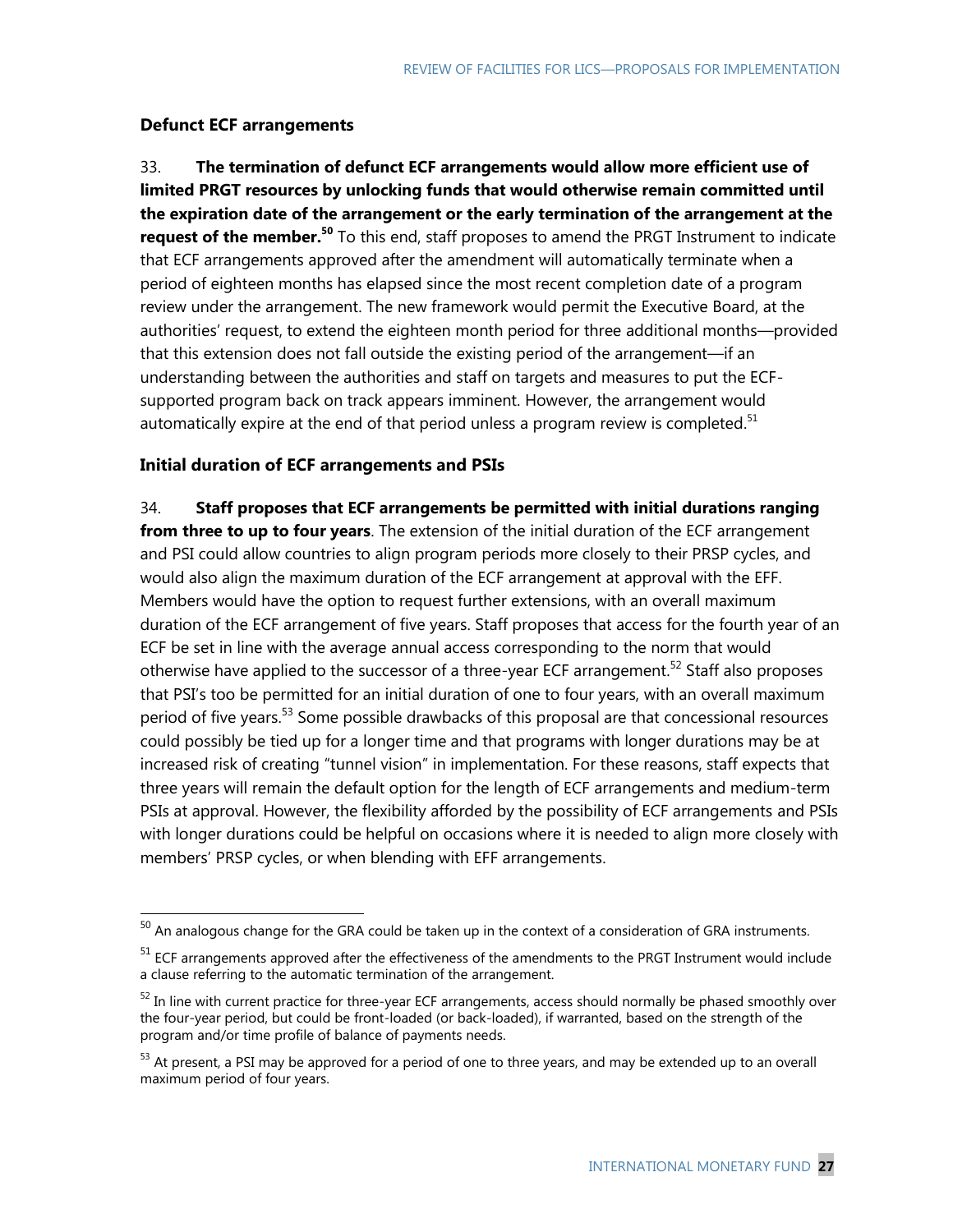### **Flexible timing of reviews, phasing, and performance criteria**

35. **Most Directors supported, or were open to considering, proposals allowing more flexibility in setting the schedule of program reviews of ECF and SCF arrangements and the PSI.** Staff proposes that beyond the sole proviso that reviews be scheduled at most six months apart, all other limitations on the periodicity of reviews be eliminated.<sup>54</sup> This flexibility would apply to the ECF and SCF arrangements and the PSI. However, staff expects that the overwhelming majority of arrangements and PSIs will remain on the standard review schedules.

# **STAFF PROPOSALS: IMPLICATIONS FOR SELF-SUSTAINABILITY AND OPERATIONAL MODALITIES**

36. **The proposals of this Review and those in the parallel review of PRGT eligibility are consistent with the self-sustaining financing framework for the PRGT endorsed by the Board.** The proposals on access and blending in this paper, and the graduation proposals in the paper on PRGT eligibility, taken together, have been designed to ensure that expected average demand for Fund resources stays within the range that the Board agreed was consistent with a self-sustained PRGT. The other proposals are, on balance, not expected to have significant resource implications. Staff calculations bear out the minor resource costs (and savings) of these proposals but, in view of the limited history of the new architecture for LICs, and since the proposed reforms would entail a change in how members use such instruments, the individual estimates are subject to significant uncertainty. However, since the estimates are typically small, and are a mix of costs and savings, there is greater confidence that the overall impact will be very limited.

37. **Staff's proposals also have a number of implications for operational modalities of the facilities.** These encompass not only the limits and norms that govern access to the Fund's facilities, but also procedural requirements that key off the access limits, as well as other modalities that are unrelated to access. These changes are listed in Table 4.

38. **The entry into force of the new operational modalities would be subject to transitional arrangements.** The reforms, if approved, will come into effect on the date of the Board decision with the following exceptions:

 The enhanced blending approach, if approved, would take effect starting three months after the adoption of the Board decision for all new ECF and SCF arrangements, and RCF

 $\overline{\phantom{a}}$ 

<sup>&</sup>lt;sup>54</sup> Each review would continue to be associated with its own set of performance (assessment) criteria and disbursements, hence, ECF/SCF arrangements or PSIs with a higher frequency of reviews would also need to have performance (assessment) criteria and disbursements of a similar frequency. Because of concerns with regard to possible misreporting, members with ECF or SCF arrangements, or a PSI, of higher frequency of reviews will need to have the capacity to provide accurate data at the required frequency needed to monitor the implementation of the program.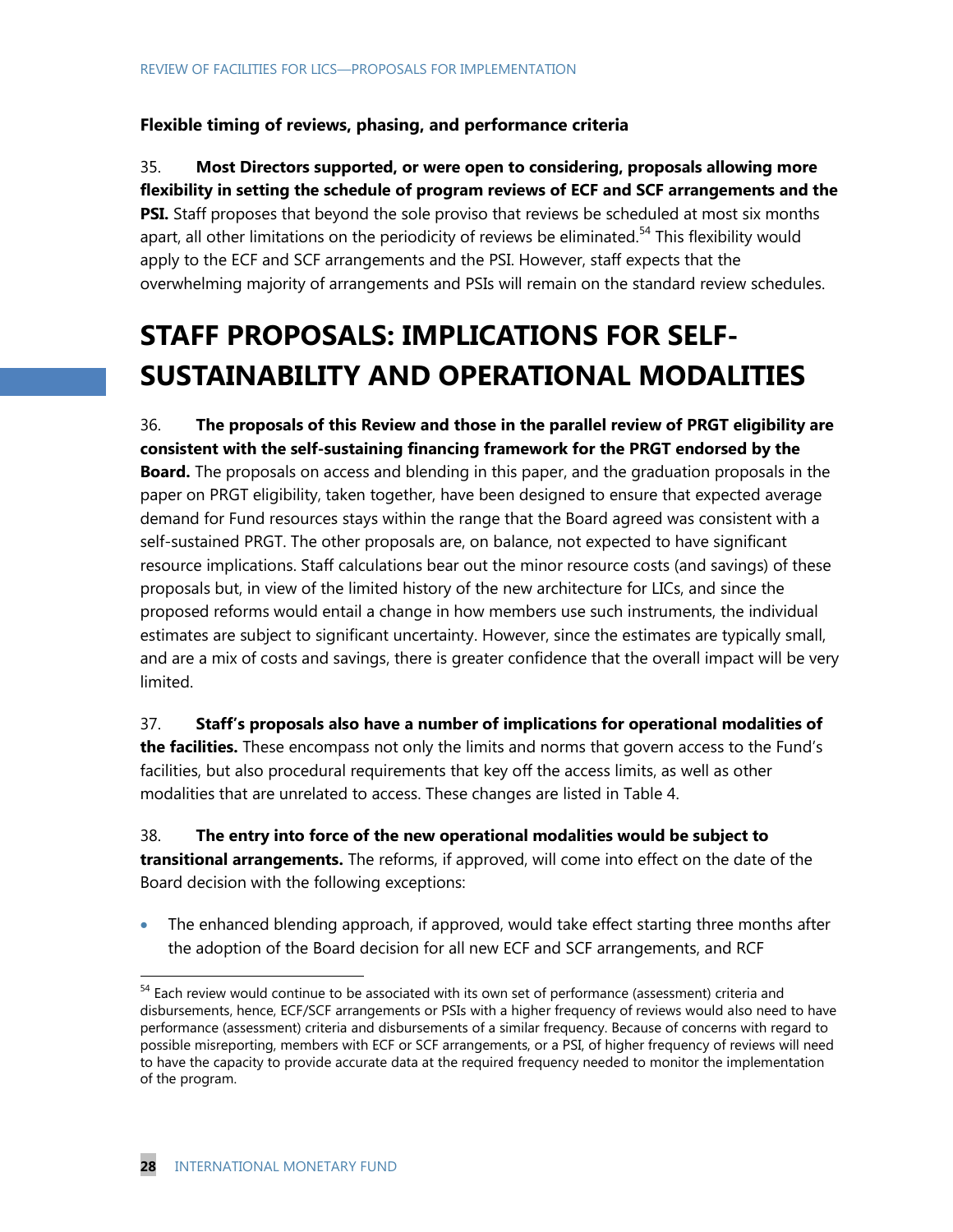disbursement requests. The current policy would continue to apply for existing arrangements until these expire, and similarly for any new ECF and SCF arrangements and RCF requests approved within three months after the adoption of the Board decision.

- The automatic termination of defunct ECF arrangements, if approved, would apply only to new arrangements that are approved by the Board after the adoption of the decision enacting this reform.
- Operational guidance to staff will be issued clarifying the qualification standards for members to use the PSI, within four months after the completion of the review.
- Access norms and limits would be reduced by half once the quota increase under the Fourteenth General Review of Quotas becomes effective, at which time they will apply to all new ECF and SCF arrangements and requests for RCF disbursements. The current policy would continue to apply for arrangements approved prior to the quota increase under the Fourteenth General Review of Quotas becoming effective.

## **ISSUES FOR DISCUSSION**

#### 39. **Do Directors agree that:**

- The proposed reforms would help maintain the self-sustainability of the PRGT?
- Blending should be enhanced in line with the first approach in the paper?
- Access norms and limits in terms of quota should remain unchanged now and be halved when the quota increase under the Fourteenth General Review of Quota becomes effective?
- Augmenting access for on-track ECF and SCF arrangements in between scheduled program reviews, and permitting the use of streamlined procedures, is a pragmatic solution to provide members with timely support to meet unexpected balance of payments needs?
- The proposals for increasing the cumulative limit under the RCF and easing SCF rules would help enhance the flexibility of the Fund's toolkit for PRGT-eligible countries?
- The staff proposal to focus more on the substance of linkages between Fund-supported programs and PRS implementation while easing PRS documentation requirements would benefit PRGT-eligible members?
- Staff proposals to make other modalities more flexible are helpful?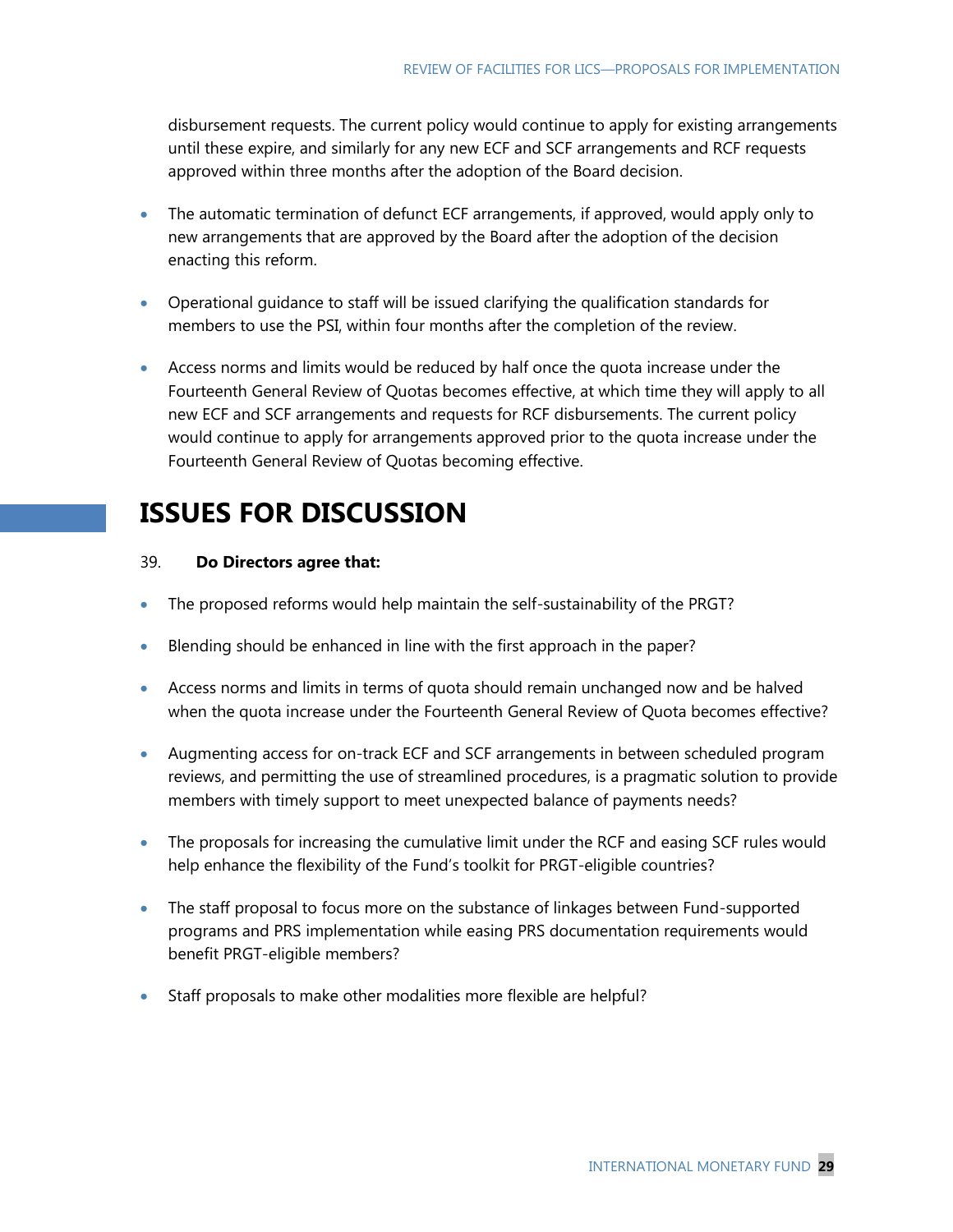|  | <b>Table 4. Summary of Proposals</b> |  |  |
|--|--------------------------------------|--|--|
|--|--------------------------------------|--|--|

|                                                                                                                                                                                                                                                                                                   | <b>Current LIC architecture</b>                                                                                                                                                                                                                                                                                   | Proposed                                                                                                                                                                                                                  |                                                                                                                                                                                                                                                | <b>Modification to rules</b>                |
|---------------------------------------------------------------------------------------------------------------------------------------------------------------------------------------------------------------------------------------------------------------------------------------------------|-------------------------------------------------------------------------------------------------------------------------------------------------------------------------------------------------------------------------------------------------------------------------------------------------------------------|---------------------------------------------------------------------------------------------------------------------------------------------------------------------------------------------------------------------------|------------------------------------------------------------------------------------------------------------------------------------------------------------------------------------------------------------------------------------------------|---------------------------------------------|
|                                                                                                                                                                                                                                                                                                   |                                                                                                                                                                                                                                                                                                                   | Until 14th General Review of Quota is in effect                                                                                                                                                                           | Once 14th General Review of Quota is in<br>effect                                                                                                                                                                                              | or guidelines (if any)                      |
| Global access limits to<br>concessional resources 1/                                                                                                                                                                                                                                              | 100% of quota annual access; 300% of quota cumulative access (net of scheduled repayments)                                                                                                                                                                                                                        |                                                                                                                                                                                                                           | 50% of quota annual access; 150% of quota<br>cumulative access (net of scheduled repayments)                                                                                                                                                   | <b>PRGT Trust: Section II</b><br>Para. 2(a) |
| Limit on exceptional access to<br>concessional resources 2/                                                                                                                                                                                                                                       | 150% of quota annually; 450% of quota cumulatively (net of scheduled repayments)                                                                                                                                                                                                                                  |                                                                                                                                                                                                                           | 75% of quota annually; 225% of quota<br>cumulatively (net of scheduled repayments)                                                                                                                                                             | <b>PRGT Trust: Section II</b><br>Para, 2(a) |
| Procedural safeguards                                                                                                                                                                                                                                                                             | access; and/or (ii) bring total access to more than 80% of quota, based on past scheduled (not<br>necessarily drawn) and future scheduled disbursements, in any 24-month period; and/or (iii) involve a<br>member with a high risk of debt distress or in debt distress.                                          | (1) A DSA update is required for requests for concessional financing that would: (i) involve exceptional                                                                                                                  | (1) Similar but (ii) applies if total access would be<br>brought to more than 40% of quota, based on past<br>scheduled (not necessarily drawn) and future<br>scheduled disbursements, in any 24-month period.                                  | Guidelines (this paper)                     |
|                                                                                                                                                                                                                                                                                                   | (2) An early informal Board meeting is required if a request for concessional financing would (i) involve<br>exceptional access and/or (ii) bring total access to more than 180% percent of quota, based on past<br>scheduled (not necessarily drawn) and future scheduled disbursements, in any 36-month period. |                                                                                                                                                                                                                           | (2) Similar but (ii) applies if the concessional<br>financing request would bring total access to more<br>than 90% of quota, based on past scheduled (not<br>necessarily drawn) and future scheduled<br>disbursements, in any 36-month period. | Guidelines (this paper)                     |
|                                                                                                                                                                                                                                                                                                   | (3) Exception: neither a DSA update nor an early informal Board meeting is required for financing<br>requests of 10% of quota or less.                                                                                                                                                                            |                                                                                                                                                                                                                           | (3) A similar exception would apply for financing<br>requests of 5% of quota or less.                                                                                                                                                          | Guidelines (this paper)                     |
| ECF and SCF norms                                                                                                                                                                                                                                                                                 | 120% of quota if outstanding credit < 100% of quota and 75% of quota if it is >= 100% of quota                                                                                                                                                                                                                    |                                                                                                                                                                                                                           | 60% of quota if outstanding credit < 50% of quota<br>and 37.5% of quota if it is $>= 50\%$ of quota                                                                                                                                            | Guidelines (this paper)                     |
| The norms do not apply for outstanding concessional credit above 200% of quota and access will then The norms do not apply for outstanding<br>be guided by consideration of the access limit of 300 percent of quota, expectation of future need for<br>Fund support, and the repayment schedule. |                                                                                                                                                                                                                                                                                                                   | concessional credit above 100% of quota and<br>access will then be quided by consideration of the<br>access limit of 150 percent of quota, expectation of<br>future need for Fund support, and the repayment<br>schedule. | Guidelines (this paper)                                                                                                                                                                                                                        |                                             |
| Access limits on the SCF<br>treated as precautionary                                                                                                                                                                                                                                              | Annual access limit of 50% of quota                                                                                                                                                                                                                                                                               | Annual access limit of 75% of quota; and<br>Average annual access limit of 50% of quota                                                                                                                                   | Annual access limit of 37.5% of quota; and<br>Average annual access limit of 25% of quota                                                                                                                                                      | PRGT Trust: Para. 2(c)                      |
| <b>RCF limits</b>                                                                                                                                                                                                                                                                                 | Annual access: 25% of quota<br>(shocks window: 50% of quota)                                                                                                                                                                                                                                                      | Annual access: 25% of quota<br>(shocks window: 50% of quota)                                                                                                                                                              | Annual access: 12.5% of quota<br>(shocks window: 25% of quota)                                                                                                                                                                                 | PRGT Trust: Para. 2(b)                      |
|                                                                                                                                                                                                                                                                                                   | Cumulative access, net of repayments: 75% of<br>quota (shocks window: 100% of quota)                                                                                                                                                                                                                              | Cumulative access, net of repayments: 100% of<br>quota (shocks window: 125% of quota)                                                                                                                                     | Cumulative access, net of repayments: 50% of<br>quota (shocks window: 62.5% of quota)                                                                                                                                                          | PRGT Trust: Para. 2(b)                      |

1/ The annual access limit refers to any 12-month period, including past scheduled disbursements (not necessarily drawn upon in the case of an arrangement treated as precautionary and delayed disbursements) and future scheduled disbursements. Total outstanding Fund concessional credit (including disbursements that were approved but not drawn upon in the context of a precautionary arrangement) cannot exceed the cumulative limit at any given time.

2/ Access above the normal limits is available to a LICs that (i) experiences an exceptionally large balance of payments need; (ii) has a comparatively strong adjustment program and ability to repay the Fund; and (iii) does not have sustained past and prospective access to capital markets, and has income at or below the prevailing IDA operational cutoff.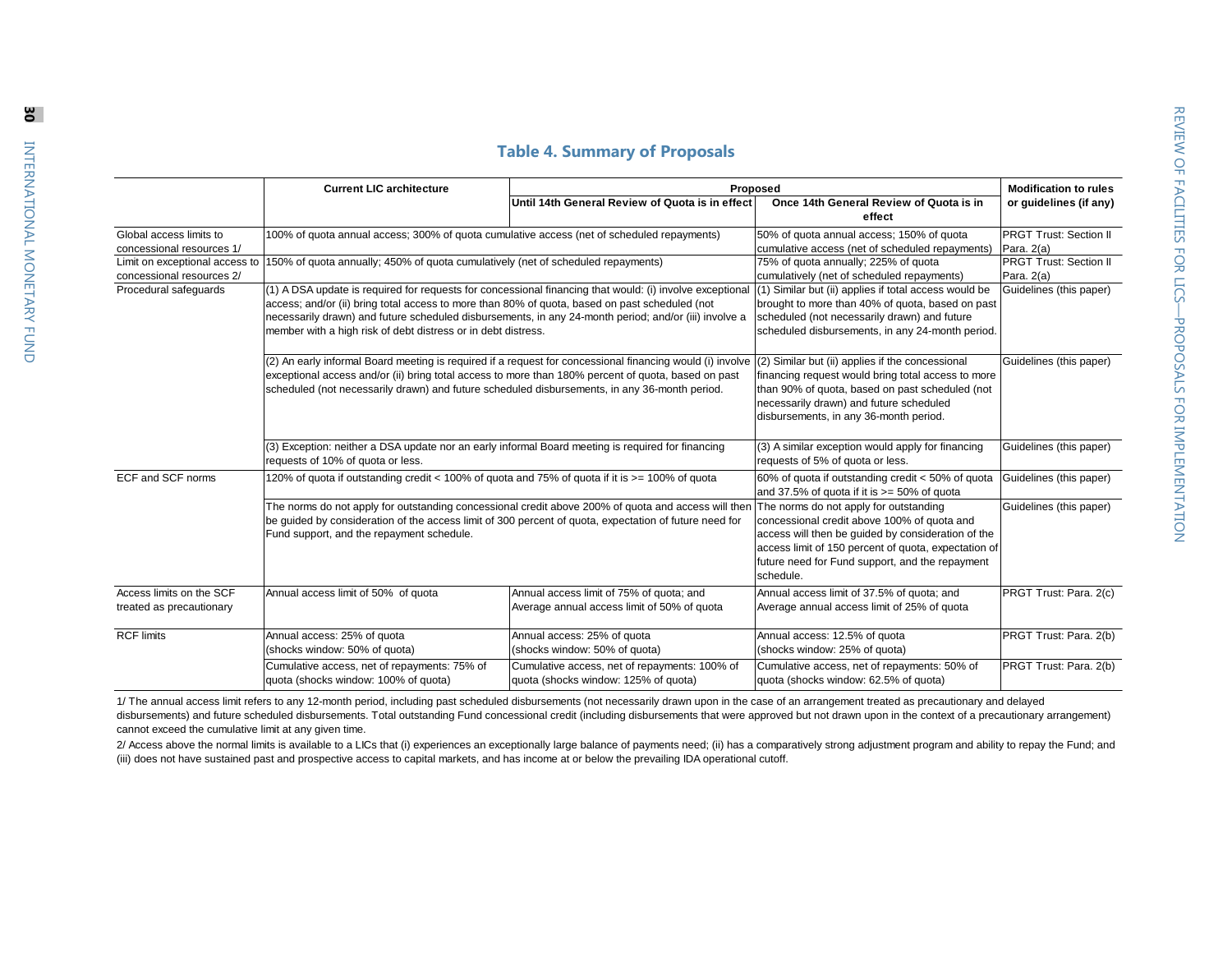|                                                                                                                          | <b>Current LIC architecture</b>                                                                                                                                                                                   | Proposed                                                                                                                                                                                                                                                                                                                                                                                                                                                                                                                                                                                                                                                                                                                                                                                                                                | <b>Modification to rules</b>                                                                                                                                                                                                                                                                                                                                                                 |                                                     |
|--------------------------------------------------------------------------------------------------------------------------|-------------------------------------------------------------------------------------------------------------------------------------------------------------------------------------------------------------------|-----------------------------------------------------------------------------------------------------------------------------------------------------------------------------------------------------------------------------------------------------------------------------------------------------------------------------------------------------------------------------------------------------------------------------------------------------------------------------------------------------------------------------------------------------------------------------------------------------------------------------------------------------------------------------------------------------------------------------------------------------------------------------------------------------------------------------------------|----------------------------------------------------------------------------------------------------------------------------------------------------------------------------------------------------------------------------------------------------------------------------------------------------------------------------------------------------------------------------------------------|-----------------------------------------------------|
|                                                                                                                          |                                                                                                                                                                                                                   | Until 14th General Review of Quota is in<br>effect                                                                                                                                                                                                                                                                                                                                                                                                                                                                                                                                                                                                                                                                                                                                                                                      | Once 14th General Review of Quota is in<br>effect                                                                                                                                                                                                                                                                                                                                            | or guidelines (if any)                              |
| resources 3/                                                                                                             | Blending of PRGT and GRA 50:50 PRGT-GRA blend, with average annual<br>concessional floor and ceiling of 25% and 50%<br>of quota, respectively, for the use of<br>concessional resources                           | unblended arrangements; no average annual floors or ceilings for the use of concessional<br>annual limit, while for the SCF treated as precautionary this cap applies to the average annual<br>access limit.                                                                                                                                                                                                                                                                                                                                                                                                                                                                                                                                                                                                                            | 50:50 PRGT-GRA blend, with access to concessional resources capped at the norm applicable to Guidelines (this paper)<br>resources. For the RCF, which has no norm, the cap on access to concessional resources is the                                                                                                                                                                        |                                                     |
| Definition of market access<br>for blending                                                                              | Sustained past and prospective access to<br>non-concessional lending from capital markets<br>and official lenders                                                                                                 | Add specific criteria to define past market<br>least two of the last five years, and with the total<br>access over the five years amounting to a<br>minimum of 50 percent of quota.                                                                                                                                                                                                                                                                                                                                                                                                                                                                                                                                                                                                                                                     | Add specific criteria to define past market<br>access: a member would have market access if access: a member would have market access if<br>it tapped international financial markets during at lit tapped international financial markets during at<br>least two of the last five years, and with the total<br>access over the five years amounting to a<br>minimum of 25 percent of quota. | Guidelines (this paper)                             |
| Rules on the use of SCF for<br>precautionary purposes                                                                    | SCF arrangements that are treated as<br>precautionary by the member are counted<br>towards the 21/2-out-of-5 year limit on SCF use                                                                                | SCF arrangements that are treated in their entirety as precautionary by the member, and<br>prospective SCF arrangements for which the Fund assesses the member does not have an<br>actual balance of payments need, would not be counted towards the 21/2-out-of-5 year limit that<br>normally counts on the use of SCFs. Staff reports and Letters of Intent on requests to use the<br>SCF (whether or not the arrangement is treated as precautionary) for more than 21/2-out-of-5<br>years would be required to make an explicit case that the member does not have protracted<br>balance of payments problem.                                                                                                                                                                                                                       |                                                                                                                                                                                                                                                                                                                                                                                              | <b>PRGT</b> Instrument:<br>Section II Para. 1(c)(1) |
| Augmentations requests at<br>ad hoc reviews between<br>scheduled program reviews<br>for on-track ECF/SCF<br>arrangements | The amount of resources committed under an<br>ECF/SCF arrangement may be increased at the<br>time of a review.                                                                                                    | Single-disbursement requests for augmentation requests at ad hoc reviews between scheduled<br>program reviews could be considered by the Board for on-track ECF/SCF arrrangements. The<br>information in program documents would need to establish the basis for the augmentation and<br>support the assessment that the program is on-track. The new disbursement approved at an ad<br>hoc review will be subject to the observance of the continuous PCs under the arrangement,<br>including the accuracy of information on the implementation of such PCs and of any prior actions<br>established for that disbursement. An undrawn disbursement made available upon the Board's<br>approval of the requested augmentation would remain available until the availability date of the next<br>scheduled review under the arrangement. | No formal change<br>needed (guidance in<br>this paper clarifies)                                                                                                                                                                                                                                                                                                                             |                                                     |
|                                                                                                                          | Augmentations of access cannot be considered<br>on lapse-of-time (LOT) basis.                                                                                                                                     | for approval on a LOT basis. A scheduled review following ad hoc review to consider an<br>augmentation request would be expected to undertake a comprehensive review of policies under<br>the program, and therefore could not be completed on a LOT basis.                                                                                                                                                                                                                                                                                                                                                                                                                                                                                                                                                                             | Augmentation requests at ad hoc reviews that do not exceed 25 percent of quota would be eligible Decision A-13207                                                                                                                                                                                                                                                                            | (08/28/09)                                          |
| Board circulation of PSI<br>documentation for a<br>scheduled review                                                      | Documentation supporting Board discussion of<br>a review should be issued no later than the test<br>date for the periodic assessment criteria<br>relevant for the next review.                                    | test date for the periodic assessment criteria relevant for the next scheduled eview. Nonetheless,<br>the LOI and MEFP would normally have to be signed and circulated to the Board before the test<br>date of the periodic assessment criteria linked to the next scheduled review.                                                                                                                                                                                                                                                                                                                                                                                                                                                                                                                                                    | The staff report supporting Board discussion of a review may be issued up to one month after the PSI-Framework:                                                                                                                                                                                                                                                                              | Para, 8                                             |
| PSI standard                                                                                                             | The PSI is intended for "mature stabilizers",<br>interpreted as meeting a standard that restricts<br>PSI qualification to countries that have strong<br>economic performance and high quality of<br>institutions. | Clarify in operational guidance a PSI is avaiable to any member that meets the criteria set out in<br>the policy, inluding those that have established a good track record of macroeconomic<br>management and where institutions are of <i>sufficient</i> quality to support continued good<br>performance, including in responding to shocks.                                                                                                                                                                                                                                                                                                                                                                                                                                                                                          |                                                                                                                                                                                                                                                                                                                                                                                              | Operational quidance<br>to be issued                |

## **Table 4. Summary of Proposals (continued)**

3/ For members who have resources in their first credit tranche available, implementing a blend of credit tranche and PRGT resources would entail the following modalities. The 50:50 blend of PRGT and credit tranche resources would still apply, but for the GRA resources phasing and performance criteria would only apply to purchases above the first credit tranche.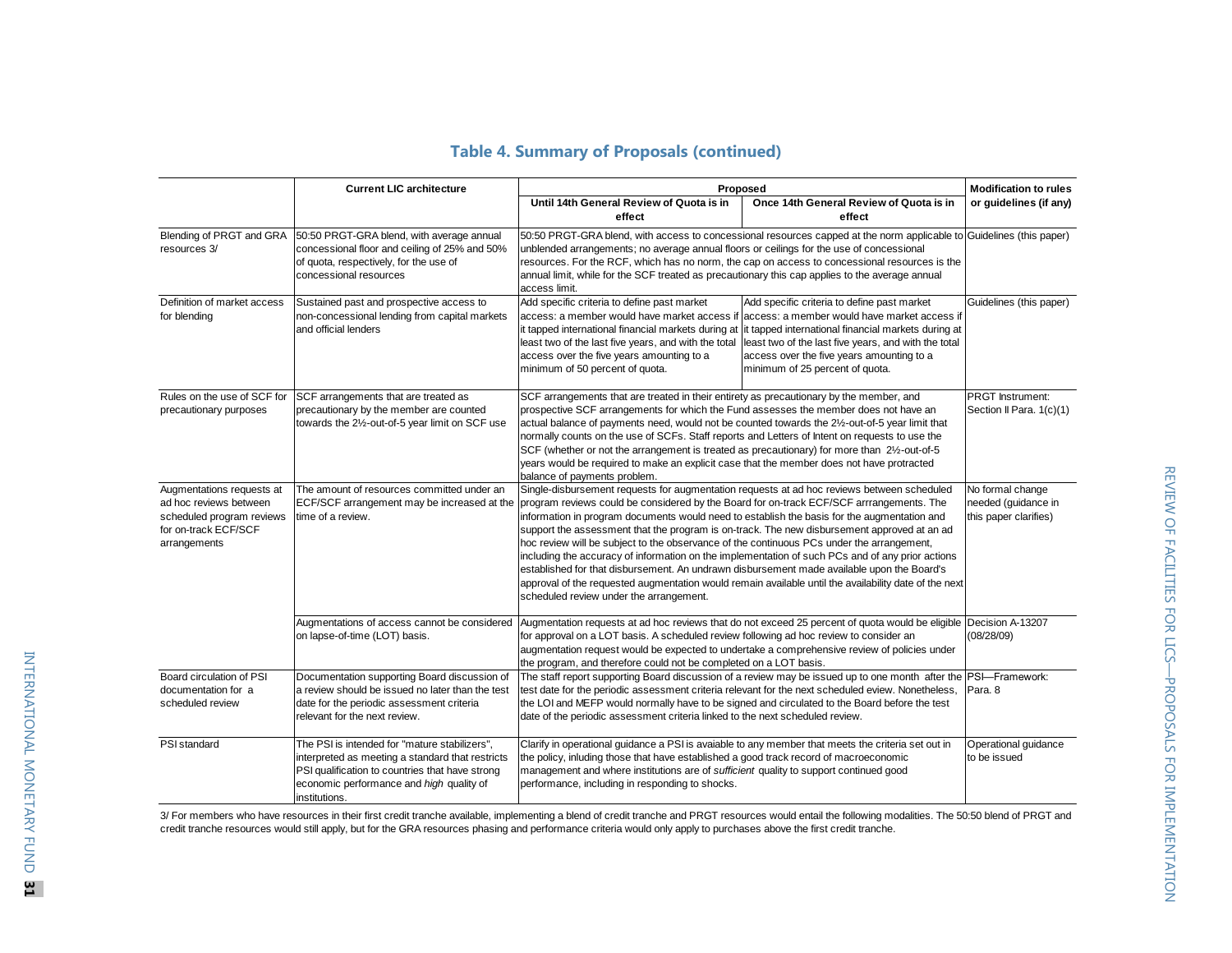## **Table 4. Summary of Proposals (concluded)**

|                                                   | <b>Current LIC architecture</b>                                                                                                                                                                                                                                                               | Proposed                                                                                                                                                                                                                                                                                                                                                                                                                                                                                                                                                                                                                                                                                                                                                                                                                                                                                                                                                                               |                                                       | <b>Modification to rules</b>                                                                                          |
|---------------------------------------------------|-----------------------------------------------------------------------------------------------------------------------------------------------------------------------------------------------------------------------------------------------------------------------------------------------|----------------------------------------------------------------------------------------------------------------------------------------------------------------------------------------------------------------------------------------------------------------------------------------------------------------------------------------------------------------------------------------------------------------------------------------------------------------------------------------------------------------------------------------------------------------------------------------------------------------------------------------------------------------------------------------------------------------------------------------------------------------------------------------------------------------------------------------------------------------------------------------------------------------------------------------------------------------------------------------|-------------------------------------------------------|-----------------------------------------------------------------------------------------------------------------------|
|                                                   |                                                                                                                                                                                                                                                                                               | Until 14th General Review of Quota is in                                                                                                                                                                                                                                                                                                                                                                                                                                                                                                                                                                                                                                                                                                                                                                                                                                                                                                                                               | Once 14th General Review of Quota is in               | or guidelines (if any)                                                                                                |
|                                                   |                                                                                                                                                                                                                                                                                               | effect                                                                                                                                                                                                                                                                                                                                                                                                                                                                                                                                                                                                                                                                                                                                                                                                                                                                                                                                                                                 | effect                                                |                                                                                                                       |
| PRS documentation<br>requirements for ECF and     | country's poverty reduction and growth objectives.                                                                                                                                                                                                                                            | Any new ECF/PSI request or program review must be accompanied by a statement, normally in the LOI/MEFP, of how the program advances the                                                                                                                                                                                                                                                                                                                                                                                                                                                                                                                                                                                                                                                                                                                                                                                                                                                |                                                       | No change                                                                                                             |
| PSI                                               | The second and any subsequent ECF/PSI<br>review can only be completed if a PRS<br>document has been issued to the Board,<br>normally wihin the previous 18 months, and has<br>been the subject of a staff analysis (incl. in the<br>staff report on a new ECF/PSI request or on a<br>review). | It would be permissible for members to meet the PRS documentation requirement for the second<br>or any subsequent review under an ECF arrangement or a PSI by describing in the LOVMEFP how Para. 1(b)(3); and<br>the current fiscal budget, the upcoming fiscal budget (if available), and planned structural reforms<br>advance PRS implementation. This flexibility would only be available to members that, at the time<br>of the Board meeting considering the review, have in place a PRSP which has been issued to the<br>Board, and which covers a period of twelve months from teh date of the review. In practice, this<br>could be achieved by extending the existing requirement that, in each review, the LOI/MEFP<br>describes in detail how the program advances the goals of the PRSP. The requirement of a staff<br>analysis would be met by discussing in the staff report how the fiscal budgets and planned<br>structural reforms help advance PRS implementation. | <b>PRGT Trust: Section II</b><br>PSI-Framework: Para. |                                                                                                                       |
|                                                   | JSANs are circulated to the Board for<br>discussion.                                                                                                                                                                                                                                          | Allow JSANs to be circulated to the Board for information.                                                                                                                                                                                                                                                                                                                                                                                                                                                                                                                                                                                                                                                                                                                                                                                                                                                                                                                             |                                                       | Decision 14253-(09/8),<br>January 27, 2009                                                                            |
| Defunct ECF<br>arrangements                       | No such provision.                                                                                                                                                                                                                                                                            | ECF arrangements would automatically terminate when a period of 18 months has elapsed since<br>the most recent completion date of a program review under the arrangement. The new framework provision<br>would permit the Executive Board, at the authorities' request, to extend the 18-month period by<br>three additional months—provided that this extension does not fall outside the existing period of<br>the arrangement—if an understanding between the authorities and staff on targets and measures<br>to put the ECF-supported program back on track appears imminent. However, the arrangement<br>would automatically expire at the end of that period unless a program review is completed.                                                                                                                                                                                                                                                                              |                                                       | <b>PRGT</b> Instrument: new                                                                                           |
| Initial duration of an ECF<br>arrangement and PSI | vears and can be extended to a maximum<br>duration of five years. PSIs can be approved for<br>a duration of one to three years and can be<br>extended to a maximum duration of four years.                                                                                                    | The initial duration of ECF arrangements is three ECF arrangements may be permitted with initial durations ranging from three to four years and<br>member have the option to request further extensions, with an overall maximum duration of the<br>ECF arrangement of five years. Similarly, PSIs may be permitted for an initial duration of one to<br>four years, and may be extended further, with an overall maximum duration of the PSI of five<br>years.                                                                                                                                                                                                                                                                                                                                                                                                                                                                                                                        |                                                       | PRGT Instrument:<br>Section II Paras. 1(b)(1)<br>and Para. 3(b); and<br>PSI-Framework: Para.                          |
| Flexible timing of reviews                        | Reviews are normally scheduled semi-annually.<br>for the ECF, SCF, and PSI In cases where closer monitoring is needed,<br>reviews may be scheduled on a quarterly basis.                                                                                                                      | Beyond the sole proviso that reviews be sheduled at most six months apart, the periodicity of<br>program reviews can be timed flexibly. Each review would need to be associated with its own set<br>of performance (assessment) criteria and disbursements; hence, ECF/SCF arrangements or<br>PSIs with a higher frequency of reviews would also need to have performance (assessment)<br>criteria and disbursements of a similar frequency.                                                                                                                                                                                                                                                                                                                                                                                                                                                                                                                                           |                                                       | <b>PRGT</b> Instrument:<br>Section II Paras. 1(b)(1)<br>and $1(c)(1)$ ; and<br>PSI-Framework:<br>Paras. 8 and 9(a)(i) |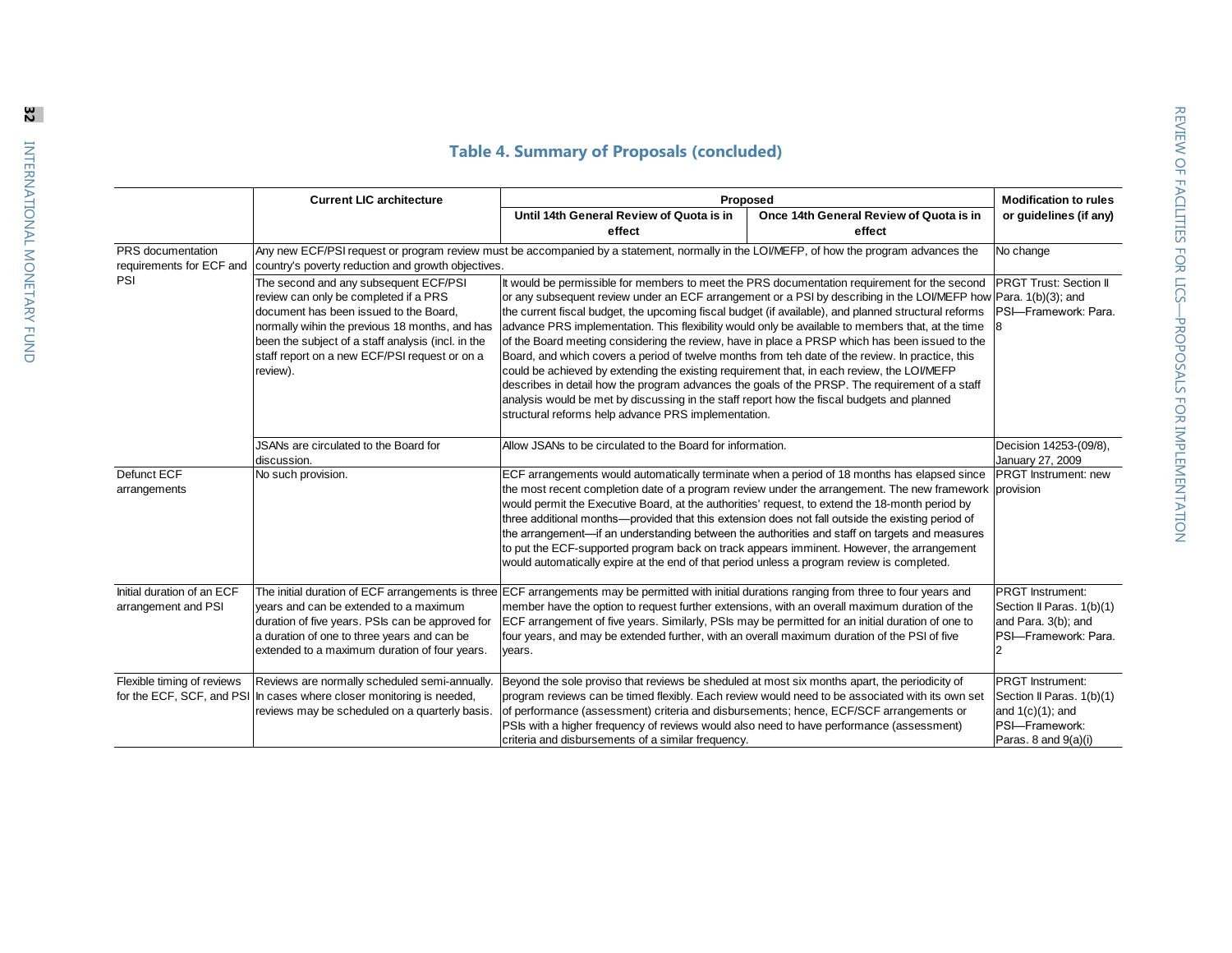|                                                                                      | High risk of debt distress or in<br>debt distress 2/                                                                                                       |                                                                                                                                                                                           | No market access.<br>moderate or low risk of debt distress 3/                                                                                                                |                   | Sustained market access, moderate or low risk of<br>debt distress |
|--------------------------------------------------------------------------------------|------------------------------------------------------------------------------------------------------------------------------------------------------------|-------------------------------------------------------------------------------------------------------------------------------------------------------------------------------------------|------------------------------------------------------------------------------------------------------------------------------------------------------------------------------|-------------------|-------------------------------------------------------------------|
|                                                                                      |                                                                                                                                                            |                                                                                                                                                                                           |                                                                                                                                                                              | Current Policy 4/ | Proposed Rules 3/                                                 |
| GNI per capita < 80 percent of IDA<br>cutoff (US\$956) 5/                            | Afghanistan, Islamic Rep. of<br>Burundi<br>Chad<br>Comoros<br>Congo, Dem. Rep. of<br>Eritrea<br>Gambia, The<br>Haiti<br>Myanmar<br>Tajikistan, Republic of | Bangladesh<br>Benin<br>Burkina Faso<br>Cambodia<br>Central African Republic<br>Guinea<br>Guinea Bissau<br>Kenya<br>Kyrgyz Republic<br>Liberia                                             | Madagascar<br>Malawi<br>Mali<br>Nepal<br>Niger<br>Rwanda<br>Sierra Leone<br>Togo<br>Uganda                                                                                   |                   | Ethiopia<br>Mozambique<br>Tanzania                                |
| 80 percent IDA cutoff < GNI per capita < Yemen, Rep. of<br>100 percent of IDA cutoff |                                                                                                                                                            | Côte d'Ivoire<br>Lao, PDR<br>Mauritania<br>Nicaragua                                                                                                                                      | Solomon Islands<br>South Sudan<br>Zambia                                                                                                                                     |                   | Senegal                                                           |
| GNI per capita > 100 percent of IDA<br>cutoff                                        | Djibouti<br>Grenada 6/<br>Kiribati<br>Maldives 6/<br>St. Lucia<br>São Tomé & Príncipe<br>Tonga<br>Tuvalu                                                   | <b>Bhutan</b><br><b>Cape Verde</b><br>Cameroon<br>Congo, Rep. of<br>Dominica<br>Guyana<br><b>Honduras</b><br>Lesotho<br>Marshall Islands, Rep. of the 7/<br>Micronesia, Fed. States of 7/ | Moldova, Rep. of<br>Mongolia<br>Nigeria<br>Papua New Guinea<br>Samoa<br>St. Vincent and the Grenadines<br>Timor-Leste, The Dem. Rep. of<br>Uzbekistan, Rep. of 7/<br>Vanuatu | Ghana<br>Vietnam  | <b>Bolivia</b><br>Ghana<br>Vietnam                                |

#### **Annex I. Proposals for Enhanced Blending: Staff Proposal and More Ambitious Option 1/**

Source: IMF.

1/ Presumed blenders under the staff's proposed approach for enhanced blending are shown in cells shaded orange. Additional presumed blenders under the ambitious option for enhanced blending are shown in cells shaded green.

3/ Market access is based on Global Development Finance (GDF) indicators (public and publicly guaranteed (PPG) external bonds and commercial loans). Under the staff proposal, a country would be classified as having market access if the cumulative PPG external bonds and commercial loans over 2007-11 are above 50 percent of quota and if the country had issues for two years out of the last five years. See the 2013 PRGT Eligibility Review for details. 2/ Risk of debt distress based on the latest available DSA as of December 6, 2012.<br>
2/ Risk of debt distress based on the latest available DSA as of December 6, 2012.<br>
2/ Risk of debt distress based on Global Development F

4/ The current criteria on market acces are described in the 2013 PRGT Eligibility Review. They classify a country as having market access if the cumulative PPG external bonds and commercial loans over 2007–11 are above 100 percent of quota and if the country had issues in at least three of those years.

5/ IDA cutoff is set at US\$1,195 based on 2011 GNI per capita calculated by the Atlas method.

6/ Also has market access.

7/ No LIC-DSA available. The risk of debt distress determined based on latest staff report.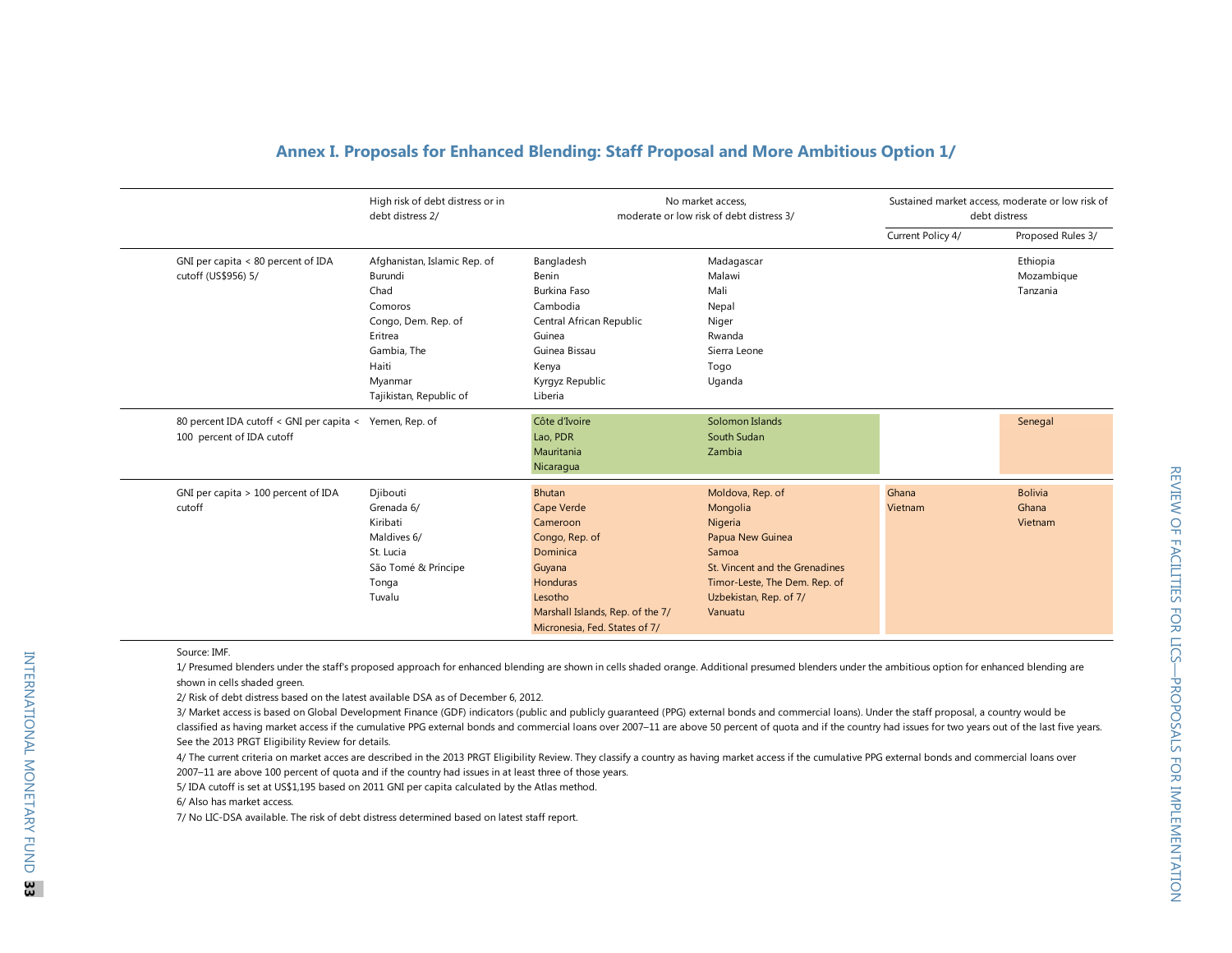| Access 1/<br>(In percent of quota)                 | <b>Current Policy</b>                                            | Reform Proposal                                                  | Resource Savings<br>with reforms |  |  |  |  |  |
|----------------------------------------------------|------------------------------------------------------------------|------------------------------------------------------------------|----------------------------------|--|--|--|--|--|
|                                                    | <b>ECF Arrangements 2/</b>                                       |                                                                  |                                  |  |  |  |  |  |
| $0 <$ Access $<$ 150                               | 75 percent of quota from the PRGT, and<br>the rest from the GRA  | 50:50 split between PRGT and GRA                                 | Yes                              |  |  |  |  |  |
|                                                    | Outstanding PRGT access below 100 percent of quota               |                                                                  |                                  |  |  |  |  |  |
| 150 < Access $\leq$ 240                            | 50:50 split between PRGT and GRA                                 | 50:50 split between PRGT and GRA                                 | <b>No</b>                        |  |  |  |  |  |
| 240 < Access < 300                                 | 50:50 split between PRGT and GRA                                 | 120 percent of quota from the PRGT, and<br>the rest from the GRA | Yes                              |  |  |  |  |  |
| Access > 300                                       | 150 percent of quota from the PRGT, and<br>the rest from the GRA | 120 percent of quota from the PRGT, and<br>the rest from the GRA | Yes                              |  |  |  |  |  |
| Outstanding PRGT access above 100 percent of quota |                                                                  |                                                                  |                                  |  |  |  |  |  |
| 150 < Access < 300                                 | 50:50 split between PRGT and GRA                                 | 75 percent of quota from the PRGT, and<br>the rest from the GRA  | Yes                              |  |  |  |  |  |
| Access > 300                                       | 150 percent of quota from the PRGT, and<br>the rest from the GRA | 120 percent of quota from the PRGT, and<br>the rest from the GRA | Yes                              |  |  |  |  |  |
| SCF Arrangements 3/4/                              |                                                                  |                                                                  |                                  |  |  |  |  |  |
| $0 <$ Access $< 50$                                | 25 percent of quota from the PRGT, and<br>the rest from the GRA  | 50:50 split between PRGT and GRA                                 | Yes                              |  |  |  |  |  |
| 50 < Access $\leq$ 100                             | 50:50 split between PRGT and GRA                                 | 50:50 split between PRGT and GRA                                 | <b>No</b>                        |  |  |  |  |  |
|                                                    | <b>RCF Disbursements 3/</b>                                      |                                                                  |                                  |  |  |  |  |  |
| $0 <$ Access $\leq 50$                             | 25 percent of quota from the PRGT, and<br>the rest from the GRA  | 50:50 split between PRGT and GRA                                 | Yes                              |  |  |  |  |  |
| Access > 50                                        | 25 percent of quota from the PRGT, and<br>the rest from the GRA  | 25 percent of quota from the PRGT, and<br>the rest from the GRA  | No                               |  |  |  |  |  |

## **Annex II. Application of Blending Rules**

1/ Refers to total access provided under the blended financing package.

2/ Refers to three-year access under the arrangement.

3/ Refers to annual average access under the arrangement.

4/ In exceptional circumstances, the PRGT component of the blend could go up to the global annual limit (across all facilities)

of 100 percent of quota, or even the exceptional access limit of 150 percent of quota.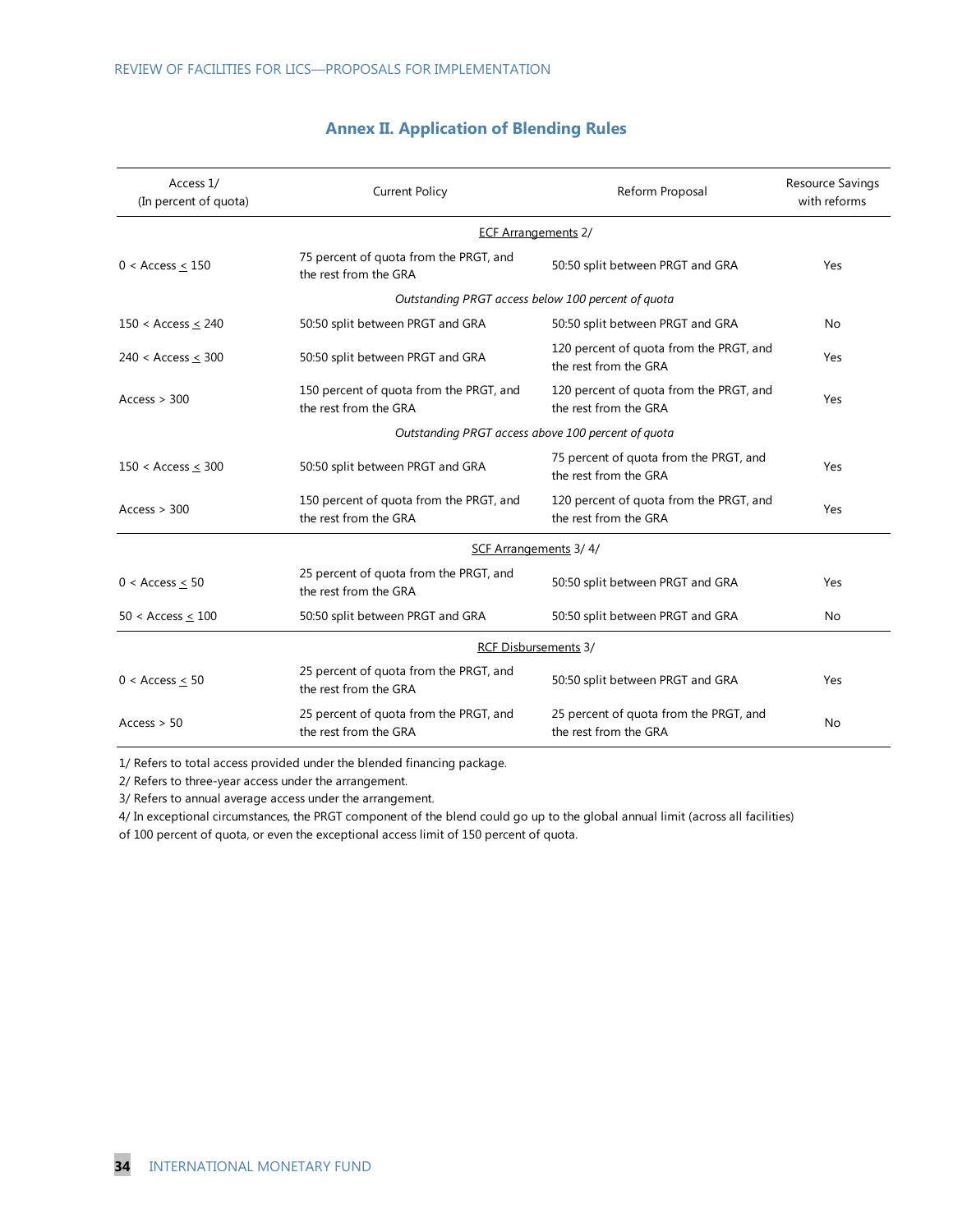#### **Annex III. Quota of PRGT-Eligible Members: Current and Proposed Under the Fourteenth**

| PRGT-eligible                    | Quota (in millions of SDR) |                     | Increase     | Post second-round (agreed as |                                      |
|----------------------------------|----------------------------|---------------------|--------------|------------------------------|--------------------------------------|
| member country                   | As of<br>Proposed under    |                     |              |                              | part of 2008 quota and voice reform) |
|                                  | Sept. 18, 2012             | 14th General Review | (in percent) | Quota                        | Increase (in percent)                |
| 1 Afghanistan, Islamic Rep. of   | 161.9                      | 323.8               | 100%         | 161.9                        | 100%                                 |
| 2 Armenia, Rep. of               | 92.0                       | 128.8               | 40%          | 92.0                         | 40%                                  |
| 3 Bangladesh                     | 533.3                      | 1,066.6             | 100%         | 533.3                        | 100%                                 |
| 4 Benin                          | 61.9                       | 123.8               | 100%         | 61.9                         | 100%                                 |
| 5 Bhutan                         | 6.32                       | 20.4                | 224%         | 8.5                          | 140%                                 |
| 6 Bolivia                        | 171.5                      | 240.1               | 40%          | 171.5                        | 40%                                  |
| 7 Burkina Faso                   | 60.2                       | 120.4               | 100%         | 60.2                         | 100%                                 |
| 8 Burundi                        | 77.0                       | 154.0               | 100%         | 77.0                         | 100%                                 |
| 9 Cambodia                       | 87.5                       | 175.0               | 100%         | 87.5                         | 100%                                 |
| 10 Cameroon                      | 185.7                      | 276.0               | 49%          | 185.7                        | 49%                                  |
| 11 Cape Verde                    | 9.62/                      | 23.7                | 147%         | 11.2                         | 112%                                 |
| 12 Central African Republic      | 55.7                       | 111.4               | 100%         | 55.7                         | 100%                                 |
| 13 Chad                          | 66.6 3/                    | 140.2               | 111%         | 66.6                         | 111%                                 |
| 14 Comoros                       | 8.9                        | 17.8                | 100%         | 8.9                          | 100%                                 |
| 15 Congo, Dem. Rep. of           | 533.0                      | 1,066.0             | 100%         | 533.0                        | 100%                                 |
| 16 Congo, Rep. of                | 84.6                       | 162.0               | 91%          | 84.6                         | 91%                                  |
| 17 Côte d'Ivoire                 | 325.2                      | 650.4               | 100%         | 325.2                        | 100%                                 |
| 18 Djibouti                      | 15.9                       | 31.8                | 100%         | 15.9                         | 100%                                 |
| 19 Dominica                      | 8.2                        | 11.5                | 40%          | 8.2                          | 40%                                  |
| 20 Eritrea                       | 15.9 2/                    | 36.6                | 130%         | 18.3                         | 100%                                 |
| 21 Ethiopia                      | 133.7                      | 300.7               | 125%         | 133.7                        | 125%                                 |
| 22 Gambia, The                   | 31.1                       | 62.2                | 100%         | 31.1                         | 100%                                 |
| 23 Georgia                       | 150.3                      | 210.4               | 40%          | 150.3                        | 40%                                  |
| 24 Ghana                         | 369.0                      | 738.0               | 100%         | 369.0                        | 100%                                 |
| 25 Grenada                       | 11.7                       | 16.4                | 40%          | 11.7                         | 40%                                  |
| 26 Guinea                        | 107.1                      | 214.2               | 100%         | 107.1                        | 100%                                 |
| 27 Guinea-Bissau                 | 14.2                       | 28.4                | 100%         | 14.2                         | 100%                                 |
| 28 Guyana                        | 90.9                       | 181.8               | 100%         | 90.9                         | 100%                                 |
| 29 Haiti                         | 81.9                       | 163.8               | 100%         | 81.9                         | 100%                                 |
| 30 Honduras                      | 129.5                      | 249.8               | 93%          | 129.5                        | 93%                                  |
| 31 Kenya                         | 271.4                      | 542.8               | 100%         | 271.4                        | 100%                                 |
| 32 Kiribati                      | 5.6                        | 11.2                | 100%         | 5.6                          | 100%                                 |
| 33 Kyrgyz Republic               | 88.8                       | 177.6               | 100%         | 88.8                         | 100%                                 |
| 34 Lao PDR                       | 52.9                       | 105.8               | 100%         | 52.9                         | 100%                                 |
| 35 Lesotho                       | 34.9                       | 69.8                | 100%         | 34.9                         | 100%                                 |
| 36 Liberia                       | 129.2                      | 258.4               | 100%         | 129.2                        | 100%                                 |
| 37 Madagascar                    | 122.2                      | 244.4               | 100%         | 122.2                        | 100%                                 |
| 38 Malawi                        | 69.4                       | 138.8               | 100%         | 69.4                         | 100%                                 |
| 39 Maldives                      | 10.03/                     | 21.2                | 112%         | 10.0                         | 112%                                 |
| 40 Mali                          | 93.3                       | 186.6               | 100%         | 93.3                         | 100%                                 |
| 41 Marshall Islands, Rep. of the | 3.5                        | 4.9                 | 40.0%        | 3.5                          | 40%                                  |
| 42 Mauritania                    | 64.4                       | 128.8               | 100%         | 64.4                         | 100%                                 |
| 43 Micronesia, Fed. States of    | 5.1                        | 7.2                 | 41%          | 5.1                          | 41%                                  |
|                                  | 123.2                      | 172.5               | 40%          | 123.2                        |                                      |
| 44 Moldova, Rep. of              |                            | 72.3                | 41%          | 51.1                         | 40%<br>41%                           |
| 45 Mongolia                      | 51.1<br>113.6              | 227.2               | 100%         | 113.6                        | 100%                                 |
| 46 Mozambique                    | 258.4                      | 516.8               |              | 258.4                        |                                      |
| 47 Myanmar                       |                            |                     | 100%         |                              | 100%                                 |
| 48 Nepal                         | 71.3                       | 156.9               | 120%         | 71.3                         | 120%                                 |
| 49 Nicaragua                     | 130.0<br>65.8              | 260.0               | 100%<br>100% | 130.0<br>65.8                | 100%                                 |
| 50 Niger                         |                            | 131.6               |              |                              | 100%                                 |

#### **General Review of Quotas 1/**

1/ In the *2013 PRGT Eligibility Review*, staff proposes graduation from PRGT-eligibility for Armenia and Georgia, and entry into PRGT-eligiblity for Marshall Islands, Micronesia, and Tuvalu.

2/ The country is eligible for an ad-hoc increase under the 2008 Reform, but has not yet consented to and/or paid for its quota increase.

3/ Reflects ad-hoc increase under the 2008 Reform for those countries that have already consented to and paid for their increase.

4/ Sudan and Somalia are in arrears. The quota share reflects the increase they would be eligible for under the 12th quota review.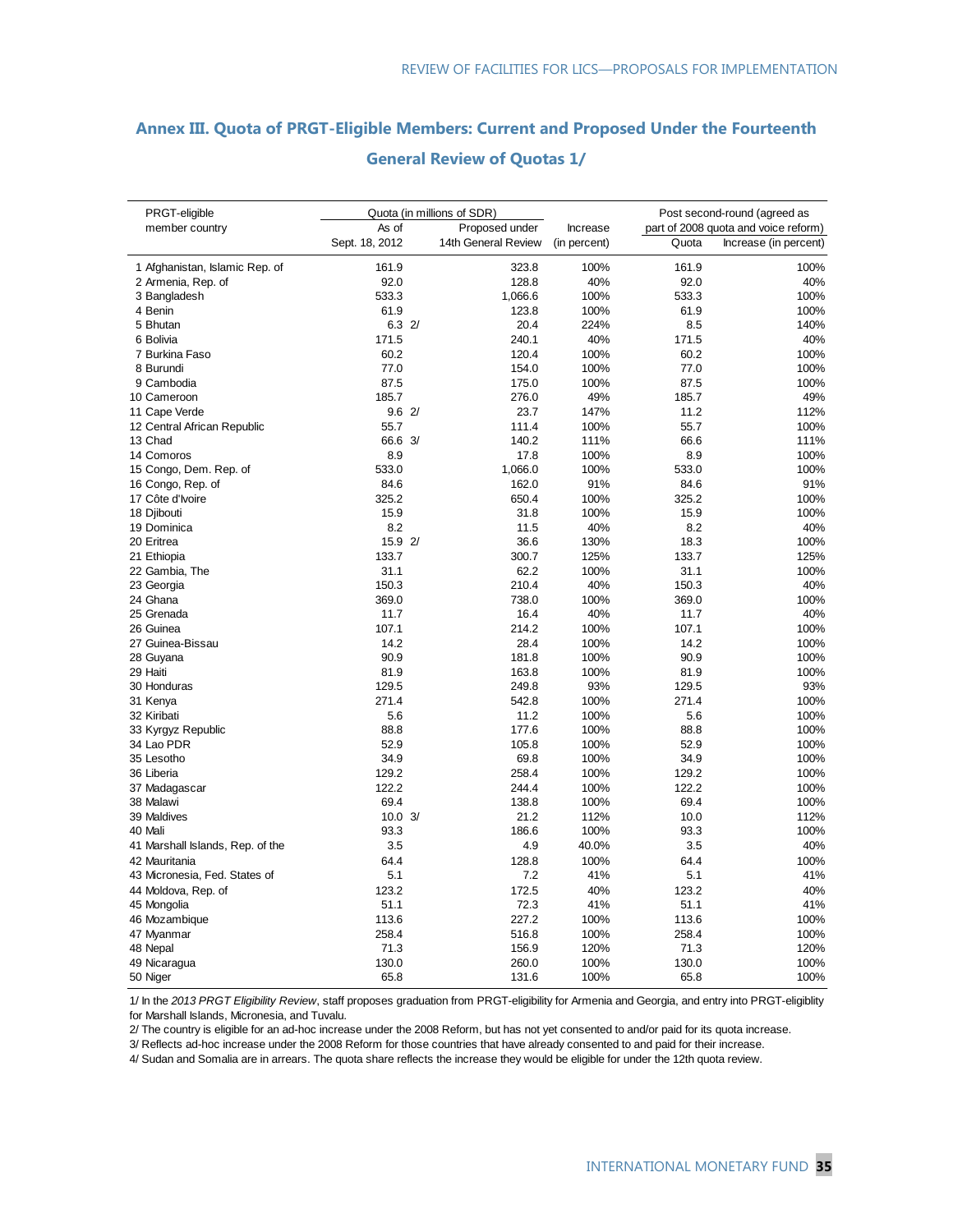### **Annex III (concluded). Quota of PRGT-Eligible Members: Current and Proposed Under the**

| PRGT-eligible                     | Quota (in millions of SDR) |  |                     | Post second-round (agreed as |         |                                      |
|-----------------------------------|----------------------------|--|---------------------|------------------------------|---------|--------------------------------------|
| member country                    | As of                      |  | Proposed under      | Increase                     |         | part of 2008 quota and voice reform) |
|                                   | Sept. 18, 2012             |  | 14th General Review | (in percent)                 | Quota   | Increase (in percent)                |
| 51 Nigeria                        | 1,753.2                    |  | 2,454.5             | 40%                          | 1,753.2 | 40%                                  |
| 52 Papua New Guinea               | 131.6                      |  | 263.2               | 100%                         | 131.6   | 100%                                 |
| 53 Rwanda                         | 80.1                       |  | 160.2               | 100%                         | 80.1    | 100%                                 |
| 54 Samoa                          | 11.6                       |  | 16.2                | 40%                          | 11.6    | 40%                                  |
| 55 São Tomé & Príncipe            | 7.4                        |  | 14.8                | 100%                         | 7.4     | 100%                                 |
| 56 Senegal                        | 161.8                      |  | 323.6               | 100%                         | 161.8   | 100%                                 |
| 57 Sierra Leone                   | 103.7                      |  | 207.4               | 100%                         | 103.7   | 100%                                 |
| 58 Solomon Islands                | 10.4                       |  | 20.8                | 100%                         | 10.4    | 100%                                 |
| 59 Somalia                        | 44.2 4/                    |  | 163.4               | 270%                         | 81.7    | 100%                                 |
| 60 South Sudan                    | 123.0                      |  | 246.0               | 100%                         | 123.0   | 100%                                 |
| 61 St. Lucia                      | 15.3                       |  | 21.4                | 40%                          | 15.3    | 40%                                  |
| 62 St. Vincent and the Grenadines | 8.3                        |  | 11.7                | 41%                          | 8.3     | 41%                                  |
| 63 Sudan                          | 169.7 4/                   |  | 630.2               | 271%                         | 315.1   | 100%                                 |
| 64 Tajikistan, Republic of        | 87.0                       |  | 174.0               | 100%                         | 87.0    | 100%                                 |
| 65 Tanzania                       | 198.9                      |  | 397.8               | 100%                         | 198.9   | 100%                                 |
| 66 Timor-Leste, The Dem. Rep. of  | $8.2 \frac{2}{3}$          |  | 25.6                | 212%                         | 10.8    | 137%                                 |
| 67 Togo                           | 73.4                       |  | 146.8               | 100%                         | 73.4    | 100%                                 |
| 68 Tonga                          | 6.9                        |  | 13.8                | 100%                         | 6.9     | 100%                                 |
| 69 Tuvalu                         | 1.8                        |  | 2.5                 | 39%                          | 1.8     | 39%                                  |
| 70 Uganda                         | 180.5                      |  | 361.0               | 100%                         | 180.5   | 100%                                 |
| 71 Uzbekistan, Rep. of            | 275.6                      |  | 551.2               | 100%                         | 275.6   | 100%                                 |
| 72 Vanuatu                        | 17.0                       |  | 23.8                | 40%                          | 17.0    | 40%                                  |
| 73 Vietnam                        | 460.7 3/                   |  | 1,153.1             | 150%                         | 460.7   | 150%                                 |
| 74 Yemen, Rep. of                 | 243.5                      |  | 487.0               | 100%                         | 243.5   | 100%                                 |
| 75 Zambia                         | 489.1                      |  | 978.2               | 100%                         | 489.1   | 100%                                 |

#### **Fourteenth General Review of Quotas 1/**

1/ In the *2013 PRGT Eligibility Review*, staff proposes graduation from PRGT-eligibility for Armenia and Georgia, and entry into PRGT-eligiblity for Marshall Islands, Micronesia, and Tuvalu.

2/ The country is eligible for an ad-hoc increase under the 2008 Reform, but has not yet consented to and/or paid for its quota increase.

3/ Reflects ad-hoc increase under the 2008 Reform for those countries that have already consented to and paid for their increase.

4/ Sudan and Somalia are in arrears. The quota share reflects the increase they would be eligible for under the 12th quota review.